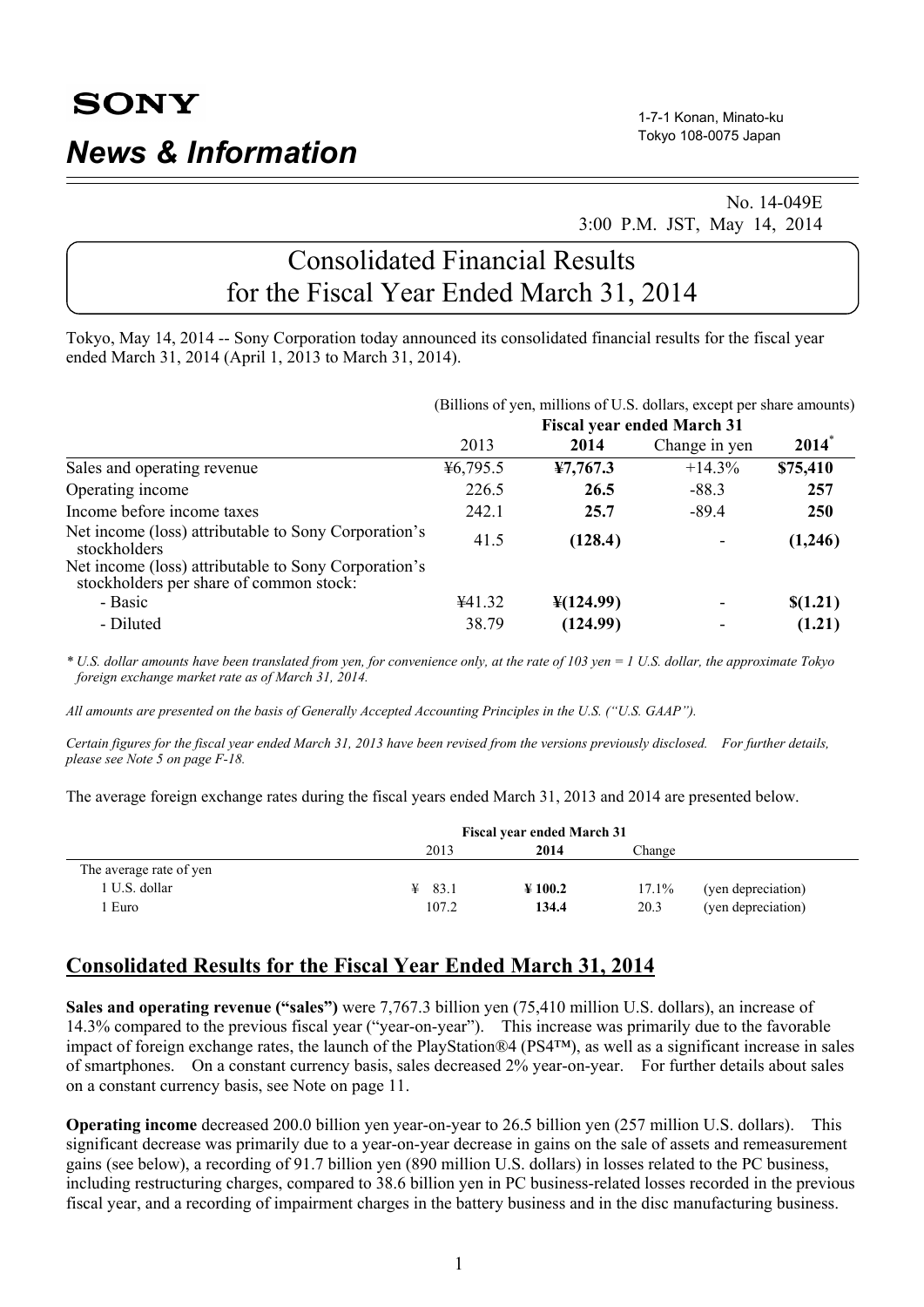This decrease was partially offset by the favorable impact of foreign exchange rates, a significant improvement in operating results in the mobile phone business and a significant decrease in loss in Televisions.

Of the 91.7 billion yen (890 million U.S. dollars) in losses related to the PC business in the current fiscal year, 58.3 billion yen (566 million U.S. dollars) were costs related to the decision to exit the business, of which 45.5 billion yen (442 million U.S. dollars) was recorded in the Mobile Products & Communications ("MP&C") segment and 12.8 billion yen (124 million U.S. dollars) was recorded in Corporate and elimination. The 12.8 billion yen (124 million U.S. dollars) represents restructuring costs related to reducing the scale of sales companies resulting from Sony's exit from the PC business. Of the 58.3 billion yen (566 million U.S. dollars), 40.9 billion yen (397 million U.S. dollars) was recognized as restructuring charges, and the remaining 17.4 billion yen (169 million U.S. dollars) was an expense primarily for the write-down of excess components in inventory. The following table provides a reconciliation of the PC business operating loss.

|                                                                  | (Billions of yen, millions of U.S. dollars) |                                        |                     |                     |  |  |
|------------------------------------------------------------------|---------------------------------------------|----------------------------------------|---------------------|---------------------|--|--|
|                                                                  |                                             | <b>Fiscal year ended March 31 2014</b> |                     |                     |  |  |
|                                                                  |                                             | Corporate and                          | <b>Consolidated</b> | <b>Consolidated</b> |  |  |
|                                                                  | MP&C                                        | elimination                            | total               | total               |  |  |
| Impairment of long-lived assets<br>$\mathbf{1}$ .                | ¥12.8                                       | ¥<br>L,                                | ¥12.8               | \$124               |  |  |
| Expenses to compensate suppliers<br>ii.<br>for unused components | 8.0                                         |                                        | 8.0                 | 78                  |  |  |
| Early retirement costs etc.<br>111.                              | 7.3                                         | 12.8                                   | 20.1                | 195                 |  |  |
| (I) Restructuring charges $(i + ii + iii)$                       | 28.1                                        | 12.8                                   | 40.9                | 397                 |  |  |
| (II) Write-down of excess components in<br>inventory etc.        | 17.4                                        |                                        | 17.4                | 169                 |  |  |
| $PC$ exit costs $(I+II)$                                         | 45.5                                        | 12.8                                   | 58.3                | 566                 |  |  |
| Operating loss excluding exit cost                               | (33.3)                                      |                                        | (33.3)              | (323)               |  |  |
| <b>Total PC Operating Loss</b>                                   | $\frac{1}{2}(78.8)$                         | $\frac{1}{2}(12.8)$                    | $\frac{1}{2}(91.7)$ | \$(890)             |  |  |

Included in operating income in the current fiscal year was a gain of 12.8 billion yen (124 million U.S. dollars) from the sale of certain shares of M3, Inc. ("M3"). Included in operating income in the previous fiscal year were a gain of 122.2 billion yen from the sale of certain shares of M3 and the subsequent remeasurement of Sony's remaining interest in M3, formerly a consolidated subsidiary, in All Other, a gain of 691 million U.S. dollars (65.5 billion yen) from the sale of Sony's U.S. headquarters building at 550 Madison Avenue in New York City ("Sony's U.S. headquarters building"), a gain of 42.3 billion yen from the sale of the "Sony City Osaki" office building and premises ("Sony City Osaki") in Tokyo in Corporate and elimination, and a gain of 9.1 billion yen recognized on the sale of the chemical products related business in the Devices segment.

Total impairment charges of 86.0 billion yen (835 million U.S. dollars) in the current fiscal year includes a 32.1 billion yen (312 million U.S. dollars) impairment charge related to long-lived assets in the battery business in the Devices segment, a 25.6 billion yen (249 million U.S. dollars) impairment charge related to long-lived assets in the disc manufacturing business outside of Japan and the U.S. and goodwill across the entire disc manufacturing business in All Other, and a 12.8 billion yen (124 million U.S. dollars) impairment charge related to long-lived assets in the PC business in the MP&C segment.

Restructuring charges, net, increased 3.1 billion yen year-on-year to 80.6 billion yen (782 million U.S. dollars). The charges in the current fiscal year were primarily related to restructuring initiatives in the PC business and at Sony's headquarters and sales companies. Restructuring charges related to Sony's exit from the PC business were 40.9 billion yen (397 million U.S. dollars), which includes 12.8 billion yen (124 million U.S. dollars) in impairment charges for long-lived assets in the PC business, 12.8 billion yen (124 million U.S. dollars) in restructuring charges related to reducing the scale of sales companies resulting from Sony's exit from the PC business, 8.0 billion yen (78 million U.S. dollars) of expenses to compensate suppliers for unused components reflecting the termination of future manufacturing and 7.3 billion yen (71 million U.S. dollars) primarily in early retirement costs.

Operating income for the current fiscal year included a net benefit of 11.9 billion yen (116 million U.S. dollars) from insurance recoveries related to damages and losses incurred from the floods in Thailand (the "Floods"), which took place in the fiscal year ended March 31, 2012. Operating results for the previous fiscal year included a net benefit of 40.0 billion yen from the above-mentioned insurance recoveries.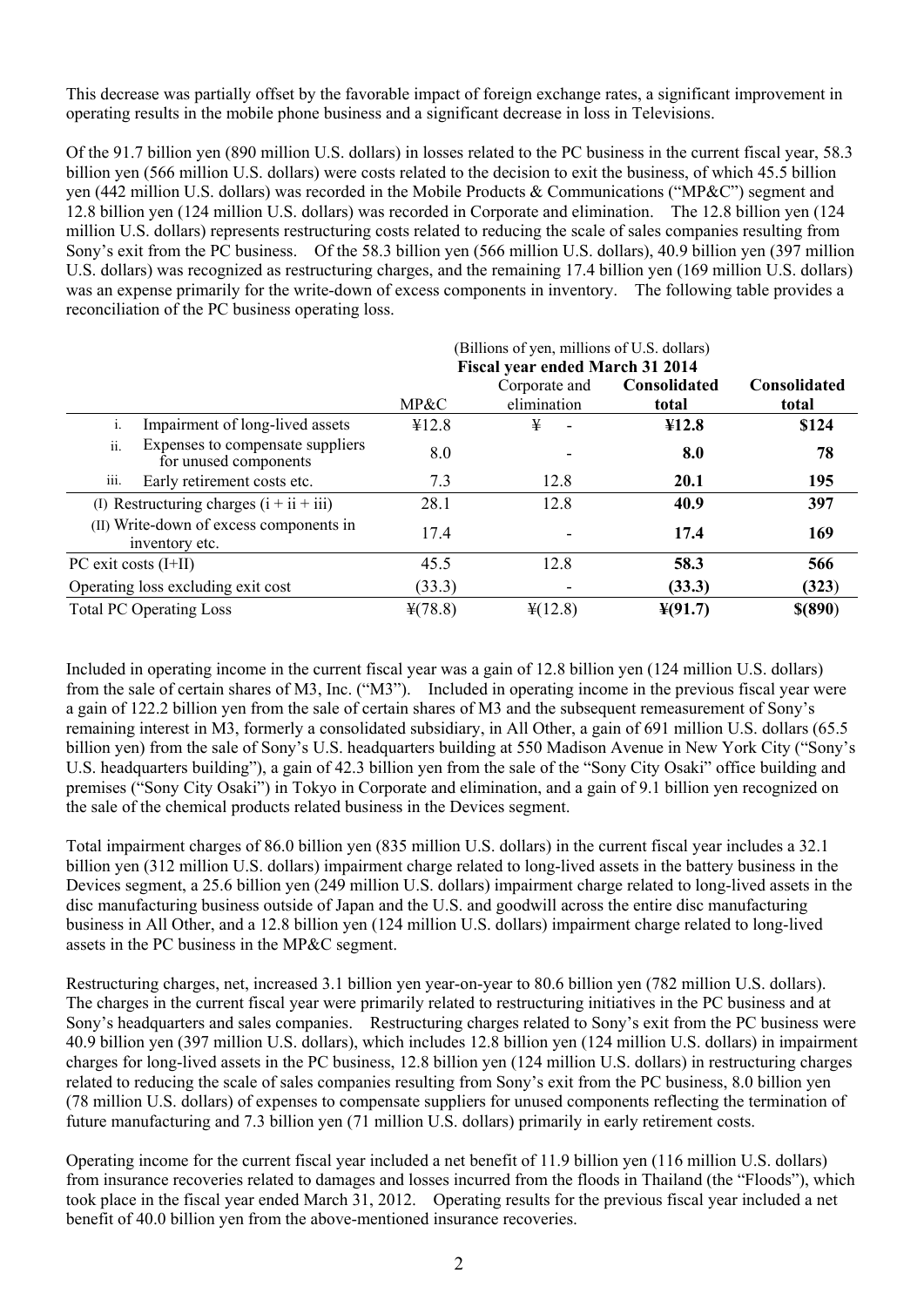**Equity in net loss of affiliated companies**, recorded within operating income, increased 0.4 billion yen year-on-year to 7.4 billion yen (72 million U.S. dollars).

The net effect of **other income and expenses** was an expense of 0.8 billion yen (7 million U.S. dollars), compared to income of 15.6 billion yen in the previous fiscal year. This change was primarily due to a decrease in gain on the sale of securities investments, partially offset by a decrease in interest expense. Sales of securities investments in the current fiscal year include a gain of 7.4 billion yen (72 million U.S. dollars) from the sale of Sony's shares in Sky Perfect JSAT Holdings Inc., which were sold in December 2013. Sales of securities investments in the previous fiscal year included a gain of 40.9 billion yen from the sale of Sony's shares in DeNA Co., Ltd. ("DeNA"), which were sold in March 2013.

**Income before income taxes** decreased 216.3 billion yen year-on-year to 25.7 billion yen (250 million U.S. dollars).

**Income taxes:** During the current fiscal year, Sony recorded 94.6 billion yen (918 million U.S. dollars) of income tax expense, and Sony's effective tax rate exceeded the Japanese statutory tax rate. During the current fiscal year, Sony Corporation and certain of its subsidiaries which had established valuation allowances incurred losses and, as such, Sony continued to not recognize the associated tax benefits, although this was partially offset by the recording of certain tax benefits associated with the impact of gains in other comprehensive income. Sony also recorded additional tax reserves during the current fiscal year.

**Net loss attributable to Sony Corporation's stockholders**, which excludes net income attributable to noncontrolling interests, was 128.4 billion yen (1,246 million U.S. dollars) compared to net income of 41.5 billion yen in the previous fiscal year.

## **Operating Performance Highlights by Business Segment**

*"Sales and operating revenue" in each business segment represents sales and operating revenue recorded before intersegment transactions are eliminated. "Operating income (loss)" in each business segment represents operating income (loss) reported before intersegment transactions are eliminated and excludes unallocated corporate expenses.* 

# *Mobile Products & Communications (MP&C)*

(Billions of yen, millions of U.S. dollars)

|                             | <b>Fiscal year ended March 31</b> |          |               |          |
|-----------------------------|-----------------------------------|----------|---------------|----------|
|                             | 2013                              | 2014     | Change in yen | 2014     |
| Sales and operating revenue | 41,257.6                          | 41,630.1 | $+29.6%$      | \$15,826 |
| Operating loss              | (97.2)                            | (75.0)   | -             | (729)    |

*The MP&C segment includes the Mobile Communications and Personal and Mobile Products categories. Mobile Communications includes mobile phones; Personal and Mobile Products includes personal computers.* 

**Sales** increased 29.6% year-on-year (a 6% increase on a constant currency basis) to 1,630.1 billion yen (15,826 million U.S. dollars). This significant increase was primarily due to a significant increase in unit sales of smartphones and an increase in the average selling price of smartphones as well as the favorable impact of foreign exchange rates, partially offset by a significant decrease in unit sales of PCs.

**Operating loss** decreased 22.1 billion yen year-on-year to 75.0 billion yen (729 million U.S. dollars). This significant decrease in loss year-on-year was primarily due to a significant improvement in the operating results of the mobile phone business, resulting in the recording of a profit, partially offset by an increase in restructuring charges and increased operating losses in the PC business.

PC operating losses, including restructuring charges, in the MP&C segment were 78.8 billion yen (765 million U.S. dollars), compared to a loss of 38.6 billion yen in the previous fiscal year. Of the 78.8 billion yen (765 million U.S. dollars) in operating losses, 45.5 billion yen (442 million U.S. dollars) was for costs related to Sony's decision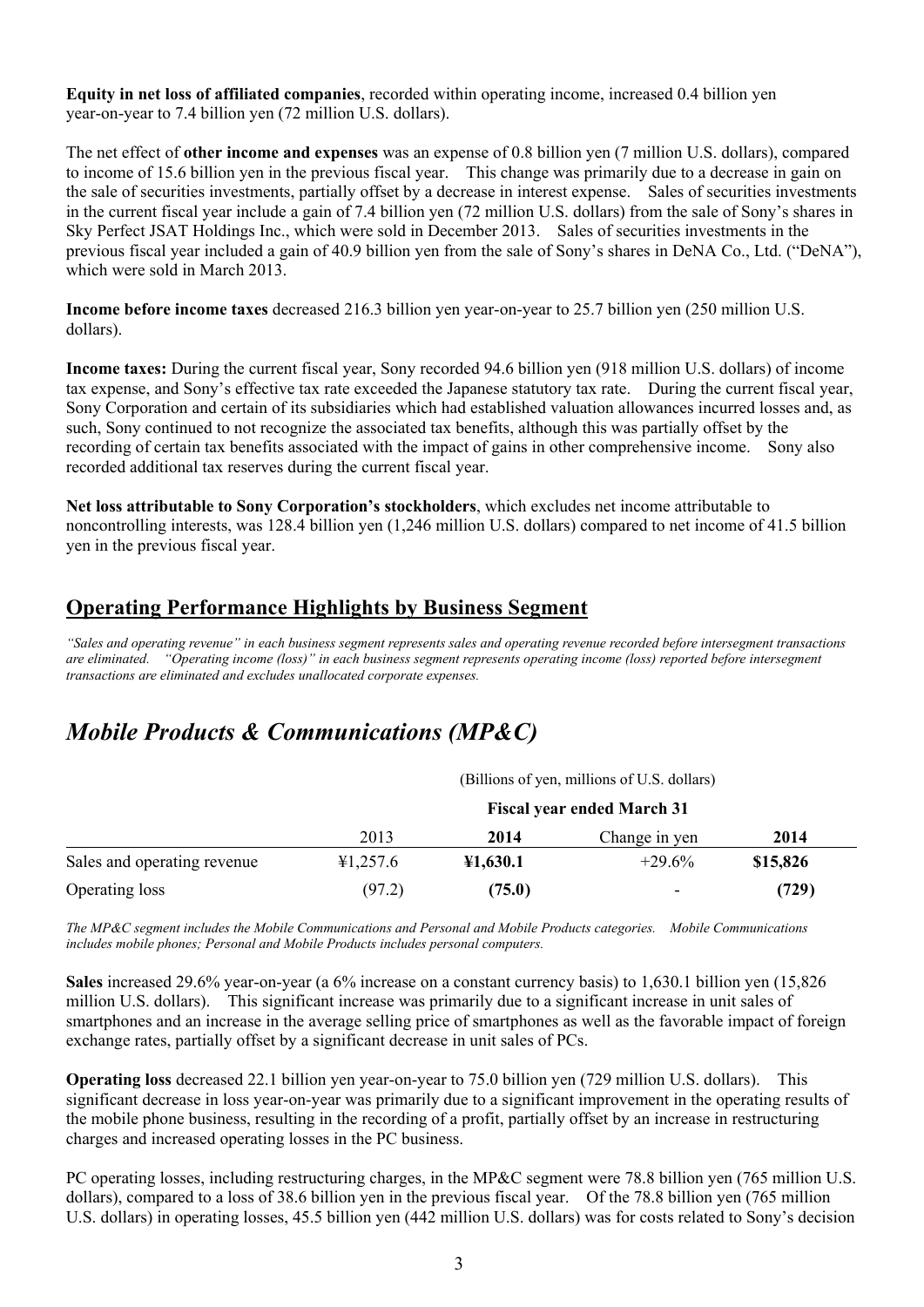to exit the PC business. Of the 45.5 billion yen (442 million U.S. dollars), 28.1 billion yen (273 million U.S. dollars) was recognized as restructuring charges and the remaining 17.4 billion yen (169 million U.S. dollars) was an expense primarily for the write-down of excess components in inventory.

During the current fiscal year, restructuring charges, net, for the MP&C segment increased 26.6 billion yen year-on-year to 32.5 billion yen (315 million U.S. dollars). Of the 32.5 billion yen (315 million U.S. dollars), 28.1 billion yen (273 million U.S. dollars) was related to the PC business. This 28.1 billion yen (273 million U.S. dollars) includes a 12.8 billion yen (124 million U.S. dollars) impairment for long-lived assets, an 8.0 billion yen (78 million U.S. dollars) expense to compensate suppliers for unused components reflecting the termination of future manufacturing and 7.3 billion yen (71 million U.S. dollars) primarily in early retirement costs.

# *Game*

|                             |        |        | (Billions of yen, millions of U.S. dollars) |         |
|-----------------------------|--------|--------|---------------------------------------------|---------|
|                             |        |        | <b>Fiscal year ended March 31</b>           |         |
|                             | 2013   | 2014   | Change in yen                               | 2014    |
| Sales and operating revenue | ¥707.1 | ¥979.2 | $+38.5\%$                                   | \$9,507 |
| Operating income (loss)     | 1.7    | (8.1)  | $\overline{\phantom{0}}$                    | 78)     |

**Sales** increased 38.5% year-on-year (a 16% increase on a constant currency basis) to 979.2 billion yen (9,507 million U.S. dollars). This significant increase was primarily due to the launch of the PS4 as well as the favorable impact of foreign exchange rates. PlayStation®3 ("PS3") hardware unit sales decreased, although PS3 software sales increased.

**Operating loss** of 8.1 billion yen (78 million U.S. dollars) was recorded, compared to operating income of 1.7 billion yen in the previous fiscal year. This year-on-year deterioration was primarily due to an increase in costs related to the launch of the PS4 as well as the recording of a 6.2 billion yen (60 million U.S. dollars) write-off of certain PC game software titles sold by Sony Online Entertainment LLC, partially offset by the above-mentioned increase in sales.

# *Imaging Products & Solutions (IP&S)*

|                             |                                   |        | (Billions of yen, millions of U.S. dollars) |         |  |
|-----------------------------|-----------------------------------|--------|---------------------------------------------|---------|--|
|                             | <b>Fiscal year ended March 31</b> |        |                                             |         |  |
|                             | 2013                              | 2014   | Change in yen                               | 2014    |  |
| Sales and operating revenue | ¥756.2                            | 4741.2 | $-2.0\%$                                    | \$7,196 |  |
| Operating income            | 1.4                               | 26.3   | $+1,725.7$                                  | 256     |  |

*The IP&S segment includes the Digital Imaging Products and Professional Solutions categories. Digital Imaging Products includes compact digital cameras, video cameras and interchangeable single-lens cameras; Professional Solutions includes broadcast- and professional-use products. Due to certain changes in the organizational structure, sales and operating revenue and operating income (loss) of the IP&S segment of the comparable prior period have been reclassified to conform to the current presentation.* 

**Sales** decreased 2.0% year-on-year (a 16% decrease on a constant currency basis) to 741.2 billion yen (7,196 million U.S. dollars). This decrease was primarily due to a significant decrease in unit sales of compact digital cameras and video cameras reflecting a contraction of these markets, partially offset by the favorable impact of foreign exchange rates during the current fiscal year.

**Operating income** increased 24.9 billion yen year-on-year to 26.3 billion yen (256 million U.S. dollars). This significant increase year-on-year was mainly due to the favorable impact of foreign exchange rates and a decrease in restructuring charges, partially offset by the above-mentioned decrease in sales of video cameras. During the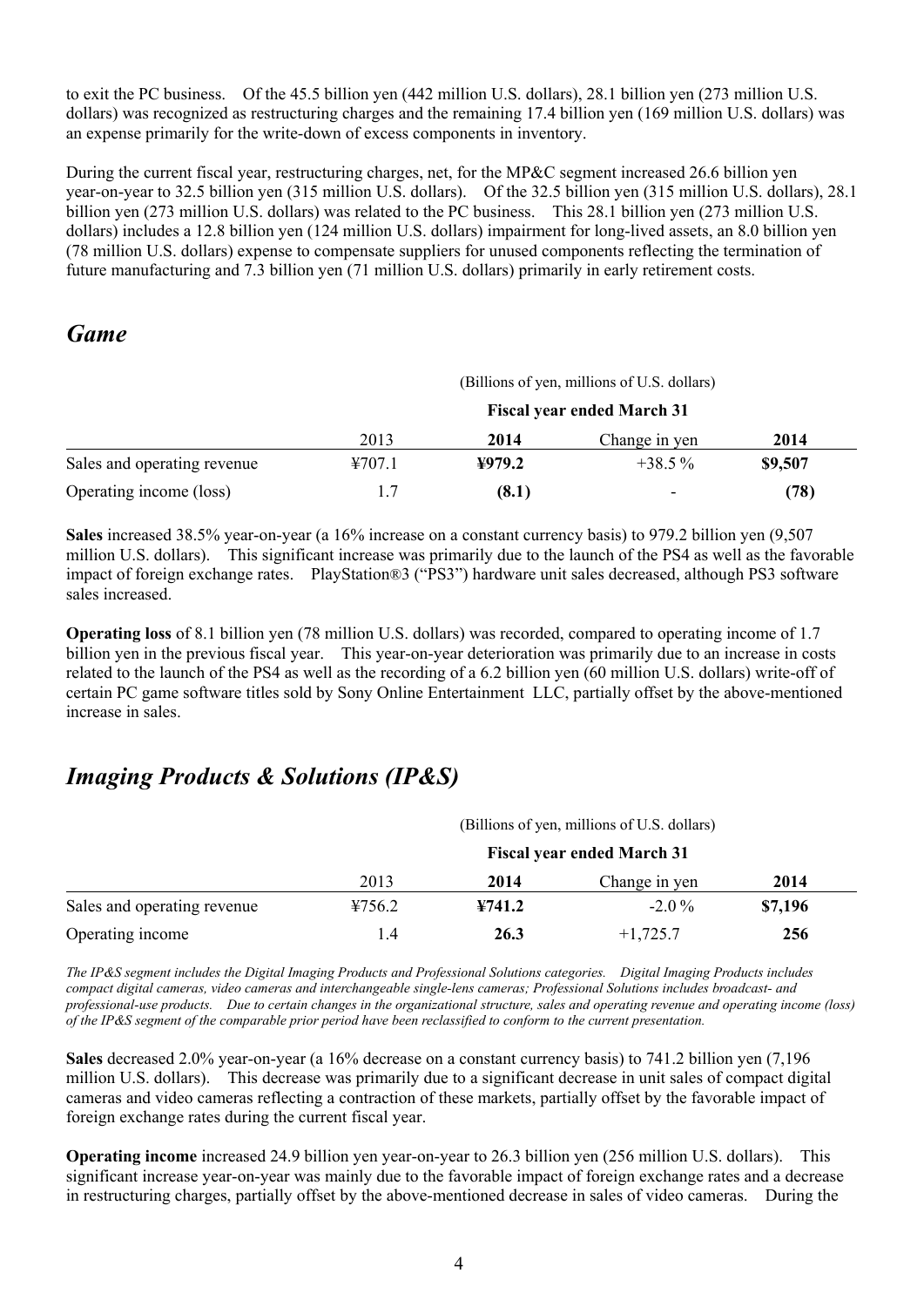current fiscal year, restructuring charges, net, decreased 9.5 billion yen year-on-year to 3.4 billion yen (33 million U.S. dollars).

# *Home Entertainment & Sound (HE&S)*

|                             | (BITHOUS OF YOU, MITHOUS OF U.S. GOTTALLY)<br><b>Fiscal year ended March 31</b> |          |                          |          |  |  |
|-----------------------------|---------------------------------------------------------------------------------|----------|--------------------------|----------|--|--|
|                             |                                                                                 |          |                          |          |  |  |
|                             | 2013                                                                            | 2014     | Change in yen            | 2014     |  |  |
| Sales and operating revenue | ¥994.8                                                                          | 41,168.6 | $+17.5\%$                | \$11,345 |  |  |
| Operating loss              | (84.3)                                                                          | (25.5)   | $\overline{\phantom{0}}$ | (248)    |  |  |

*The HE&S segment includes the Televisions and Audio and Video categories. Televisions includes LCD televisions; Audio and Video includes home audio, Blu-ray DiscTM players and recorders and memory-based portable audio devices.* 

**Sales** increased 17.5% year-on-year (a 2% decrease on a constant currency basis) to 1,168.6 billion yen (11,345 million U.S. dollars). This significant increase was primarily due to the favorable impact of foreign exchange rates and an improvement in LCD television product mix reflecting the introduction of high value-added models.

**Operating loss** decreased 58.8 billion yen year-on-year to 25.5 billion yen (248 million U.S. dollars). This improvement was primarily due to an improvement in LCD television product mix and cost reductions. During the current fiscal year, restructuring charges, net, decreased 10.8 billion yen year-on-year to 1.6 billion yen (15 million U.S. dollars).

In Televisions, sales increased 29.7% year-on-year to 754.3 billion yen (7,323 million U.S. dollars). Operating loss\* decreased 43.9 billion yen year-on-year to 25.7 billion yen (250 million U.S. dollars).

*\* The operating loss in Televisions excludes restructuring charges, which are included in the overall segment results and are not allocated to product categories.*

# *Devices*

(Billions of yen, millions of U.S. dollars)

 $(D111)$   $D_1$  of  $D_2$  and millions of U.S. dollars)

|                             | <b>Fiscal year ended March 31</b> |        |                          |         |
|-----------------------------|-----------------------------------|--------|--------------------------|---------|
|                             | 2013                              | 2014   | Change in yen            | 2014    |
| Sales and operating revenue | ¥848.6                            | 4794.2 | $-6.4\%$                 | \$7,711 |
| Operating income (loss)     | 43.9                              | (13.0) | $\overline{\phantom{0}}$ | (126)   |

*The Devices segment includes the Semiconductors and Components categories. Semiconductors includes image sensors; Components includes batteries, recording media and data recording systems.* 

**Sales** decreased 6.4% year-on-year (a 19% decrease on a constant currency basis) to 794.2 billion yen (7,711 million U.S. dollars). This decrease was primarily due to a decrease in sales of system LSIs primarily used for PS3s and the absence of sales from the chemical products related business in the current fiscal year, partially offset by the favorable impact of foreign exchange rates and a significant increase in sales of image sensors reflecting higher demand for mobile products. Sales to external customers increased 0.9% year-on-year.

**Operating loss** of 13.0 billion yen (126 million U.S. dollars) was recorded, compared to operating income of 43.9 billion yen in the previous fiscal year. This significant deterioration in operating results was primarily due to the recording of a 32.1 billion yen (312 million U.S. dollars) impairment charge related to long-lived assets in the battery business as well as a lower net benefit in the current fiscal year from insurance recoveries related to damages and losses incurred from the Floods. During the current fiscal year, restructuring charges, net, decreased 10.2 billion yen to 8.9 billion yen (87 million U.S. dollars) year-on-year.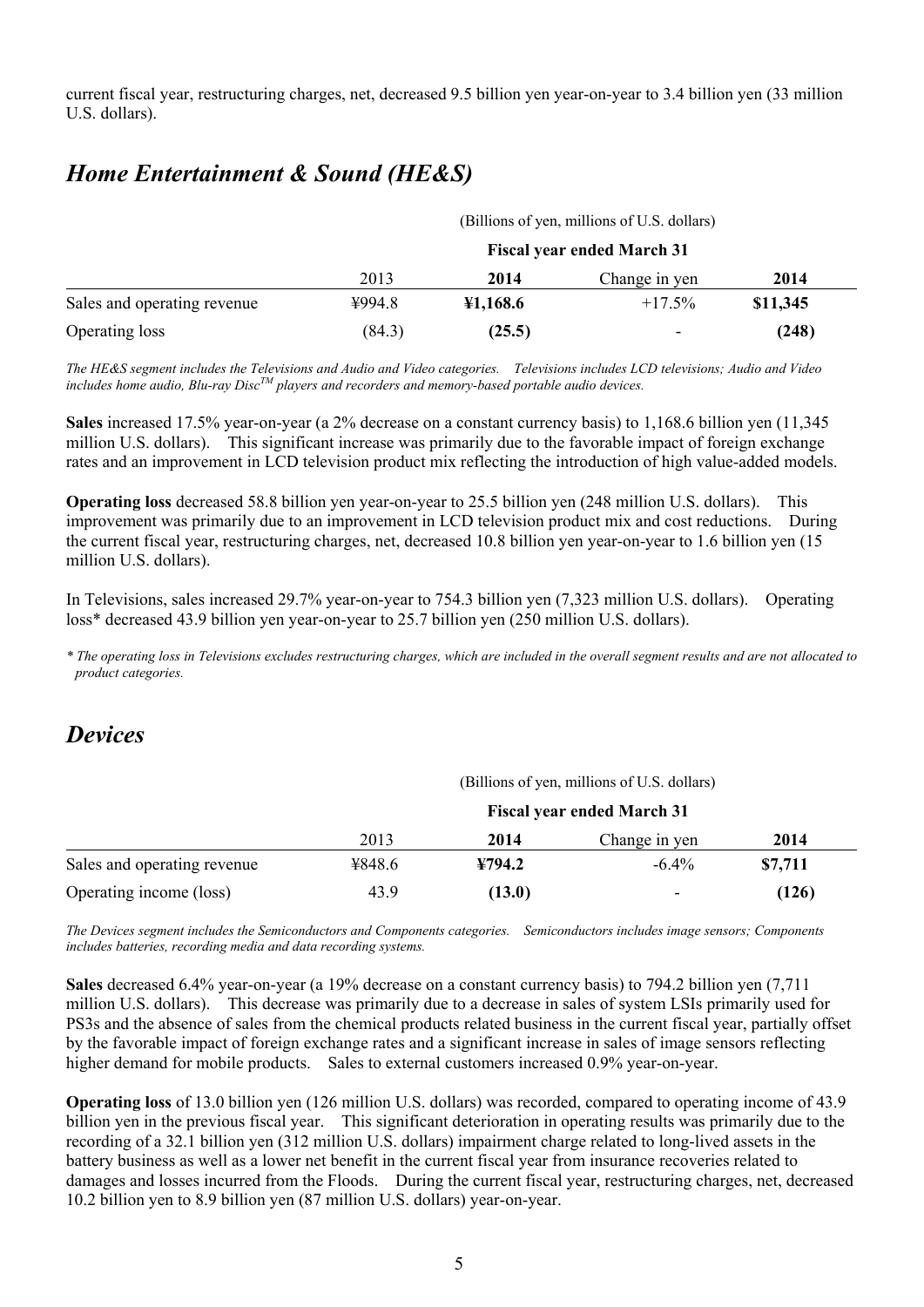\* \* \* \* \*

**Total inventory** of the five Electronics\* segments above as of March 31, 2014 was 642.9 billion yen (6,242 million U.S. dollars), an increase of 16.4 billion yen, or 2.6% year-on-year. This increase was primarily due to the impact of the depreciation of the yen. Inventory decreased by 102.4 billion yen, or 13.7% compared with the level as of December 31, 2013.

*\* The term "Electronics" refers to the sum of the MP&C, Game, IP&S, HE&S and Devices segments.*

\* \* \* \* \*

# *Pictures*

(Billions of yen, millions of U.S. dollars)

|                             | <b>Fiscal year ended March 31</b> |        |               |         |
|-----------------------------|-----------------------------------|--------|---------------|---------|
|                             | 2013                              | 2014   | Change in yen | 2014    |
| Sales and operating revenue | ¥732.7                            | ¥829.6 | $+13.2\%$     | \$8,054 |
| Operating income            | 47 8                              | 51.6   | $+8.0$        | 501     |

*Starting from the second quarter ended September 30, 2013, the disclosure for sales to external customers for the Pictures segment has been expanded into the following three categories: Motion Pictures, Television Productions, and Media Networks. Motion Pictures includes the production, acquisition and distribution of motion pictures: Television Productions includes the production, acquisition and distribution of television programming; Media Networks includes the operation of television and digital networks. For further details, see page F-8.* 

*The results presented in Pictures are a yen-translation of the results of Sony Pictures Entertainment ("SPE"), a U.S.-based operation that aggregates the results of its worldwide subsidiaries on a U.S. dollar basis. Management analyzes the results of SPE in U.S. dollars, so discussion of certain portions of its results is specified as being on "a U.S. dollar basis."* 

**Sales** increased 13.2% year-on-year (a 6% decrease on a constant currency (U.S. dollar) basis) to 829.6 billion yen (8,054 million U.S. dollars) due to the favorable impact of the depreciation of the yen against the U.S. dollar. On a U.S. dollar basis, sales for Motion Pictures decreased significantly year-on-year due to lower theatrical and home entertainment revenues as the previous fiscal year benefitted from the strong performances of *Skyfall*, *The Amazing Spider-Man* and *Men in Black 3* as well as a greater number of home entertainment releases. On a U.S. dollar basis, sales for Television Productions increased significantly year-on-year primarily due to the extension and expansion in scope of a licensing agreement for game shows produced by SPE, including *Wheel of Fortune,* and higher home entertainment and subscription video on demand ("SVOD") revenues for the U.S. television series *Breaking Bad*. On a U.S. dollar basis, Media Networks revenues were also higher than the previous fiscal year due to an increase in advertising and digital game revenues.

**Operating income** increased 3.8 billion yen year-on-year to 51.6 billion yen (501 million U.S. dollars) primarily due to the favorable impact of the depreciation of the yen against the U.S. dollar. On a U.S. dollar basis, operating income decreased year-on-year. This decrease was primarily due to the lower Motion Pictures sales noted above and higher restructuring charges incurred during the current fiscal year. The current fiscal year's operating results also reflect the underperformance of *White House Down* and *After Earth*. These lower results were partially offset by the higher sales for Television Productions noted above and a gain of 106 million U.S. dollars (10.3 billion yen) recognized on the sale of SPE's music publishing catalog in the current fiscal year.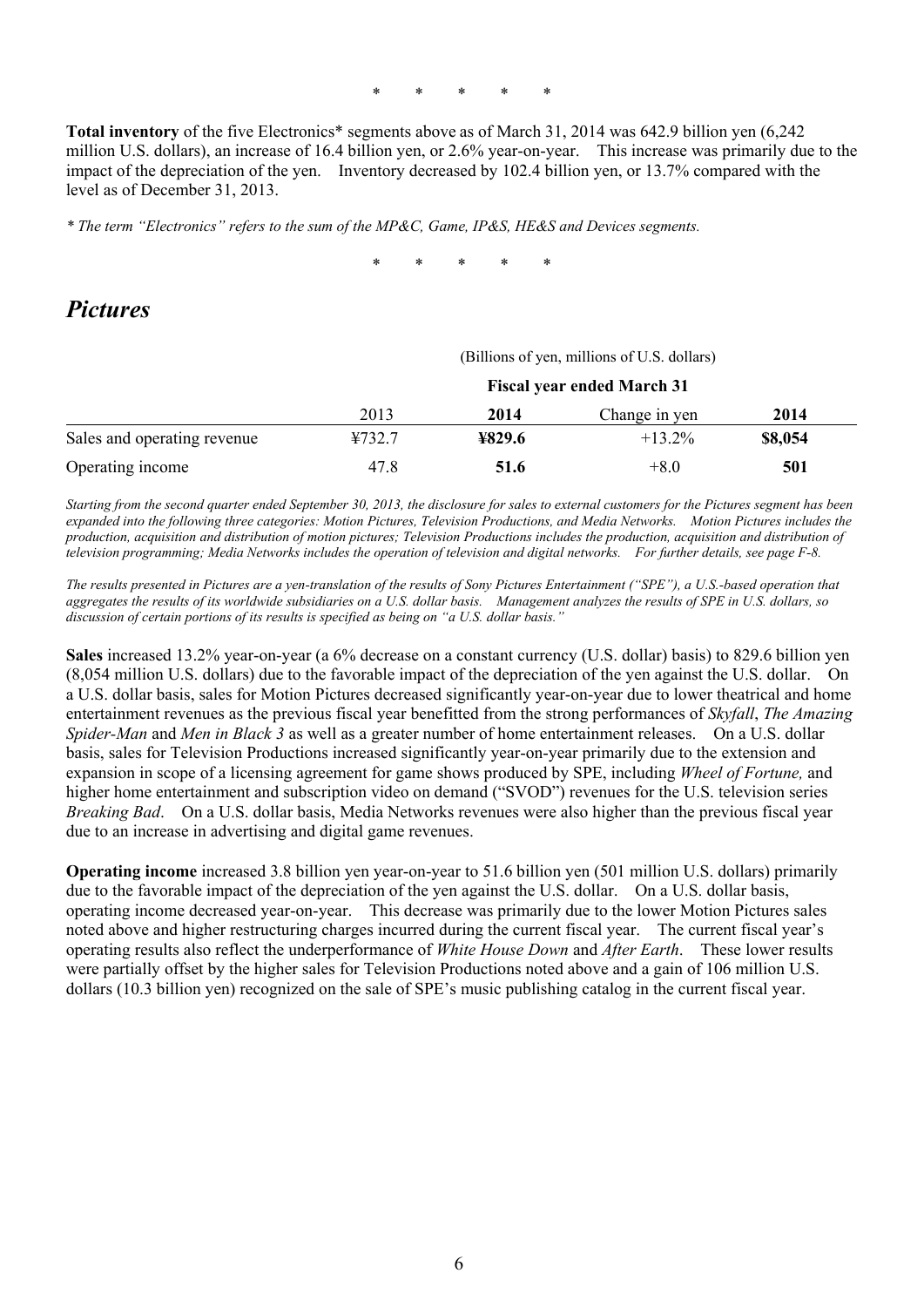# *Music*

(Billions of yen, millions of U.S. dollars)

|                             | <b>Fiscal year ended March 31</b> |        |               |         |
|-----------------------------|-----------------------------------|--------|---------------|---------|
|                             | 2013                              | 2014   | Change in yen | 2014    |
| Sales and operating revenue | ¥441.7                            | 4503.3 | $+13.9\%$     | \$4,886 |
| Operating income            | 37.2                              | 50.2   | $+349$        | 487     |

*Starting from the second quarter ended September 30, 2013, the disclosure for sales to external customers for the Music segment has been expanded into the following three categories: Recorded Music, Music Publishing and Visual Media and Platform. Recorded Music includes the distribution of physical and digital recorded music and revenue derived from artists' live performances; Music Publishing includes the management and licensing of the words and music of songs; Visual Media and Platform includes various service offerings for music and visual products and the production and distribution of animation titles. For further details, see page F-8.* 

*The results presented in Music include the yen-translated results of Sony Music Entertainment ("SME"), a U.S.-based operation which aggregates the results of its worldwide subsidiaries on a U.S. dollar basis, the results of Sony Music Entertainment (Japan) Inc., a Japan-based music company which aggregates its results in yen, and the yen-translated consolidated results of Sony/ATV Music Publishing LLC ("Sony/ATV"), a 50% owned U.S.-based joint venture in the music publishing business which aggregates the results of its worldwide subsidiaries on a U.S. dollar basis.* 

**Sales** increased 13.9% year-on-year (essentially flat on a constant currency basis) to 503.3 billion yen (4,886 million U.S. dollars) primarily due to the favorable impact of the depreciation of the yen against the U.S. dollar. On a constant currency basis, Recorded Music sales decreased primarily due to a contraction of the Japanese music market, partially offset by an increase in digital revenue and the strong performances of a number of releases in most regions excluding Japan. However, Music Publishing and Visual Media and Platform sales increased, resulting in overall segment sales being essentially flat year-on-year. Best-selling titles in the current fiscal year included One Direction's *Midnight Memories*, Daft Punk's *Random Access Memories*, Beyoncé's *BEYONCÉ* and Miley Cyrus' *Bangerz*.

**Operating income** increased 13.0 billion yen year-on-year to 50.2 billion yen (487 million U.S. dollars). This increase was primarily due to an improvement in equity in net income (loss) from affiliated companies, mainly EMI Music Publishing, the favorable impact of the depreciation of the yen against the U.S. dollar and a decrease in restructuring charges.

# *Financial Services*

|                            |          |        | (Billions of yen, millions of U.S. dollars) |         |  |
|----------------------------|----------|--------|---------------------------------------------|---------|--|
|                            |          |        | <b>Fiscal year ended March 31</b>           |         |  |
|                            | 2013     | 2014   | Change in yen                               | 2014    |  |
| Financial services revenue | 41,002.4 | ¥993.8 | $-0.9\%$                                    | \$9,649 |  |
| Operating income           | 142.2    | 170.3  | $+197$                                      | 1,653   |  |

*The Financial Services segment results include Sony Financial Holdings Inc. ("SFH") and SFH's consolidated subsidiaries such as Sony Life Insurance Co., Ltd. ("Sony Life"), Sony Assurance Inc. and Sony Bank Inc. ("Sony Bank"). The results of Sony Life discussed in the Financial Services segment differ from the results that SFH and Sony Life disclose separately on a Japanese statutory basis.* 

*Certain figures for the fiscal year ended March 31, 2013 have been revised from the versions previously disclosed. For details, please see Note 5 on page F-18.* 

**Financial services revenue** decreased 0.9% year-on-year to 993.8 billion yen (9,649 million U.S. dollars) due to a decrease in revenue at Sony Life being essentially offset by a significant increase in revenue at Sony Bank primarily reflecting an improvement in foreign exchange gains and losses on foreign currency-denominated customer deposits. Revenue at Sony Life decreased 3.7% year-on-year to 882.4 billion yen (8,567 million U.S. dollars). This decrease was due to a change in the product mix of new insurance policies, in which the initial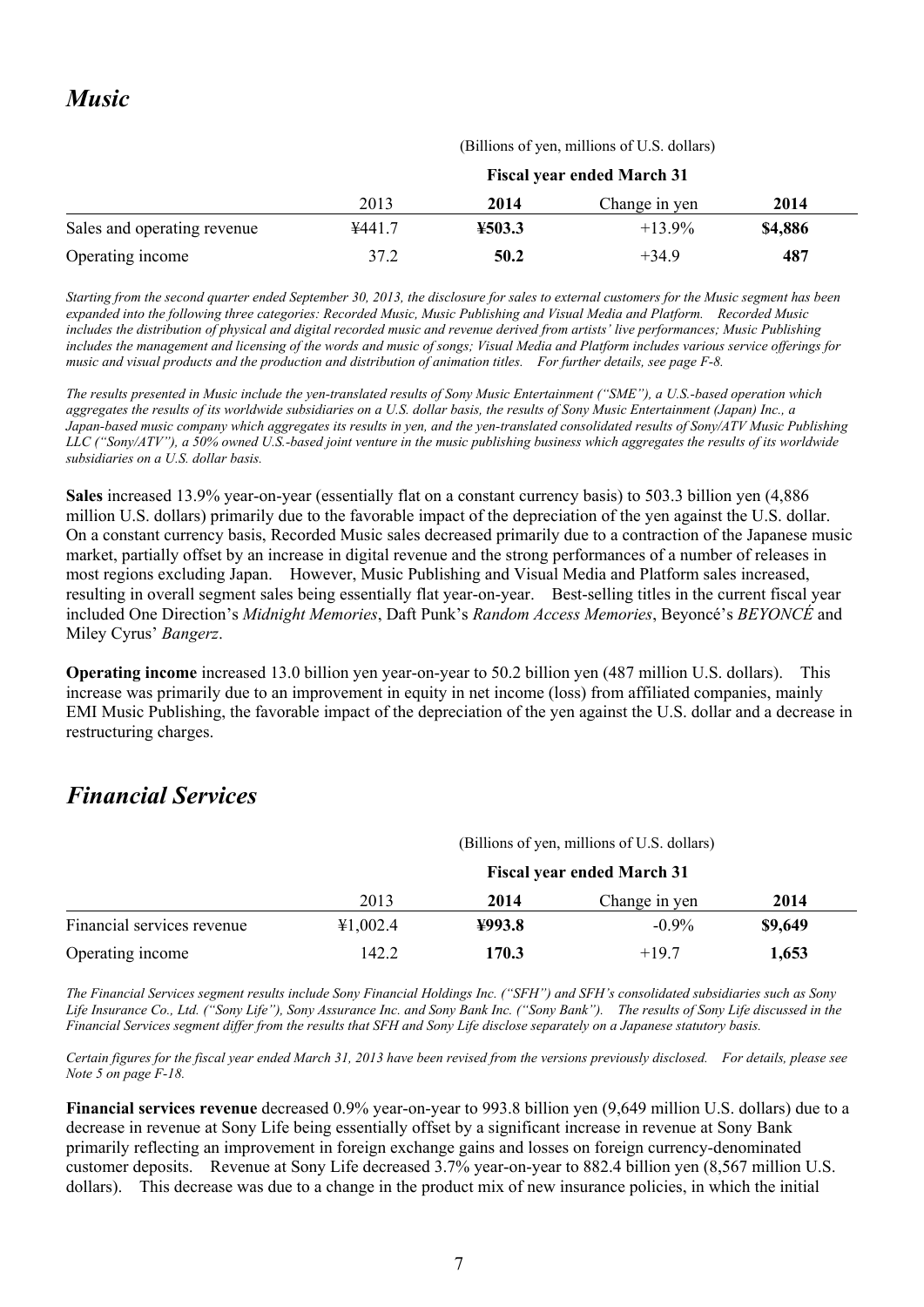payment of insurance premiums, such as for lump-sum payment endowment insurance, is deferred as deposits payable and not recognized as revenue in the period.

**Operating income** increased 28.1 billion yen year-on-year to 170.3 billion yen (1,653 million U.S. dollars) primarily due to the above-mentioned improvement in foreign exchange gains and losses on foreign currency-denominated customer deposits at Sony Bank. Operating income at Sony Life increased 2.4 billion yen year-on-year to 159.8 billion yen (1,551 million U.S. dollars) due to an improvement in investment performance in the general account primarily resulting from higher interest and dividend income.

\* \* \* \* \*

## **Cash Flows**

*For Consolidated Statements of Cash Flows, charts showing Sony's cash flow information for all segments, all segments excluding the Financial Services segment and the Financial Services segment alone, please refer to pages F-5 and F-16.* 

**Operating Activities:** Net cash provided by operating activities was 664.1 billion yen (6,448 million U.S. dollars), an increase of 188.0 billion yen, or 39.5% year-on-year.

For all segments excluding the Financial Services segment, there was a net cash inflow of 257.2 billion yen (2,498 million U.S. dollars), an increase of 218.7 billion yen, or 568.5% year-on-year. This increase in inflow was primarily due to the positive impact of an increase in notes and accounts payable, trade resulting from an expansion in production of PS4 hardware, compared to a decrease in the previous fiscal year. This increase was partially offset by the negative impact of increases in notes and accounts receivable and in other receivables, included in other current assets, from component assembly companies, compared to decreases in the previous fiscal year, and by the negative impact of a smaller decrease in inventories resulting from the expansion in production of PS4 hardware and its higher unit sales. Also included in notes and accounts receivable in the current fiscal year was the impact of the sale of accounts receivable in the Pictures segment in the U.S.

The Financial Services segment had a net cash inflow of 413.6 billion yen (4,015 million U.S. dollars), a decrease of 29.7 billion yen, or 6.7% year-on-year. This decrease was primarily due to a decrease in insurance premium revenue at Sony Life.

**Investing Activities:** Net cash used in investing activities during the current fiscal year was 710.5 billion yen (6,898 million U.S. dollars), an increase of 5.2 billion yen, or 0.7% year-on-year.

For all segments excluding the Financial Services segment, there was a net cash outflow of 94.3 billion yen (915 million U.S. dollars), an increase of 44.5 billion yen, or 89.3% year-on-year. This increase was primarily due to a year-on-year decrease in cash proceeds from the sales of fixed assets and businesses. Included in the sales of fixed assets and businesses during the current fiscal year were the proceeds from the sale and leaseback of machinery and equipment and from the sale of all of Sony's shares of Gracenote, Inc. Included in the sales of fixed assets and businesses during the previous fiscal year were the sale of Sony's U.S. headquarters building, Sony City Osaki, and the chemical products related business.

The Financial Services segment used 616.2 billion yen (5,983 million U.S. dollars) of net cash, a decrease of 39.6 billion yen, or 6.0% year-on-year. This decrease was mainly due to a year-on-year increase in proceeds from the sales of investment securities at Sony Bank.

In all segments excluding the Financial Services segment, net cash generated from operating and investing activities combined<sup>\**l*</sup> for the current fiscal year was 162.9 billion yen (1,583 million U.S. dollars), a 174.3 billion yen improvement from net cash used in the previous fiscal year.

**Financing Activities:** Net cash provided by financing activities during the current fiscal year was 207.9 billion yen (2,018 million U.S. dollars), an increase of 119.3 billion yen, or 134.8% year-on-year.

For all segments excluding the Financial Services segment, there was a 40.2 billion yen (391 million U.S. dollars) net cash outflow, a decrease of 115.4 billion yen, or 74.2% year-on-year. The decrease was mainly due to a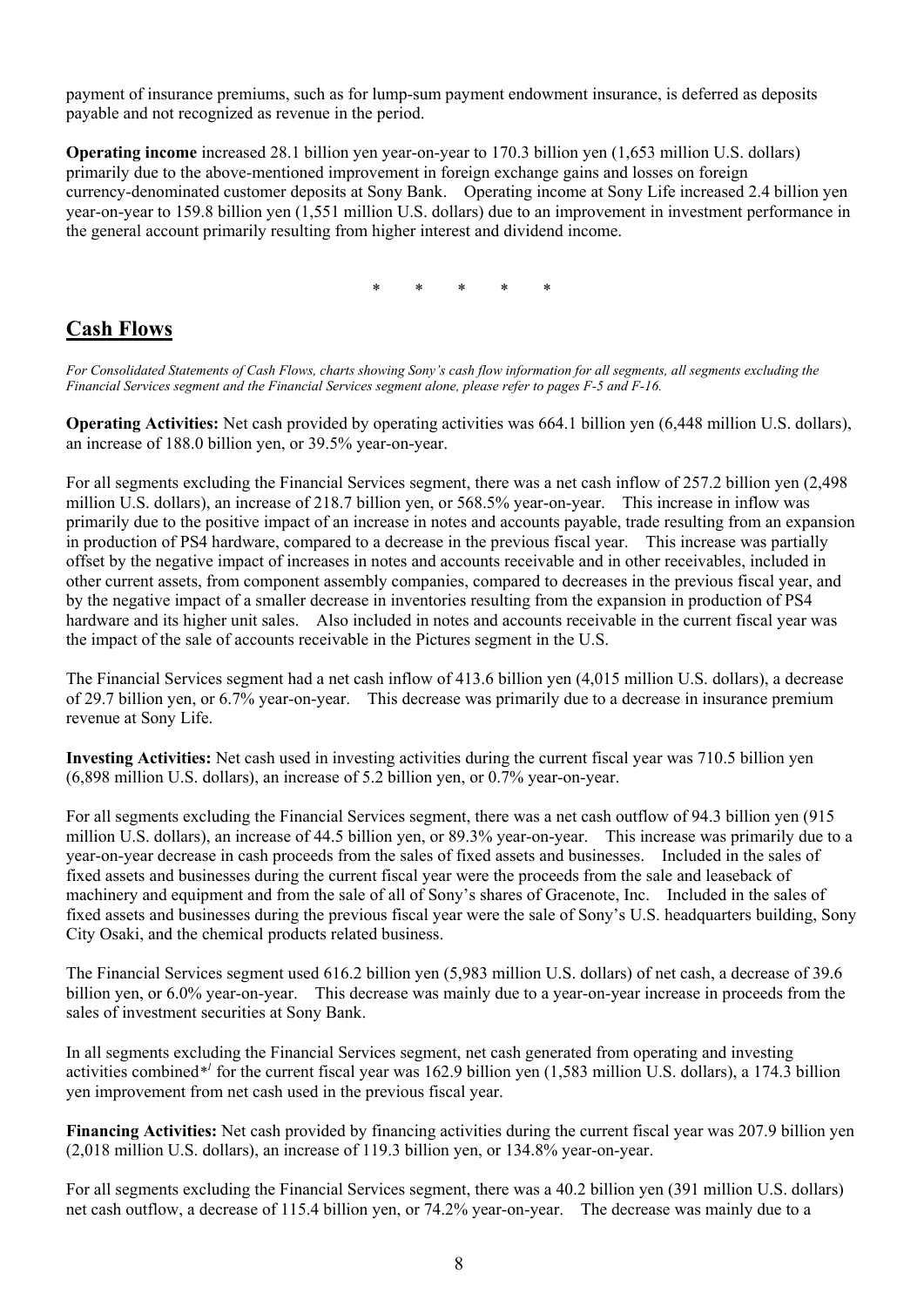decrease in repayments of long-term debt, net, year-on-year, a tender offer for shares of So-net Entertainment Corporation (currently So-net Corporation) in the previous fiscal year, and an increase in short-term borrowings year-on-year.

In the Financial Services segment, financing activities provided 241.5 billion yen (2,344 million U.S. dollars) of net cash, an increase of 2.5 billion yen, or 1.0% year-on-year. The increase was primarily due to the increase in borrowings at Sony Bank.

**Total Cash and Cash Equivalents:** Accounting for the above factors and the effect of fluctuations in foreign exchange rates, the total outstanding balance of cash and cash equivalents as of March 31, 2014 was 1,046.5 billion yen (10,160 million U.S. dollars). Cash and cash equivalents of all segments excluding the Financial Services segment was 806.1 billion yen (7,827 million U.S. dollars) as of March 31, 2014, an increase of 181.3 billion yen, or 29.0% compared with the balance as of March 31, 2013, and an increase of 197.8 billion yen, or 32.5% compared with the balance as of December 31, 2013. Sony believes that it continues to maintain sufficient liquidity through access to a total, translated into yen, of 733.3 billion yen (7,120 million U.S. dollars) of unused committed lines of credit with financial institutions in addition to the cash and cash equivalents balance as of March 31, 2014. Within the Financial Services segment, the outstanding balance of cash and cash equivalents was 240.3 billion yen (2,333 million U.S. dollars) as of March 31, 2014, an increase of 38.8 billion yen, or 19.2% compared with the balance as of March 31, 2013, and a decrease of 0.6 billion yen, or 0.3% compared with the balance as of December 31, 2013.

*\*1 Sony has included the information for cash flow from operating and investing activities combined, excluding the Financial Services segment's activities, as Sony's management frequently monitors this financial measure and believes this non-U.S. GAAP measurement is important for use in evaluating Sony's ability to generate cash to maintain liquidity and fund debt principal and dividend payments from business activities other than its Financial Services segment. This information is derived from the reconciliations prepared in the Condensed Statements of Cash Flows on page F-16. This information and the separate condensed presentations shown below are not required or prepared in accordance with U.S. GAAP. The Financial Services segment's cash flow is excluded from the measure because SFH, which constitutes a majority of the Financial Services segment, is a separate publicly traded entity in Japan with a significant minority interest and it, as well as its subsidiaries, secure liquidity on their own. This measure may not be comparable to those of other companies. This measure has limitations because it does not represent residual cash flows available for discretionary expenditures principally due to the fact that the measure does not deduct the principal payments required for debt service. Therefore, Sony believes it is important to view this measure as supplemental to its entire statement of cash flows and together with Sony's disclosures regarding investments, available credit facilities and overall liquidity.* 

*A reconciliation of the differences between the Consolidated Statement of Cash Flows reported and cash flows from operating and investing activities combined excluding the Financial Services segment's activities is as follows:* 

|                                                                                                                                                                                                          |                         | (Billions of yen, millions of U.S. dollars)<br><b>Fiscal year ended March 31</b> |                        |
|----------------------------------------------------------------------------------------------------------------------------------------------------------------------------------------------------------|-------------------------|----------------------------------------------------------------------------------|------------------------|
|                                                                                                                                                                                                          | 2013                    | 2014                                                                             | 2014                   |
| Net cash provided by operating activities reported in the consolidated statements of<br>cash flows                                                                                                       | ¥476.2                  | ¥664.1                                                                           | \$6,448                |
| Net cash used in investing activities reported in the consolidated statements of cash flows                                                                                                              | (705.3)                 | (710.5)                                                                          | (6,898)                |
|                                                                                                                                                                                                          | (229.1)                 | (46.4)                                                                           | (450)                  |
| Less: Net cash provided by operating activities within the Financial Services segment<br>Less: Net cash used in investing activities within the Financial Services segment<br>Eliminations $\frac{1}{2}$ | 443.3<br>(655.9)<br>5.2 | 413.6<br>(616.2)<br>6.7                                                          | 4,015<br>(5,983)<br>65 |
| Cash flow provided by (used in) operating and investing activities combined excluding the<br>Financial Services segment's activities                                                                     | $\frac{1}{2}(11.3)$     | 4162.9                                                                           | \$1,583                |

*\*2 Eliminations primarily consist of intersegment dividend payments.* 

\* \* \* \* \*

## **Consolidated Results for the Fourth Quarter Ended March 31, 2014**

*For Consolidated Statements of Income and Business Segment Information for the fourth quarter ended March 31, 2014 and 2013, please refer to pages F-3 and F-7 respectively.* 

**Sales** for the fourth quarter ended March 31, 2014 increased 8.1% year-on-year to 1,870.9 billion yen (18,164 million U.S. dollars). This increase was primarily due to the favorable impact of foreign exchange rates, the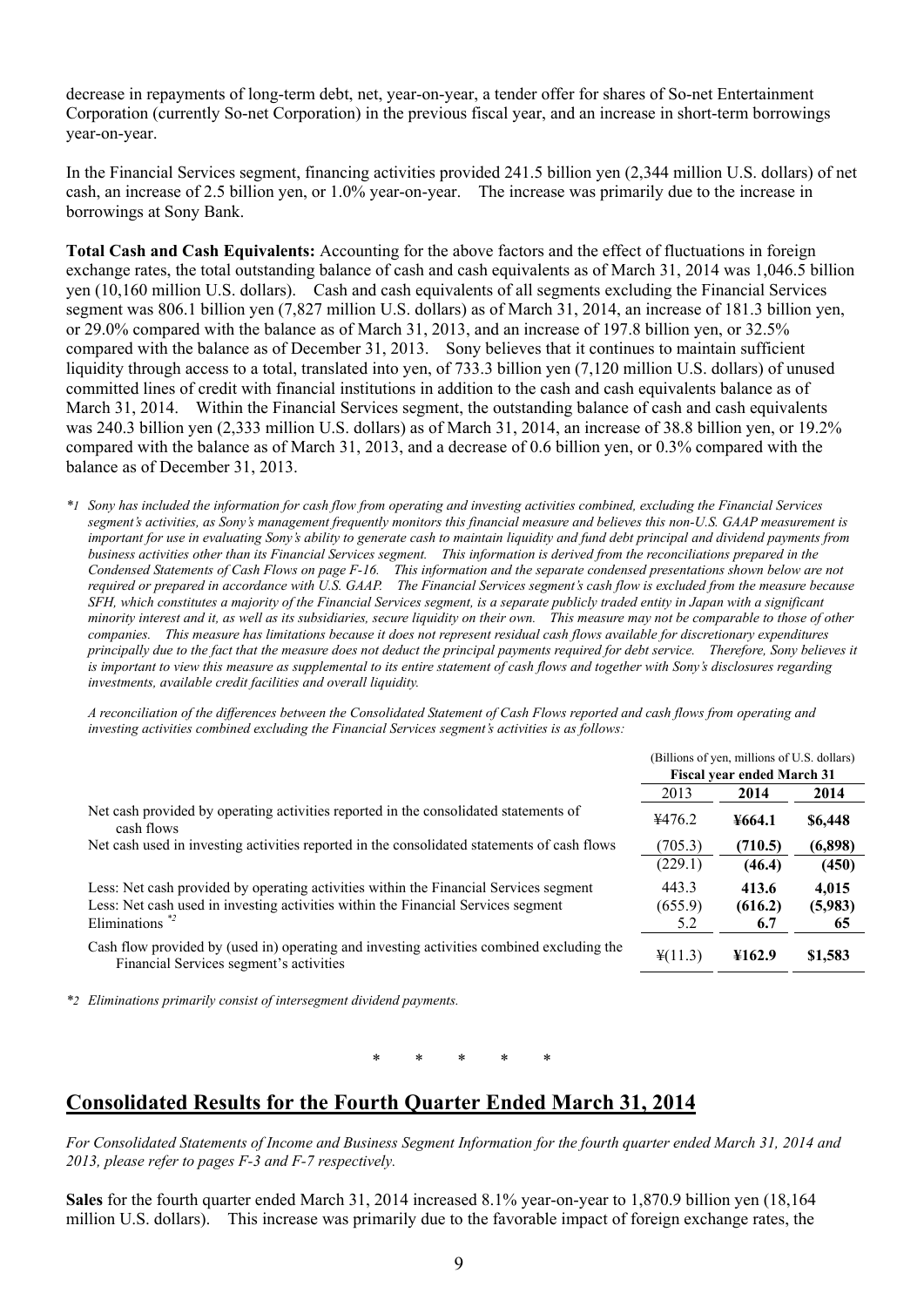launch of the PS4, and a significant increase in sales in the Pictures segment, partially offset by a significant decrease in financial services revenue.

During the current quarter, the average rates of the yen were 102.8 yen against the U.S. dollar and 140.9 yen against the euro, which were 10.2% lower and 13.5% lower, respectively, as compared with the same period in the previous fiscal year. On a constant currency basis, consolidated sales were essentially flat year-on-year. For further details about sales on a constant currency basis, see Note on page 11.

In the MP&C segment, sales increased primarily due to the favorable impact of foreign exchange rates and a significant increase in unit sales of smartphones. In the Game segment, sales increased significantly primarily due to the launch of the PS4 and the favorable impact of foreign exchange rates. In the IP&S segment, sales increased primarily due to the favorable impact of foreign exchange rates as well as an increase in unit sales of interchangeable single-lens cameras. In the HE&S segment, sales increased significantly primarily due to the favorable impact of foreign exchange rates, an improvement in LCD television product mix and an increase in unit sales. In the Devices segment, sales increased mainly due to an increase in sales of image sensors and the favorable impact of foreign exchange rates. In the Pictures segment, sales increased significantly primarily due to the favorable impact of the depreciation of the yen against the U.S. dollar, the extension and expansion in scope of a licensing agreement for game shows produced by SPE including *Wheel of Fortune*, and higher home entertainment and SVOD revenues for *Breaking Bad*. In the Music segment, sales increased significantly due to the favorable impact of the depreciation of the yen against the U.S. dollar as well as an increase in Music Publishing and Visual Media and Platform sales. In the Financial Services segment, financial services revenue decreased significantly primarily due to a significant deterioration in investment performance in the separate account at Sony Life reflecting a deterioration in the stock market in the current quarter compared with a significant rise in the stock market in the same quarter of the previous fiscal year.

**Operating loss** of 111.8 billion yen (1,085 million U.S. dollars) was recorded for the current quarter, compared to operating income of 145.4 billion yen in the same quarter of the previous fiscal year. This significant deterioration was primarily due to a decrease year-on-year in sale and remeasurement gains associated with the sale of assets and the recording of an impairment charge in the current quarter in the disc manufacturing business in All Other. Included in operating income in the same quarter of the previous fiscal year were a gain from the sale of certain shares of M3 and the subsequent remeasurement of Sony's remaining interest in M3, a gain from the sale of Sony's U.S. headquarters building and a gain from the sale of Sony City Osaki.

In the MP&C segment, operating results deteriorated significantly primarily due to the recording of charges related to Sony's withdrawal from the PC business. In the Game segment, operating loss increased primarily due to increased costs related to the launch of the PS4. In the IP&S segment, operating results improved significantly mainly due to a decrease in restructuring charges and the favorable impact of foreign exchange rates. In the HE&S segment, operating loss decreased significantly primarily due to a decrease in loss in Televisions. In the Devices segment, operating loss was essentially flat primarily due to a lower year-on-year net benefit from insurance recoveries related to damages and losses incurred from the Floods, offset by the favorable impact of foreign exchange rates. In the Pictures segment, operating income increased significantly due to the extension and expansion in scope of a licensing agreement for game shows produced by SPE and higher sales for *Breaking Bad*, partially offset by higher restructuring charges compared to the same quarter of the previous fiscal year. In the Music segment, operating income increased primarily due to the impact of the above-mentioned increase in sales and a decrease in restructuring charges. In the Financial Services segment, operating income decreased significantly primarily due to an increase in the provision of policy reserves pertaining to minimum guarantees for variable insurance at Sony Life, driven by the above-mentioned deterioration in the stock market.

Restructuring charges, net, recorded as operating expenses, amounted to 54.5 billion yen (529 million U.S. dollars) compared to 38.1 billion yen for the same quarter of the previous fiscal year.

**Equity in net loss of affiliated companies,** recorded within operating income, increased 3.4 billion yen year-on-year to 6.6 billion yen (64 million U.S. dollars).

The net effect of **other income and expenses** was an expense of 1.3 billion yen (13 million U.S. dollars), compared to 40.0 billion yen of income recorded in the same quarter of the previous fiscal year. This change was primarily due to the recording of a gain on sale of securities investments in the same quarter of the previous fiscal year resulting from the sale of Sony's shares in DeNA.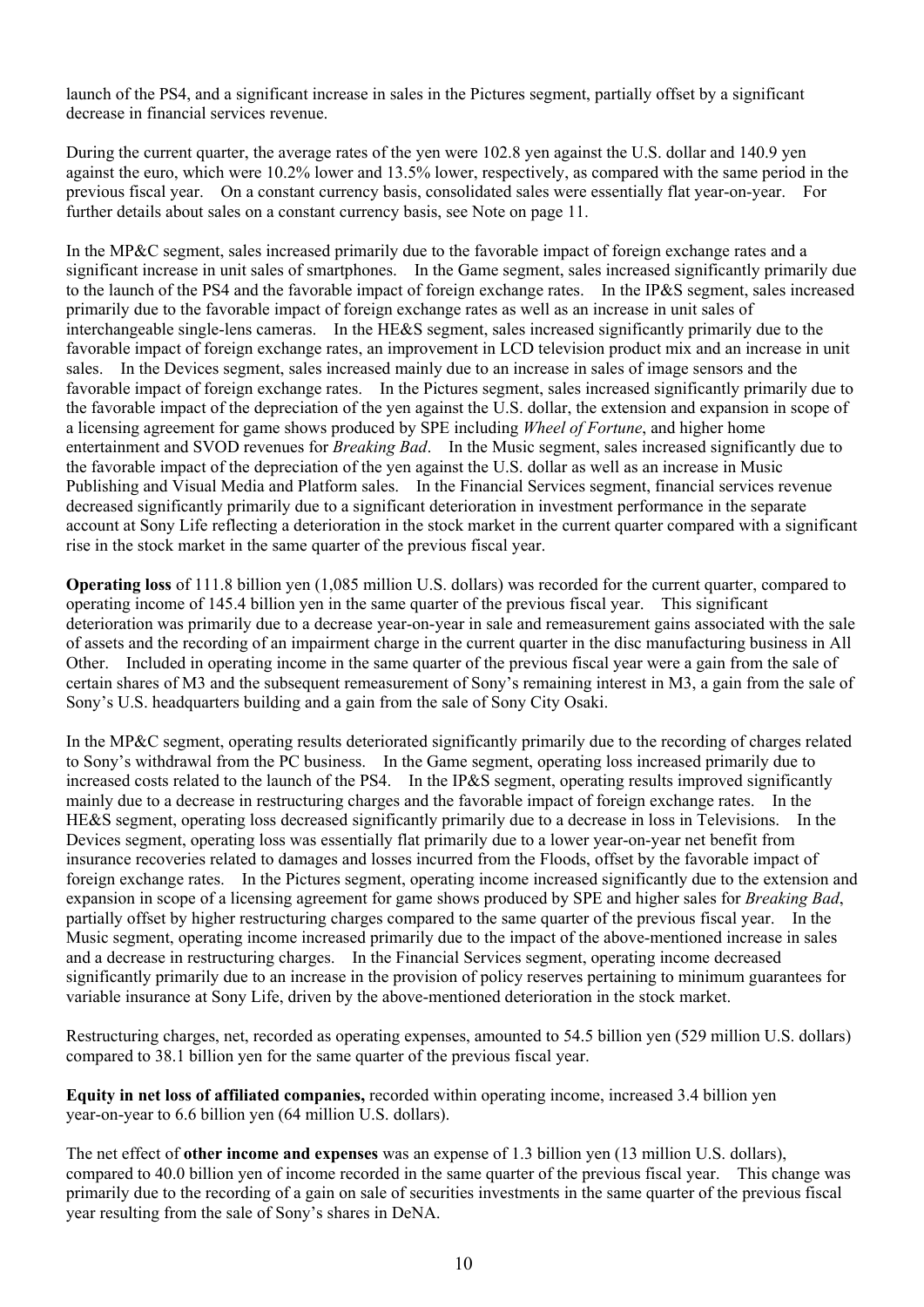**Loss before income taxes** of 113.1 billion yen (1,098 million U.S. dollars) was recorded, compared to income of 185.4 billion yen recorded in the same quarter of the previous fiscal year.

**Income taxes:** During the current quarter, Sony recorded 11.2 billion yen (109 million U.S. dollars) of income tax expense despite the net loss before income taxes. During the current quarter, Sony Corporation and certain of its subsidiaries which had established valuation allowances incurred losses and, as such, Sony continued to not recognize the associated tax benefits, although this was partially offset by the recording of certain tax benefits associated with the impact of gains in other comprehensive income. Sony also recorded additional tax reserves during the current quarter.

**Net loss attributable to Sony Corporation's stockholders**, which excludes net income attributable to noncontrolling interests, was 138.2 billion yen (1,342 million U.S. dollars) compared to a net income of 93.2 billion yen in the same quarter of the previous fiscal year.

\* \* \* \* \*

## **Note**

The descriptions of sales on a constant currency basis reflect sales obtained by applying the yen's monthly average exchange rates from the previous fiscal year or the same quarter of the previous fiscal year to local currency-denominated monthly sales in the current fiscal year or the current quarter. In certain cases, most significantly in the Pictures segment and SME and Sony/ATV in the Music segment, the constant currency amounts are after aggregation on a U.S. dollar basis. Sales on a constant currency basis are not reflected in Sony's consolidated financial statements and are not measures in accordance with U.S. GAAP. Sony does not believe that these measures are a substitute for U.S. GAAP measures. However, Sony believes that disclosing sales information on a constant currency basis provides additional useful analytical information to investors regarding the operating performance of Sony.

\* \* \* \* \*

## **Outlook for the Fiscal Year Ending March 31, 2015**

The forecast for consolidated results for the fiscal year ending March 31, 2015 is as follows:

|                                 | (Billions of yen) |                       |                        |  |  |  |  |  |  |
|---------------------------------|-------------------|-----------------------|------------------------|--|--|--|--|--|--|
|                                 | March 31, 2014    | <b>March 31, 2015</b> | Change from            |  |  |  |  |  |  |
|                                 | Results           | Forecast              | March 31, 2014 Results |  |  |  |  |  |  |
| Sales and operating revenue     | 47,767.3          | ¥7,800                | $+0.4\%$               |  |  |  |  |  |  |
| Operating income                | 26.5              | 140                   | $+428.4$               |  |  |  |  |  |  |
| Income before income taxes      | 25.7              | <b>130</b>            | $+405.0$               |  |  |  |  |  |  |
| Net loss attributable to        |                   |                       |                        |  |  |  |  |  |  |
| Sony Corporation's stockholders | (128.4)           | (50)                  | ۰                      |  |  |  |  |  |  |

Assumed foreign currency exchange rates: approximately 103 yen to the U.S. dollar and approximately 137 yen to the euro.

Sony realigned its business segments from the first quarter of the fiscal year ending March 31, 2015 to reflect modifications to its organizational structure as of April 1, 2014, primarily repositioning the operations of the previously reported Game and MP&C segments. In connection with this realignment, the previously-reported operations of the network business which were included in All Other will be integrated with the previously-reported Game segment and be reported as the Game & Network Services segment. The previously reported Mobile Communications category which was included in the MP&C segment has been reclassified as the newly established Mobile Communications segment, while the other categories in the previously reported MP&C segment will be included in All Other. This includes the reclassification of the PC business into All Other.

In connection with this realignment, the sales and operating revenue and operating income (loss) of each segment in the fiscal year ended March 31, 2014 have been reclassified to conform to the presentation of the fiscal year ending March 31, 2015.

Consolidated sales for the fiscal year ending March 31, 2015 are expected to be essentially flat due to an increase in sales in the electronics businesses being offset by an expected decrease in PC sales included in All Other related to Sony's withdrawal from the PC business.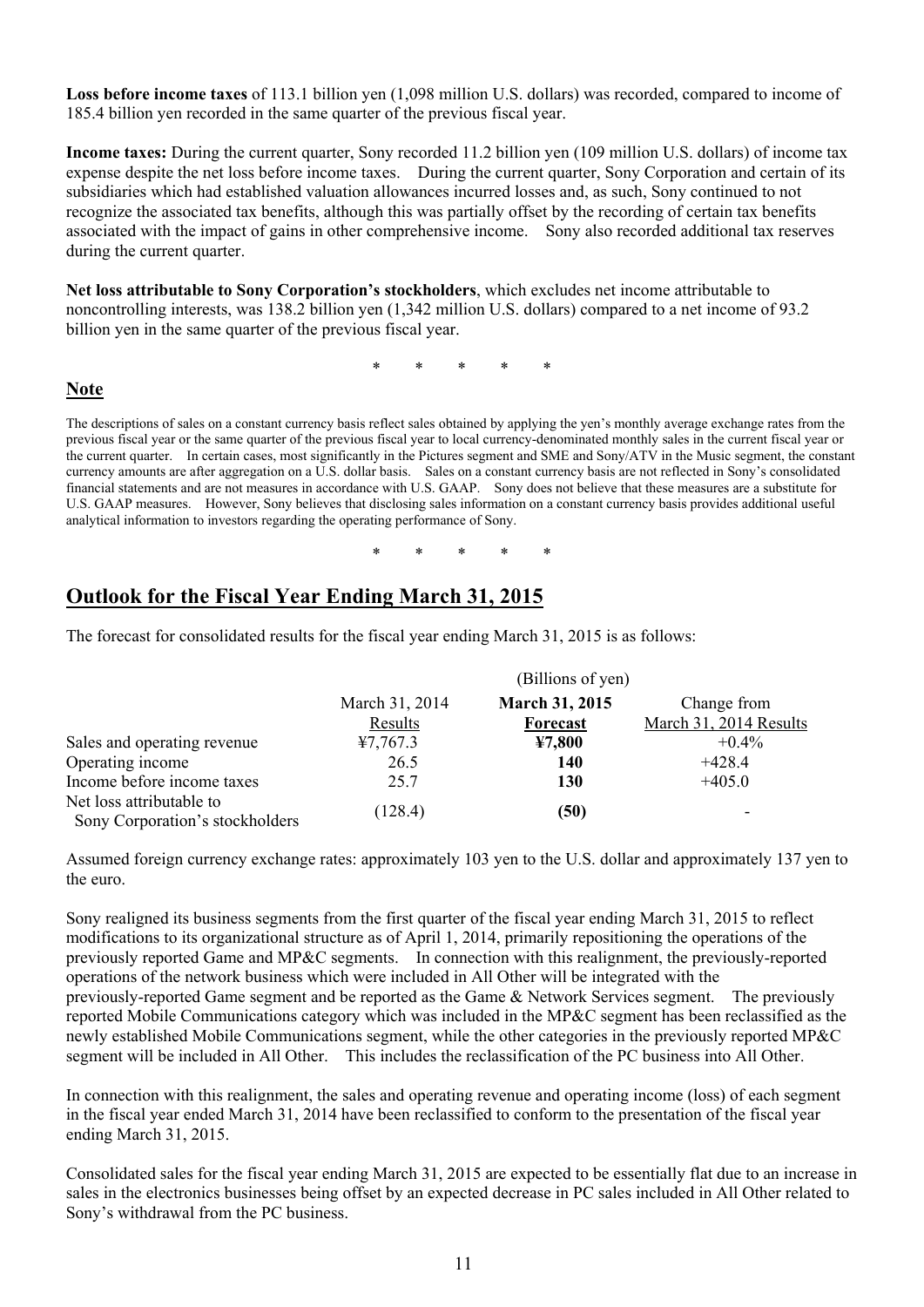Consolidated operating income is expected to increase primarily due to an improvement in the operating results of the electronics businesses as well as the absence of impairment charges related to long-lived assets that were recorded in the fiscal year ended March 31, 2014.

Losses related to the PC business, including restructuring charges, in the fiscal year ending March 31, 2015 are expected to be approximately 80 billion yen, compared to 91.7 billion yen in the fiscal year ended March 31, 2014. Included in the 80 billion yen is approximately 36 billion yen in costs related to the exit from the PC business including customer-service costs, approximately 27 billion yen in fixed costs at sales companies as well as other costs. Although Sony is reducing the scale of its sales companies in response to the decrease in PC sales, with the goal of achieving this reduction by the end of the fiscal year ending March 31, 2015, sales company fixed costs are expected to be charged in the PC business in the fiscal year ending March 31, 2015.

In the fiscal year ended March 31, 2014, Sony recorded 58.3 billion yen in costs related to the exit from the PC business, 73.2 billion yen in impairment charges (excluding impairment charges related to the PC business), a 6.2 billion yen write-off of certain PC game software titles, and 39.7 billion yen in restructuring charges that are not included in the above-mentioned items, for a total of 177.4 billion yen. The forecast for operating income for the fiscal year ending March 31, 2015 includes approximately 135 billion yen in remaining costs related to the exit from the PC business and other strategic management initiatives.

(Billions of yen)

The forecast for each business segment is as follows:

|                                         |                                                    |                |                       | Change from    |
|-----------------------------------------|----------------------------------------------------|----------------|-----------------------|----------------|
|                                         |                                                    | March 31, 2014 | <b>March 31, 2015</b> | March 31, 2014 |
|                                         |                                                    | Results        | Forecast              | Results        |
| Mobile                                  | Sales and operating revenue                        | 41,191.8       | 41,530                | $+28.4%$       |
| Communications                          | Operating income                                   | 12.6           | 26                    | $+106.3$       |
| Game &                                  | Sales and operating revenue                        | 1,043.9        | 1,220                 | $+16.9$        |
| <b>Network Services</b>                 | Operating income (loss)                            | (18.8)         | 20                    |                |
| Imaging Products &                      | Sales and operating revenue                        | 741.2          | 710                   | $-4.2$         |
| Solutions                               | Operating income                                   | 26.3           | 38                    | $+44.3$        |
|                                         | Home Entertainment $&$ Sales and operating revenue | 1,168.6        | 1,260                 | $+7.8$         |
| Sound                                   | Operating income (loss)                            | (25.5)         | 10                    |                |
| Devices                                 | Sales and operating revenue                        | 794.2          | 870                   | $+9.5$         |
|                                         | Operating income (loss)                            | (13.0)         | 31                    |                |
|                                         | Sales and operating revenue                        | 829.6          | 880                   | $+6.1$         |
| Pictures                                | Operating income                                   | 51.6           | 65                    | $+25.9$        |
| Music                                   | Sales and operating revenue                        | 503.3          | 500                   | $-0.7$         |
|                                         | Operating income                                   | 50.2           | 48                    | $-4.4$         |
| <b>Financial Services</b>               | Financial services revenue                         | 993.8          | 1,000                 | $+0.6$         |
|                                         | Operating income                                   | 170.3          | 164                   | $-3.7$         |
| All Other, Corporate<br>and Elimination | Operating loss                                     | (227.2)        | (262)                 |                |
| Consolidated                            | Sales and operating revenue                        | 7,767.3        | 7,800                 | $+0.4$         |
|                                         | Operating income                                   | 26.5           | 140                   | $+428.4$       |

## Mobile Communications

Sales are expected to increase primarily due to an increase in unit sales of smartphones. Operating income is expected to increase primarily due to the impact of the increase in sales, partially offset by an increase in research and development costs and marketing expenses.

## Game & Network Services

Sales are expected to increase primarily due to an increase in unit sales of PS4s and an increase in network services revenue. Operating results are expected to improve primarily due to the impact of the increase in sales and a decrease in costs related to the launch of the PS4.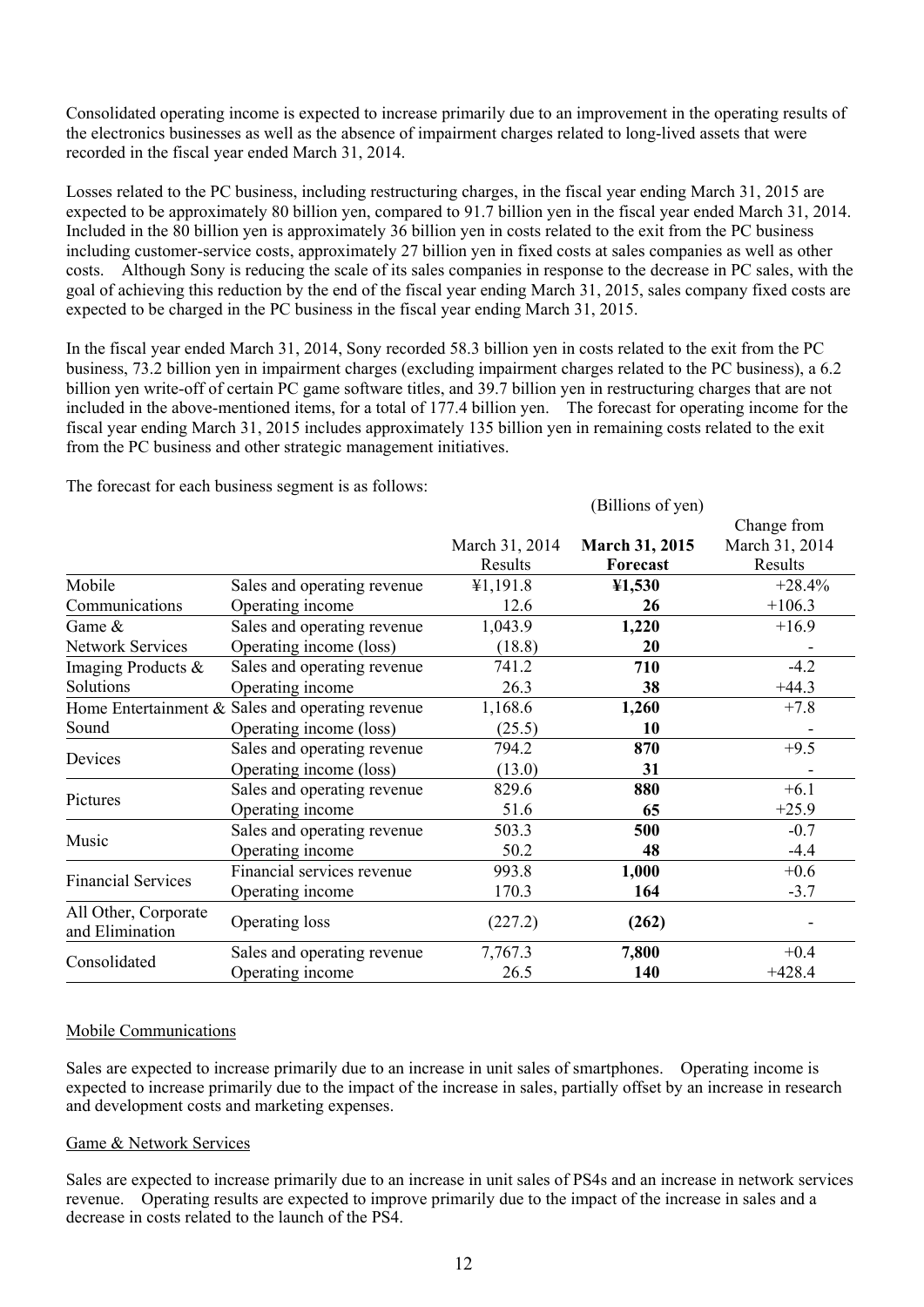## Imaging Products & Solutions

Overall segment sales are expected to decrease mainly due to a significant decrease in sales of video cameras. Operating income is expected to increase primarily due to a decrease in costs, partially offset by the decrease in sales.

## Home Entertainment & Sound

Overall segment sales are expected to increase mainly due to an increase in unit sales of LCD televisions, primarily 4K LCD televisions. Operating results are expected to improve primarily due to the impact of the increase in LCD televisions sales and additional cost reductions.

## Devices

Overall segment sales are expected to increase primarily due to a significant increase in sales of image sensors and batteries. Operating results are expected to improve primarily due to the absence of the impairment charge related to long-lived assets in the battery business which was recorded in the fiscal year ended March 31, 2014.

## **Pictures**

Sales are expected to increase primarily due to increased sales in Media Networks. Operating income is expected to increase primarily due to the higher performance expected from the Motion Pictures film slate in the fiscal year ending March 31, 2015 and from the expected increase in Media Networks sales.

## Music

Sales are expected to be essentially flat year-on-year. Operating income is expected to slightly decrease primarily due to an increase in restructuring charges as well as the negative impact from the contraction of the recorded music market in Japan.

## Financial Services

Financial services revenue is expected to be essentially flat and operating income is expected to decrease year-on-year because the impact from market fluctuations, such as the increase in revenue and operating income at Sony Life in the fiscal year ended March 31, 2014, is not incorporated into the forecast. If the favorable impact of market performance on the operating results for the fiscal year ended March 31, 2014 is excluded, financial services revenue and operating income are expected to increase due to the continued steady expansion of the financial services business.

The effects of gains and losses on investments held by the Financial Services segment due to market fluctuations have not been incorporated within the above forecast as it is difficult for Sony to predict market trends in the future. Accordingly, future market fluctuations could further impact the current forecast.

Sony's forecast for capital expenditures, depreciation and amortization, as well as research and development expenses for the fiscal year ending March 31, 2015 is as per the table below.

|                                                                     |                           | (Billions of yen)                        |                                          |
|---------------------------------------------------------------------|---------------------------|------------------------------------------|------------------------------------------|
|                                                                     | March 31, 2014<br>Results | <b>March 31, 2015</b><br><b>Forecast</b> | Change from<br>March 31, 2014<br>Results |
| Capital expenditures<br>(addition to property, plant and equipment) | ¥164.6                    | ¥180                                     | $+9.4%$                                  |
| Depreciation and amortization*                                      | 376.7                     | <b>370</b>                               | $-1.8$                                   |
| [for property, plant and equipment (included above)                 | 195.8                     | 180                                      | $-8.1$ ]                                 |
| Research and development expenses                                   | 466.0                     | 485                                      | $+4.1$                                   |

*\* The forecast for depreciation and amortization includes amortization expenses for intangible assets and for deferred insurance acquisition costs.*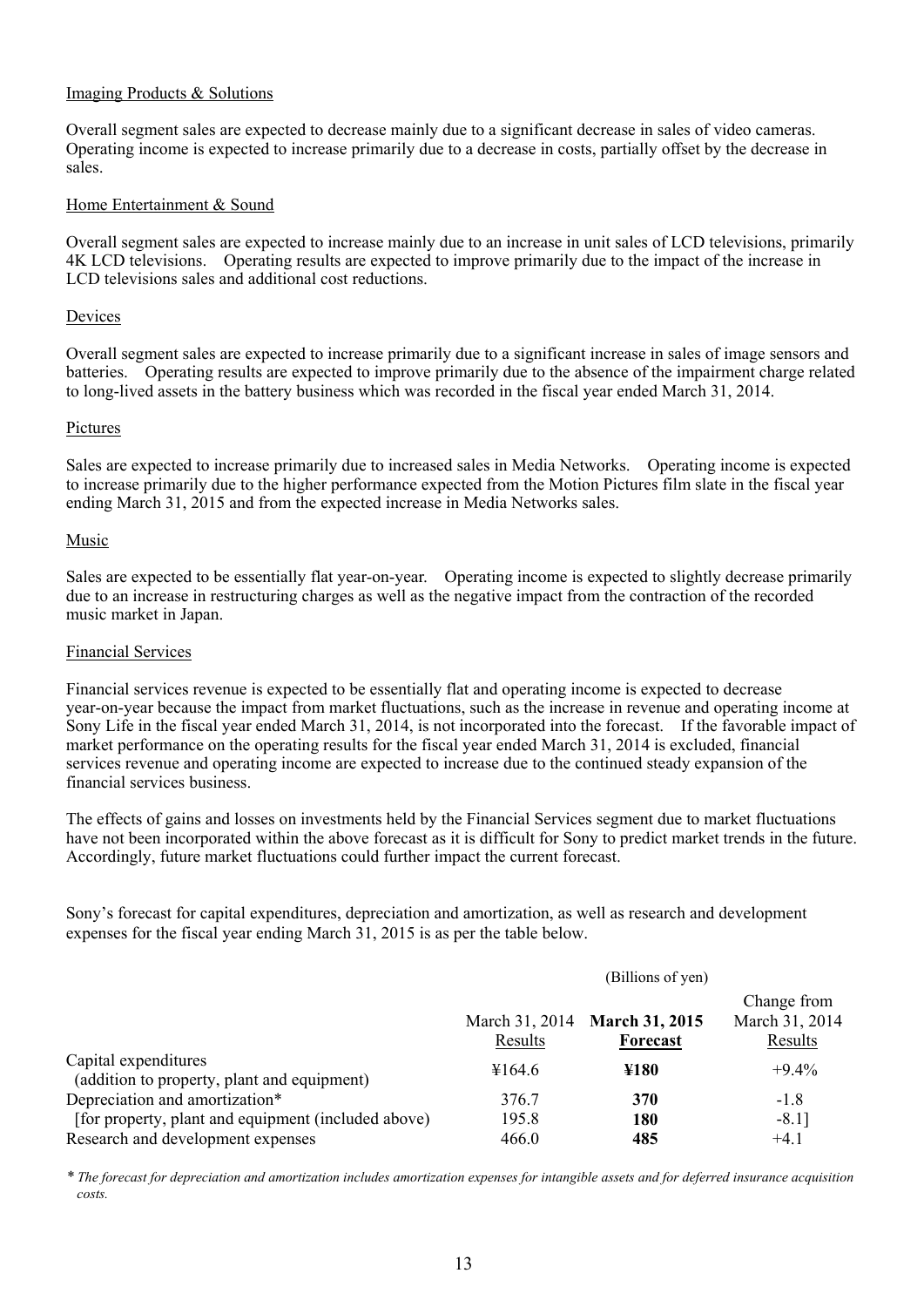This forecast is based on management's current expectations and is subject to uncertainties and changes in circumstances. Actual results may differ materially from those included in this forecast due to a variety of factors. See "Cautionary Statement" below.

\* \* \* \* \*

## **Management Policy**

Sony is accelerating initiatives to revitalize its electronics businesses by accelerating reforms in the three core electronics businesses (Mobile, Game and Imaging) and taking significant measures to deal with its problematic businesses while further growing the entertainment and financial services businesses that have been contributing stable profits, in order to enhance the entire Sony Group's corporate value. Sony plans to detail these initiatives at its next Corporate Strategy Meeting on May 22, 2014.

### **Cautionary Statement**

 Statements made in this release with respect to Sony's current plans, estimates, strategies and beliefs and other statements that are not historical facts are forward-looking statements about the future performance of Sony. Forward-looking statements include, but are not limited to, those statements using words such as "believe," "expect," "plans," "strategy," "prospects," "forecast," "estimate," "project," "anticipate," "aim," "intend," "seek," "may," "might," "could" or "should," and words of similar meaning in connection with a discussion of future operations, financial performance, events or conditions. From time to time, oral or written forward-looking statements may also be included in other materials released to the public. These statements are based on management's assumptions, judgments and beliefs in light of the information currently available to it. Sony cautions investors that a number of important risks and uncertainties could cause actual results to differ materially from those discussed in the forward-looking statements, and therefore investors should not place undue reliance on them. Investors also should not rely on any obligation of Sony to update or revise any forward-looking statements, whether as a result of new information, future events or otherwise. Sony disclaims any such obligation. Risks and uncertainties that might affect Sony include, but are not limited to:

- (i) the global economic environment in which Sony operates and the economic conditions in Sony's markets, particularly levels of consumer spending;
- (ii) foreign exchange rates, particularly between the yen and the U.S. dollar, the euro and other currencies in which Sony makes significant sales and incurs production costs, or in which Sony's assets and liabilities are denominated;
- (iii) Sony's ability to continue to design and develop and win acceptance of, as well as achieve sufficient cost reductions for, its products and services, including televisions, game platforms and smartphones, which are offered in highly competitive markets characterized by severe price competition and continual new product and service introductions, rapid development in technology and subjective and changing consumer preferences;
- (iv) Sony's ability and timing to recoup large-scale investments required for technology development and production capacity;
- (v) Sony's ability to implement successful business restructuring and transformation efforts under changing market conditions;
- (vi) Sony's ability to implement successful hardware, software, and content integration strategies for all segments excluding the Financial Services segment, and to develop and implement successful sales and distribution strategies in light of the Internet and other technological developments;
- (vii) Sony's continued ability to devote sufficient resources to research and development and, with respect to capital expenditures, to prioritize investments correctly (particularly in the electronics businesses);
- (viii) Sony's ability to maintain product quality;
- (ix) the effectiveness of Sony's strategies and their execution, including but not limited to the success of Sony's acquisitions, joint ventures and other strategic investments;
- (x) significant volatility and disruption in the global financial markets or a ratings downgrade;
- (xi) Sony's ability to forecast demands, manage timely procurement and control inventories;
- (xii) the outcome of pending and/or future legal and/or regulatory proceedings;
- (xiii) shifts in customer demand for financial services such as life insurance and Sony's ability to conduct successful asset liability management in the Financial Services segment;
- (xiv) the impact of unfavorable conditions or developments (including market fluctuations or volatility) in the Japanese equity markets on the revenue and operating income of the Financial Services segment; and
- (xv) risks related to catastrophic disasters or similar events.
- Risks and uncertainties also include the impact of any future events with material adverse impact.

Investor Relations Contacts:

| Tokyo                | New York                | London                |
|----------------------|-------------------------|-----------------------|
| Atsuko Murakami      | Justin Hill             | Haruna Nagai          |
| $+81-(0)3-6748-2111$ | $+1 - 212 - 833 - 6722$ | $+44-(0)1932-816-000$ |

IR home page: http://www.sony.net/IR/

Presentation slides: http://www.sony.net/SonyInfo/IR/financial/fr/13q4\_sonypre.pdf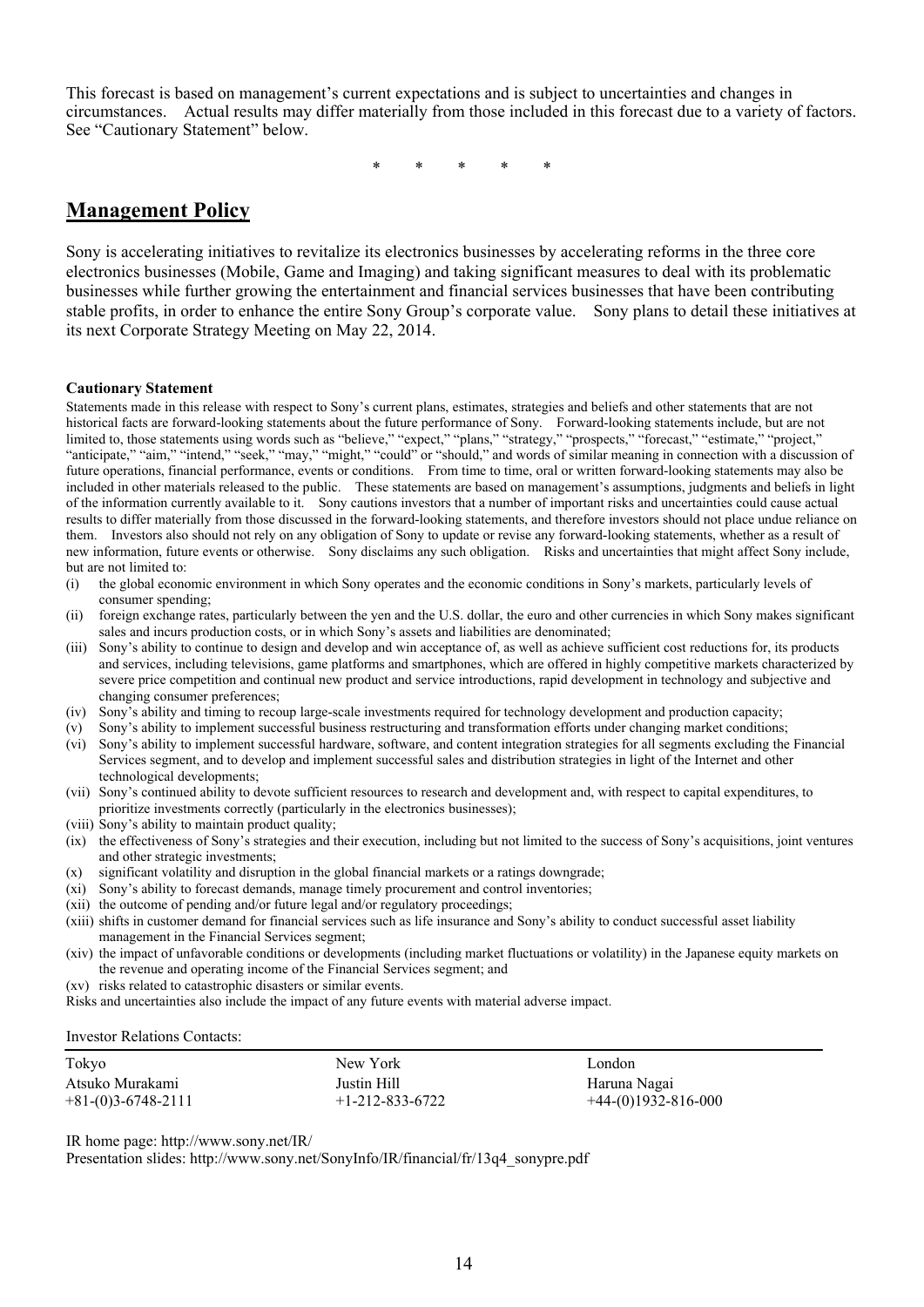#### **Consolidated Financial Statements Consolidated Balance Sheets**

| <u>Consonuateu Dalance Sheets</u>                     |   |                  |   |                  |   |                                                                              |             |                         |
|-------------------------------------------------------|---|------------------|---|------------------|---|------------------------------------------------------------------------------|-------------|-------------------------|
| <b>ASSETS</b>                                         |   | March 31<br>2013 |   | March 31<br>2014 |   | (Millions of yen, millions of U.S. dollars)<br>Change from<br>March 31, 2013 |             | <b>March 31</b><br>2014 |
| Current assets:                                       |   |                  |   |                  |   |                                                                              |             |                         |
| Cash and cash equivalents                             | ¥ | 826,361          | ¥ | 1,046,466        | ¥ | $+220,105$                                                                   | S           | 10,160                  |
| Marketable securities                                 |   | 697,597          |   | 832,566          |   | $+134,969$                                                                   |             | 8,083                   |
| Notes and accounts receivable, trade                  |   | 844,117          |   | 946,553          |   | $+102,436$                                                                   |             | 9,190                   |
| Allowance for doubtful accounts and sales returns     |   | (67, 625)        |   | (75, 513)        |   | $-7,888$                                                                     |             | (733)                   |
| Inventories                                           |   | 710,054          |   | 733,943          |   | $+23,889$                                                                    |             | 7,126                   |
| Other receivables                                     |   | 148,142          |   | 177,685          |   | $+29,543$                                                                    |             | 1,725                   |
| Deferred income taxes                                 |   | 44,615           |   | 53,068           |   | $+8,453$                                                                     |             | 515                     |
| Prepaid expenses and other current assets             |   | 443,272          |   | 490,118          |   | $+46,846$                                                                    |             | 4,758                   |
| Total current assets                                  |   | 3,646,533        |   | 4,204,886        |   | $+558,353$                                                                   |             | 40,824                  |
| Film costs                                            |   | 270,089          |   | 275,799          |   | $+5,710$                                                                     |             | 2,678                   |
| Investments and advances:                             |   |                  |   |                  |   |                                                                              |             |                         |
| Affiliated companies                                  |   | 198,621          |   | 181,263          |   | $-17,358$                                                                    |             | 1,760                   |
| Securities investments and other                      |   | 7,118,504        |   | 7,737,748        |   | $+619,244$                                                                   |             | 75,124                  |
|                                                       |   | 7,317,125        |   | 7,919,011        |   | $+601,886$                                                                   |             | 76,884                  |
|                                                       |   |                  |   |                  |   |                                                                              |             |                         |
| Property, plant and equipment:                        |   |                  |   |                  |   |                                                                              |             |                         |
| Land                                                  |   | 131,484          |   | 125,890          |   | $-5,594$                                                                     |             | 1,222                   |
| <b>Buildings</b>                                      |   | 778,514          |   | 674,841          |   | $-103,673$                                                                   |             | 6,552                   |
| Machinery and equipment                               |   | 1,934,520        |   | 1,705,774        |   | $-228,746$                                                                   |             | 16,561                  |
| Construction in progress                              |   | 47,839           |   | 39,771           |   | $-8,068$                                                                     |             | 386                     |
|                                                       |   | 2,892,357        |   | 2,546,276        |   | $-346,081$                                                                   |             | 24,721                  |
| Less-Accumulated depreciation                         |   | 2,030,807        |   | 1,796,266        |   | $-234,541$                                                                   |             | 17,439                  |
|                                                       |   | 861,550          |   | 750,010          |   | $-111,540$                                                                   |             | 7,282                   |
| Other assets:                                         |   |                  |   |                  |   |                                                                              |             |                         |
| Intangibles, net                                      |   | 694,621          |   | 675,663          |   | $-18,958$                                                                    |             | 6,560                   |
| Goodwill                                              |   | 643,243          |   | 691,803          |   | $+48,560$                                                                    |             | 6,717                   |
| Deferred insurance acquisition costs                  |   | 465,499          |   | 497,772          |   | $+32,273$                                                                    |             | 4,833                   |
| Deferred income taxes                                 |   | 107,688          |   | 105,442          |   | $-2,246$                                                                     |             | 1,024                   |
| Other                                                 |   | 204,685          |   | 213,334          |   | $+8,649$                                                                     |             | 2,069                   |
|                                                       |   | 2,115,736        |   | 2,184,014        |   | $\overline{+}68,278$                                                         |             | 21,203                  |
| Total assets                                          |   | 14,211,033       | ¥ | 15,333,720       | ¥ | $+1,122,687$                                                                 | \$          | 148,871                 |
| <b>LIABILITIES AND EQUITY</b>                         |   |                  |   |                  |   |                                                                              |             |                         |
| Current liabilities:                                  |   |                  |   |                  |   |                                                                              |             |                         |
| Short-term borrowings                                 | ¥ | 87,894           | ¥ | 111,836          | ¥ | $+23,942$                                                                    | S           | 1,086                   |
| Current portion of long-term debt                     |   | 156,288          |   | 265,918          |   | $+109,630$                                                                   |             |                         |
|                                                       |   |                  |   |                  |   |                                                                              |             | 2,582                   |
| Notes and accounts payable, trade                     |   | 572,102          |   | 712,829          |   | $+140,727$                                                                   |             | 6,921                   |
| Accounts payable, other and accrued expenses          |   | 1,097,253        |   | 1,175,413        |   | $+78,160$                                                                    |             | 11,412                  |
| Accrued income and other taxes                        |   | 75,080           |   | 81,842           |   | $+6,762$                                                                     |             | 795                     |
| Deposits from customers in the banking business       |   | 1,857,448        |   | 1,890,023        |   | $+32,575$                                                                    |             | 18,350                  |
| Other                                                 |   | 469,024          |   | 545,753          |   | $+76,729$                                                                    |             | 5,297                   |
| Total current liabilities                             |   | 4,315,089        |   | 4,783,614        |   | $+468,525$                                                                   |             | 46,443                  |
| Long-term debt                                        |   | 938,428          |   | 916,648          |   | $-21,780$                                                                    |             | 8,899                   |
| Accrued pension and severance costs                   |   | 311,469          |   | 284,963          |   | $-26,506$                                                                    |             | 2,767                   |
| Deferred income taxes                                 |   | 369,919          |   | 410,896          |   | $+40,977$                                                                    |             | 3,989                   |
| Future insurance policy benefits and other            |   | 3,535,532        |   | 3,824,572        |   | $+289,040$                                                                   |             | 37,132                  |
| Policyholders' account in the life insurance business |   | 1,715,610        |   | 2,023,472        |   | $+307,862$                                                                   |             | 19,645                  |
| Other                                                 |   | 349,985          |   | 302,299          |   | $-47,686$                                                                    |             | 2,935                   |
| Total liabilities                                     |   | 11,536,032       |   | 12,546,464       |   | $+1,010,432$                                                                 |             | 121,810                 |
|                                                       |   |                  |   |                  |   |                                                                              |             |                         |
| Redeemable noncontrolling interest                    |   | 2,997            |   | 4,115            |   | $+1,118$                                                                     |             | 40                      |
| Equity:                                               |   |                  |   |                  |   |                                                                              |             |                         |
| Sony Corporation's stockholders' equity:              |   |                  |   |                  |   |                                                                              |             |                         |
| Common stock                                          |   | 630,923          |   | 646,654          |   | $+15,731$                                                                    |             | 6,278                   |
| Additional paid-in capital                            |   | 1,110,531        |   | 1,127,090        |   | $+16,559$                                                                    |             | 10,943                  |
| Retained earnings                                     |   | 1,094,775        |   | 940,262          |   | $-154,513$                                                                   |             | 9,129                   |
| Accumulated other comprehensive income                |   | (639, 495)       |   | (451, 585)       |   | $+187,910$                                                                   |             | (4, 384)                |
| Treasury stock, at cost                               |   | (4, 472)         |   | (4,284)          |   | $+188$                                                                       |             | (42)                    |
|                                                       |   | 2,192,262        |   | 2,258,137        |   | $+65,875$                                                                    |             | 21,924                  |
|                                                       |   |                  |   |                  |   |                                                                              |             |                         |
| Noncontrolling interests                              |   | 479,742          |   | 525,004          |   | $+45,262$                                                                    |             | 5,097                   |
| Total equity                                          |   | 2,672,004        |   | 2,783,141        |   | $+111,137$                                                                   |             | 27,021                  |
| Total liabilities and equity                          | ¥ | 14,211,033       | ¥ | 15,333,720       | ¥ | $+1,122,687$                                                                 | $\mathbf S$ | 148,871                 |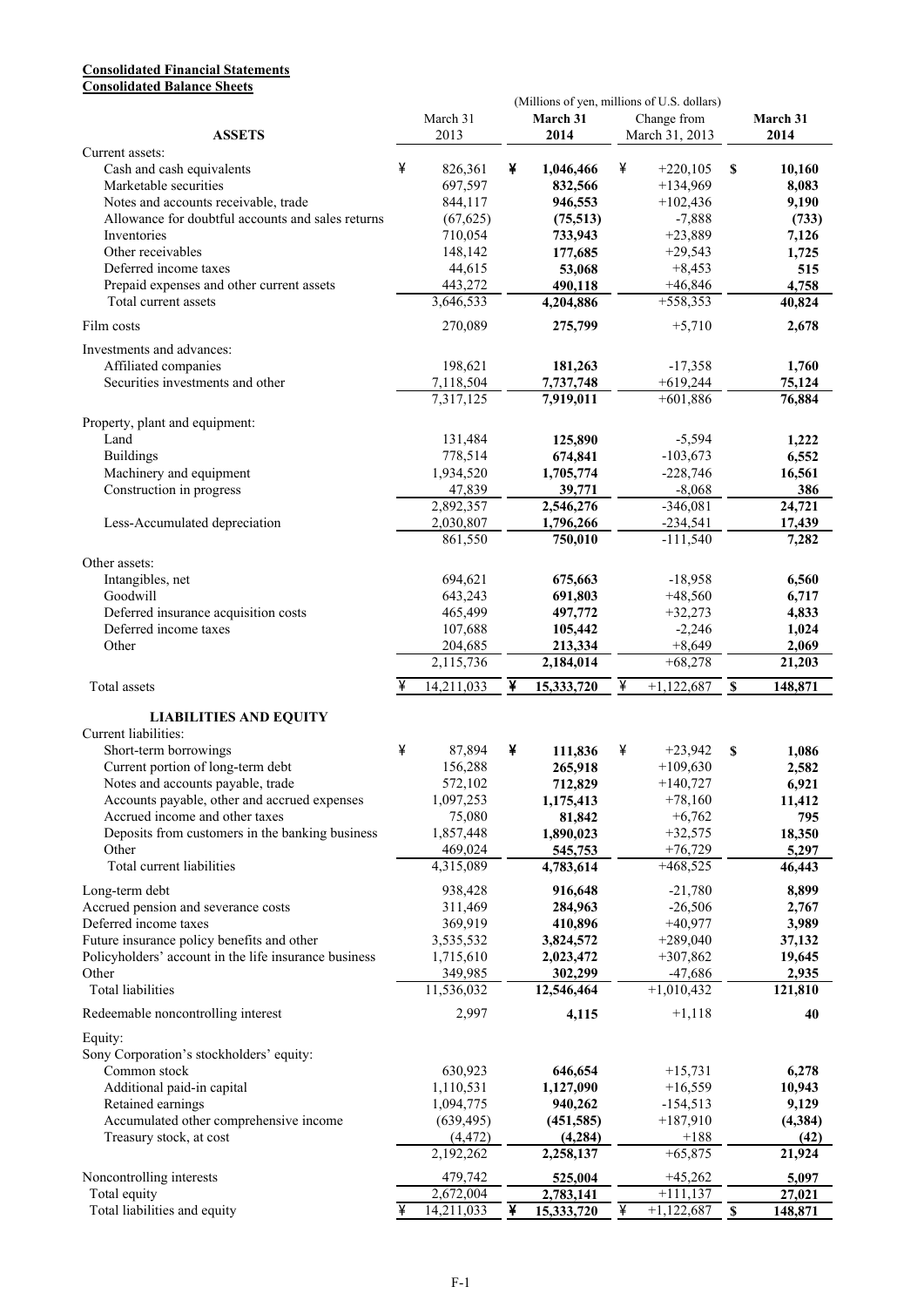### **Consolidated Statements of Income**

|                                                                                                    |   |            |   |            | (Millions of yen, millions of U.S. dollars, except per share amounts)<br><b>Fiscal year ended March 31</b> |         |
|----------------------------------------------------------------------------------------------------|---|------------|---|------------|------------------------------------------------------------------------------------------------------------|---------|
|                                                                                                    |   | 2013       |   | 2014       | Change from 2013                                                                                           | 2014    |
| Sales and operating revenue:                                                                       |   |            |   |            |                                                                                                            |         |
| Net sales                                                                                          | ¥ | 5,691,216  | ¥ | 6,682,274  | \$                                                                                                         | 64,876  |
| Financial services revenue                                                                         |   | 999,276    |   | 988,944    |                                                                                                            | 9,601   |
| Other operating revenue                                                                            |   | 105,012    |   | 96,048     |                                                                                                            | 933     |
|                                                                                                    |   | 6,795,504  |   | 7,767,266  | $+14.3%$                                                                                                   | 75,410  |
| <b>Costs and expenses:</b>                                                                         |   |            |   |            |                                                                                                            |         |
| Cost of sales                                                                                      |   | 4,485,425  |   | 5,140,053  |                                                                                                            | 49,903  |
| Selling, general and administrative                                                                |   | 1,457,626  |   | 1,728,520  |                                                                                                            | 16,782  |
| Financial services expenses                                                                        |   | 854,221    |   | 816,158    |                                                                                                            | 7,924   |
| Other operating (income) expense, net                                                              |   | (235, 219) |   | 48,666     |                                                                                                            | 472     |
|                                                                                                    |   | 6,562,053  |   | 7,733,397  | $+17.9$                                                                                                    | 75,081  |
| Equity in net loss of affiliated companies                                                         |   | (6,948)    |   | (7, 374)   |                                                                                                            | (72)    |
| <b>Operating income</b>                                                                            |   | 226,503    |   | 26,495     | $-88.3$                                                                                                    | 257     |
|                                                                                                    |   |            |   |            |                                                                                                            |         |
| Other income:                                                                                      |   |            |   |            |                                                                                                            |         |
| Interest and dividends                                                                             |   | 21,987     |   | 16,652     |                                                                                                            | 162     |
| Gain on sale of securities investments, net                                                        |   | 41,781     |   | 12,049     |                                                                                                            | 117     |
| Other                                                                                              |   | 4,888      |   | 13,752     |                                                                                                            | 133     |
|                                                                                                    |   | 68,656     |   | 42,453     | $-38.2$                                                                                                    | 412     |
| Other expenses:                                                                                    |   |            |   |            |                                                                                                            |         |
| Interest                                                                                           |   | 26,657     |   | 23,460     |                                                                                                            | 228     |
| Loss on devaluation of securities investments                                                      |   | 7,724      |   | 1,648      |                                                                                                            | 16      |
| Foreign exchange loss, net                                                                         |   | 10,360     |   | 9,224      |                                                                                                            | 90      |
| Other                                                                                              |   | 8,334      |   | 8,875      |                                                                                                            | 85      |
|                                                                                                    |   | 53,075     |   | 43,207     | $-18.6$                                                                                                    | 419     |
| Income before income taxes                                                                         |   | 242,084    |   | 25,741     | $-89.4$                                                                                                    | 250     |
| Income taxes                                                                                       |   | 140,398    |   | 94,582     |                                                                                                            | 918     |
| Net income (loss)                                                                                  |   | 101,686    |   | (68, 841)  |                                                                                                            | (668)   |
| Less - Net income attributable to noncontrolling interests                                         |   | 60,146     |   | 59,528     |                                                                                                            | 578     |
| Net income (loss) attributable to Sony Corporation's<br>stockholders                               | ¥ | 41,540     | ¥ | (128, 369) | -%\$                                                                                                       | (1,246) |
| Per share data:<br>Net income (loss) attributable to Sony Corporation's<br>stockholders<br>— Basic | ¥ | 41.32      | ¥ | (124.99)   | -%\$                                                                                                       | (1.21)  |

## **Consolidated Statements of Comprehensive Income**

|                                                                                                                                                                                                        | (Millions of yen, millions of U.S. dollars)<br><b>Fiscal year ended March 31</b> |                                     |   |                                    |                  |                     |  |  |  |  |  |  |  |  |
|--------------------------------------------------------------------------------------------------------------------------------------------------------------------------------------------------------|----------------------------------------------------------------------------------|-------------------------------------|---|------------------------------------|------------------|---------------------|--|--|--|--|--|--|--|--|
|                                                                                                                                                                                                        |                                                                                  | 2013                                |   | 2014                               | Change from 2013 | 2014                |  |  |  |  |  |  |  |  |
| Net income (loss)                                                                                                                                                                                      | ¥                                                                                | 101,686                             | ¥ | (68, 841)                          | $-$ % \$         | (668)               |  |  |  |  |  |  |  |  |
| Other comprehensive income, net of $tax -$<br>Unrealized gains on securities<br>Unrealized gains on derivative instruments<br>Pension liability adjustment<br>Foreign currency translation adjustments |                                                                                  | 68,609<br>308<br>(6,623)<br>161,818 |   | 19,310<br>742<br>11,883<br>158,884 |                  | 188<br>115<br>1,543 |  |  |  |  |  |  |  |  |
| Total comprehensive income                                                                                                                                                                             |                                                                                  | 325,798                             |   | 121,978                            | $-62.6$          | 1,185               |  |  |  |  |  |  |  |  |
| Less - Comprehensive income attributable<br>to noncontrolling interests                                                                                                                                |                                                                                  | 82.619                              |   | 62,437                             |                  | 606                 |  |  |  |  |  |  |  |  |
| Comprehensive income attributable<br>to Sony Corporation's stockholders                                                                                                                                | ¥                                                                                | 243,179                             | ¥ | 59,541                             | $-75.5 \%$ \$    | 579                 |  |  |  |  |  |  |  |  |

— Diluted 38.79 **(124.99)** - **(1.21)**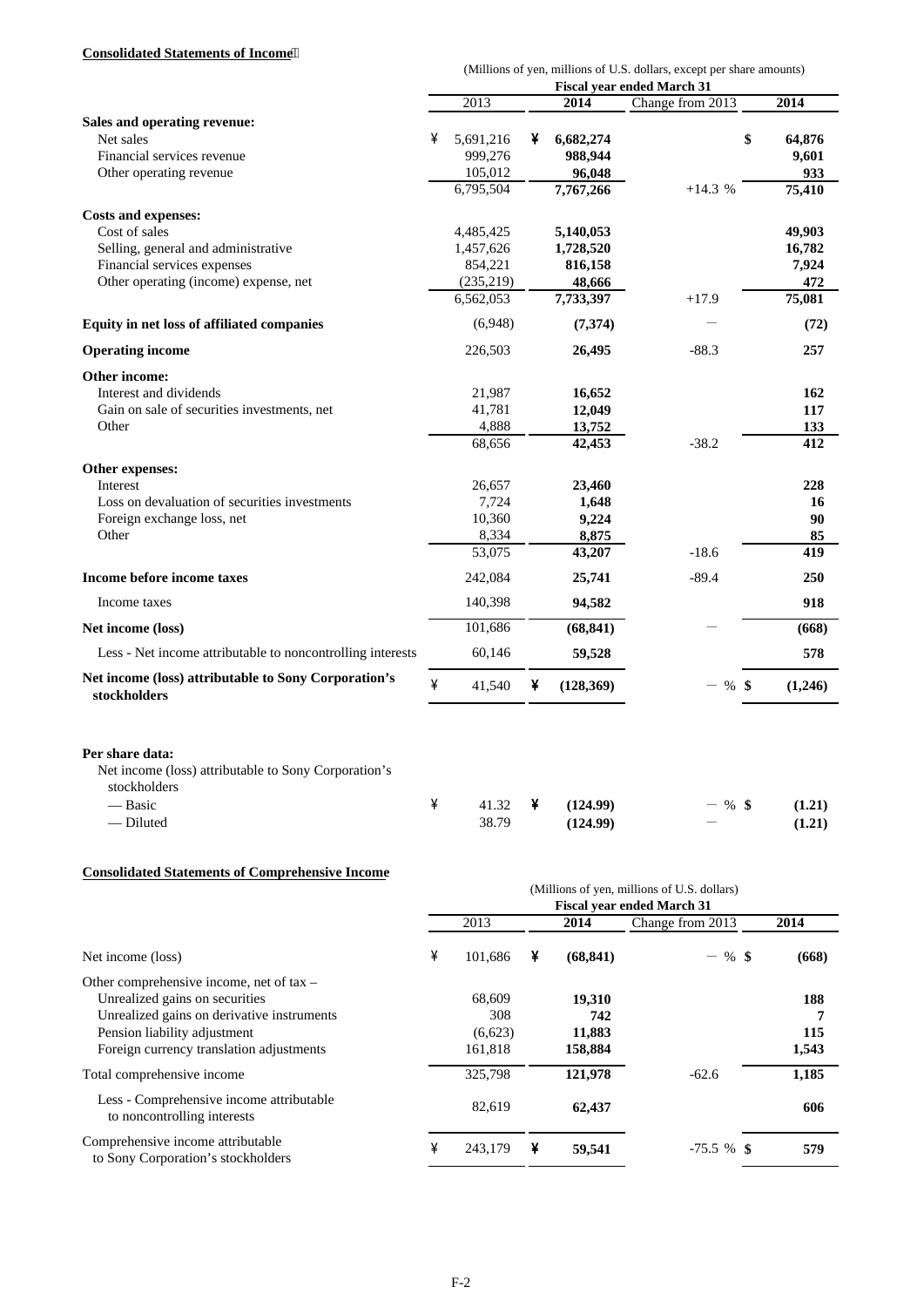## **Consolidated Statements of Income**

|                                                                                                    |   |            |   |            | (Millions of yen, millions of U.S. dollars, except per share amounts) |          |
|----------------------------------------------------------------------------------------------------|---|------------|---|------------|-----------------------------------------------------------------------|----------|
|                                                                                                    |   | 2013       |   | 2014       | Three months ended March 31<br>Change from 2013                       | 2014     |
| Sales and operating revenue:                                                                       |   |            |   |            |                                                                       |          |
| Net sales                                                                                          | ¥ | 1,393,799  | ¥ | 1,633,368  | \$                                                                    | 15,858   |
| Financial services revenue                                                                         |   | 312,111    |   | 215,446    |                                                                       | 2,092    |
| Other operating revenue                                                                            |   | 24,547     |   | 22,109     |                                                                       | 214      |
|                                                                                                    |   | 1,730,457  |   | 1,870,923  | $+8.1%$                                                               | 18,164   |
| <b>Costs and expenses:</b>                                                                         |   |            |   |            |                                                                       |          |
| Cost of sales                                                                                      |   | 1,151,240  |   | 1,300,131  |                                                                       | 12,623   |
| Selling, general and administrative                                                                |   | 390,730    |   | 472,335    |                                                                       | 4,586    |
| Financial services expenses                                                                        |   | 260,290    |   | 174,474    |                                                                       | 1,694    |
| Other operating (income) expense, net                                                              |   | (220, 364) |   | 29,191     |                                                                       | 282      |
|                                                                                                    |   | 1,581,896  |   | 1,976,131  | $+24.9$                                                               | 19,185   |
| Equity in net loss of affiliated companies                                                         |   | (3,183)    |   | (6,593)    |                                                                       | (64)     |
| <b>Operating income (loss)</b>                                                                     |   | 145,378    |   | (111, 801) |                                                                       | (1,085)  |
| Other income:                                                                                      |   |            |   |            |                                                                       |          |
| Interest and dividends                                                                             |   | 10,390     |   | 5,571      |                                                                       | 54       |
| Gain on sale of securities investments, net                                                        |   | 41,597     |   | 4,005      |                                                                       | 39       |
| Other                                                                                              |   | 1,991      |   | 2,523      |                                                                       | 24       |
|                                                                                                    |   | 53,978     |   | 12,099     | $-77.6$                                                               | 117      |
| Other expenses:                                                                                    |   |            |   |            |                                                                       |          |
| Interest                                                                                           |   | 5,826      |   | 5,180      |                                                                       | 50       |
| Loss on devaluation of securities investments                                                      |   | 247        |   | 1,534      |                                                                       | 15       |
| Foreign exchange loss, net                                                                         |   | 4,548      |   | 4,924      |                                                                       | 48       |
| Other                                                                                              |   | 3,314      |   | 1,748      |                                                                       | 17       |
|                                                                                                    |   | 13,935     |   | 13,386     | $-3.9$                                                                | 130      |
| Income (loss) before income taxes                                                                  |   | 185,421    |   | (113,088)  |                                                                       | (1,098)  |
| Income taxes                                                                                       |   | 73,063     |   | 11,191     |                                                                       | 109      |
| Net income (loss)                                                                                  |   | 112,358    |   | (124, 279) |                                                                       | (1,207)  |
| Less - Net income attributable to noncontrolling interests                                         |   | 19,196     |   | 13,968     |                                                                       | 135      |
| Net income (loss) attributable to Sony Corporation's<br>stockholders                               | ¥ | 93,162     | ¥ | (138, 247) | $\%$<br>- \$                                                          | (1, 342) |
| Per share data:<br>Net income (loss) attributable to Sony Corporation's<br>stockholders<br>— Basic | ¥ | 92.16      | ¥ | (132.97)   | - \$<br>$\%$                                                          | (1.29)   |
| — Diluted                                                                                          |   | 79.77      |   | (132.97)   |                                                                       | (1.29)   |

## **Consolidated Statements of Comprehensive Income**

|                                                                                                                                                                                                      |   |                              |   |                                    | (Millions of yen, millions of U.S. dollars)<br>Three months ended March 31 |                         |
|------------------------------------------------------------------------------------------------------------------------------------------------------------------------------------------------------|---|------------------------------|---|------------------------------------|----------------------------------------------------------------------------|-------------------------|
|                                                                                                                                                                                                      |   | 2013                         |   | 2014                               | Change from 2013                                                           | 2014                    |
| Net income (loss)                                                                                                                                                                                    | ¥ | 112.358                      | ¥ | (124, 279)                         | $-$ % \$                                                                   | (1,207)                 |
| Other comprehensive income, net of tax -<br>Unrealized gains on securities<br>Unrealized gains on derivative instruments<br>Pension liability adjustment<br>Foreign currency translation adjustments |   | 28,939<br>(5,248)<br>115,213 |   | 6,639<br>348<br>18,594<br>(36,209) |                                                                            | 64<br>3<br>181<br>(351) |
| Total comprehensive income (loss)                                                                                                                                                                    |   | 251,264                      |   | (134,907)                          |                                                                            | (1,310)                 |
| Less - Comprehensive income attributable<br>to noncontrolling interests                                                                                                                              |   | 36,602                       |   | 17,275                             |                                                                            | 167                     |
| Comprehensive income (loss) attributable<br>to Sony Corporation's stockholders                                                                                                                       | ¥ | 214,662                      | ¥ | (152, 182)                         | % \$<br>$\qquad \qquad -$                                                  | (1, 477)                |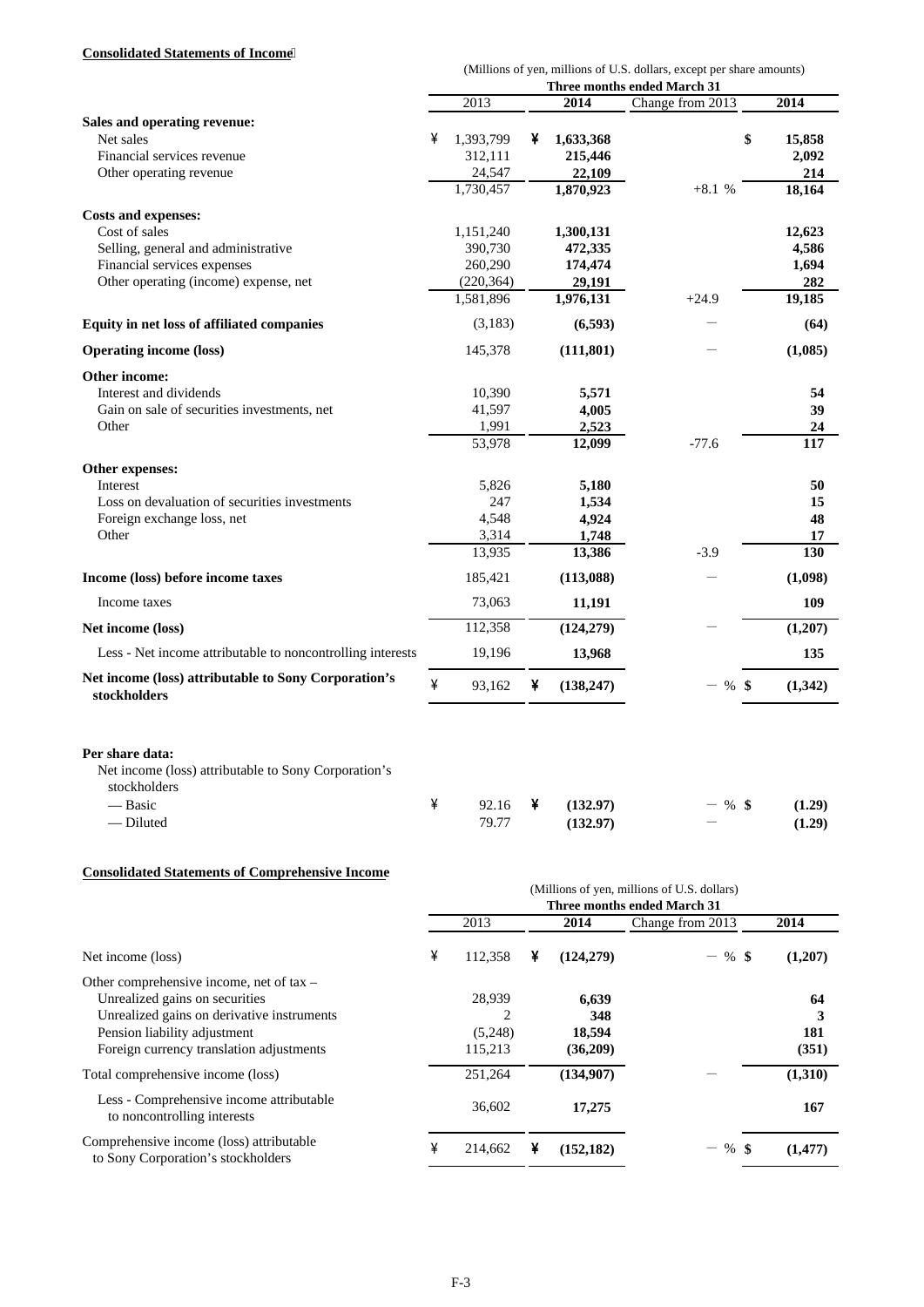#### **Consolidated Statements of Changes in Stockholders' Equity**

(Millions of yen)

|                                                                                                                                                                                                                                                                                |   | Common stock             |   | Additional paid-<br>in capital    |   | Retained<br>earnings           |   | Accumulated<br>other<br>comprehensive<br>income |   | Treasury stock,<br>at cost |   | Sony<br>Corporation's<br>stockholders'<br>equity           |   | Noncontrolling<br>interests                      |   | Total equity                                               |
|--------------------------------------------------------------------------------------------------------------------------------------------------------------------------------------------------------------------------------------------------------------------------------|---|--------------------------|---|-----------------------------------|---|--------------------------------|---|-------------------------------------------------|---|----------------------------|---|------------------------------------------------------------|---|--------------------------------------------------|---|------------------------------------------------------------|
| Balance at March 31, 2012<br>Exercise of stock acquisition rights<br>Stock based compensation                                                                                                                                                                                  | ¥ | 630.923                  | ¥ | 1,160,236<br>851                  | ¥ | 1,078,434                      | ¥ | (841, 134)                                      | ¥ | (4,637)                    | ¥ | 2,023,822<br>851                                           | ¥ | 457,836<br>109                                   | ¥ | 2,481,658<br>109<br>851                                    |
| Comprehensive income:<br>Net income<br>Other comprehensive income, net of tax<br>Unrealized gains on securities<br>Unrealized gains on derivative instruments<br>Pension liability adjustment<br>Foreign currency translation adjustments<br>Total comprehensive income        |   |                          |   |                                   |   | 41,540                         |   | 43,238<br>308<br>(4,983)<br>163,076             |   |                            |   | 41,540<br>43,238<br>308<br>(4,983)<br>163,076<br>243,179   |   | 60,146<br>25,371<br>(1,640)<br>(1,258)<br>82,619 |   | 101,686<br>68,609<br>308<br>(6,623)<br>161,818<br>325,798  |
| Stock issue costs, net of tax<br>Dividends declared<br>Purchase of treasury stock<br>Reissuance of treasury stock<br>Transactions with noncontrolling interests<br>shareholders and other<br>Balance at March 31, 2013                                                         | ¥ | 630,923                  | ¥ | (155)<br>(50, 401)<br>1,110,531   | ¥ | (18)<br>(25, 181)<br>1,094,775 | ¥ | (639, 495)                                      | ¥ | (35)<br>200<br>(4, 472)    | ¥ | (18)<br>(25, 181)<br>(35)<br>45<br>(50, 401)<br>2,192,262  | ¥ | (9,195)<br>(51, 627)<br>479,742                  | ¥ | (18)<br>(34, 376)<br>(35)<br>45<br>(102, 028)<br>2,672,004 |
| Balance at March 31, 2013<br>Exercise of stock acquisition rights<br>Conversion of zero coupon convertible bonds<br>Stock based compensation                                                                                                                                   | ¥ | 630.923<br>121<br>15,610 | ¥ | 1,110,531<br>121<br>15,610<br>906 |   | 1,094,775                      | ¥ | (639, 495)                                      | ¥ | (4, 472)                   |   | 2.192.262<br>242<br>31.220<br>906                          | ¥ | 479,742                                          | ¥ | 2,672,004<br>242<br>31,220<br>906                          |
| Comprehensive income:<br>Net income (loss)<br>Other comprehensive income, net of tax<br>Unrealized gains on securities<br>Unrealized gains on derivative instruments<br>Pension liability adjustment<br>Foreign currency translation adjustments<br>Total comprehensive income |   |                          |   |                                   |   | (128, 369)                     |   | 18,430<br>742<br>11,777<br>156,961              |   |                            |   | (128, 369)<br>18,430<br>742<br>11,777<br>156,961<br>59,541 |   | 59.528<br>880<br>106<br>1,923<br>62,437          |   | (68, 841)<br>19,310<br>742<br>11,883<br>158,884<br>121,978 |
| Stock issue costs, net of tax<br>Dividends declared<br>Purchase of treasury stock<br>Reissuance of treasury stock<br>Transactions with noncontrolling interests                                                                                                                |   |                          |   | (140)                             |   | (127)<br>(26, 017)             |   |                                                 |   | (76)<br>264                |   | (127)<br>(26, 017)<br>(76)<br>124                          |   | (15, 430)                                        |   | (127)<br>(41, 447)<br>(76)<br>124                          |
| shareholders and other<br>Balance at March 31, 2014                                                                                                                                                                                                                            | ¥ | 646.654                  | ¥ | 62<br>1,127,090                   | ¥ | 940,262                        | ¥ | (451, 585)                                      | ¥ | (4,284)                    | ¥ | 62<br>2,258,137                                            | ¥ | (1,745)<br>525,004                               | ¥ | (1,683)<br>2,783,141                                       |

Transactions with noncontrolling interests include the tender offer conducted by Sony Corporation to purchase additional shares of its subsidiary So-net Entertainment Corporation and the acquisition of the remaining ownership through a share exchange, which resulted in a decrease in additional paid-in capital of 38,715 million yen. So-net Entertainment Corporation subsequently changed its of the remaining ownership th name to So-net Corporation, effective July 1, 2013.

|                                                                         |              |                                |                      |                                                 |    |                            |                                                  |                             |       | (Millions of U.S. dollars) |
|-------------------------------------------------------------------------|--------------|--------------------------------|----------------------|-------------------------------------------------|----|----------------------------|--------------------------------------------------|-----------------------------|-------|----------------------------|
|                                                                         | Common stock | Additional paid-<br>in capital | Retained<br>earnings | Accumulated<br>other<br>comprehensive<br>income |    | Treasury stock,<br>at cost | Sony<br>Corporation's<br>stockholders'<br>equity | Noncontrolling<br>interests |       | Total equity               |
| Balance at March 31, 2013                                               | 6,125        | \$<br>10,782                   | \$<br>10,629         | \$<br>(6,209)                                   | \$ | (43)                       | \$<br>21,284                                     | \$                          | 4,658 | \$<br>25,942               |
| Exercise of stock acquisition rights                                    |              |                                |                      |                                                 |    |                            |                                                  |                             |       |                            |
| Conversion of zero coupon convertible bonds<br>Stock based compensation | 152          | 152<br>8                       |                      |                                                 |    |                            | 304<br>8                                         |                             |       | 304<br>8                   |
|                                                                         |              |                                |                      |                                                 |    |                            |                                                  |                             |       |                            |
| Comprehensive income:<br>Net income (loss)                              |              |                                | (1,246)              |                                                 |    |                            | (1,246)                                          |                             | 578   | (668)                      |
| Other comprehensive income, net of tax                                  |              |                                |                      |                                                 |    |                            |                                                  |                             |       |                            |
| Unrealized gains on securities                                          |              |                                |                      | 179                                             |    |                            | 179                                              |                             | 9     | 188                        |
| Unrealized gains on derivative instruments                              |              |                                |                      |                                                 |    |                            |                                                  |                             |       |                            |
| Pension liability adjustment                                            |              |                                |                      | 114                                             |    |                            | 114                                              |                             |       | 115                        |
| Foreign currency translation adjustments                                |              |                                |                      | 1,525                                           |    |                            | 1,525                                            |                             | 18    | 1,543                      |
| Total comprehensive income                                              |              |                                |                      |                                                 |    |                            | 579                                              |                             | 606   | 1,185                      |
| Stock issue costs, net of tax                                           |              |                                | (1)                  |                                                 |    |                            | (1)                                              |                             |       | (1)                        |
| Dividends declared                                                      |              |                                | (253)                |                                                 |    |                            | (253)                                            |                             | (150) | (403)                      |
| Purchase of treasury stock                                              |              |                                |                      |                                                 |    | (1)                        | (1)                                              |                             |       | (1)                        |
| Reissuance of treasury stock                                            |              | (1)                            |                      |                                                 |    | $\overline{2}$             |                                                  |                             |       |                            |
| Transactions with noncontrolling interests                              |              |                                |                      |                                                 |    |                            |                                                  |                             |       |                            |
| shareholders and other                                                  |              |                                |                      |                                                 |    |                            |                                                  |                             | (17)  | (16)                       |
| Balance at March 31, 2014                                               | 6,278        | 10,943                         | 9,129                | (4, 384)                                        | ж  | (42)                       | 21,924                                           |                             | 5,097 | 27,021                     |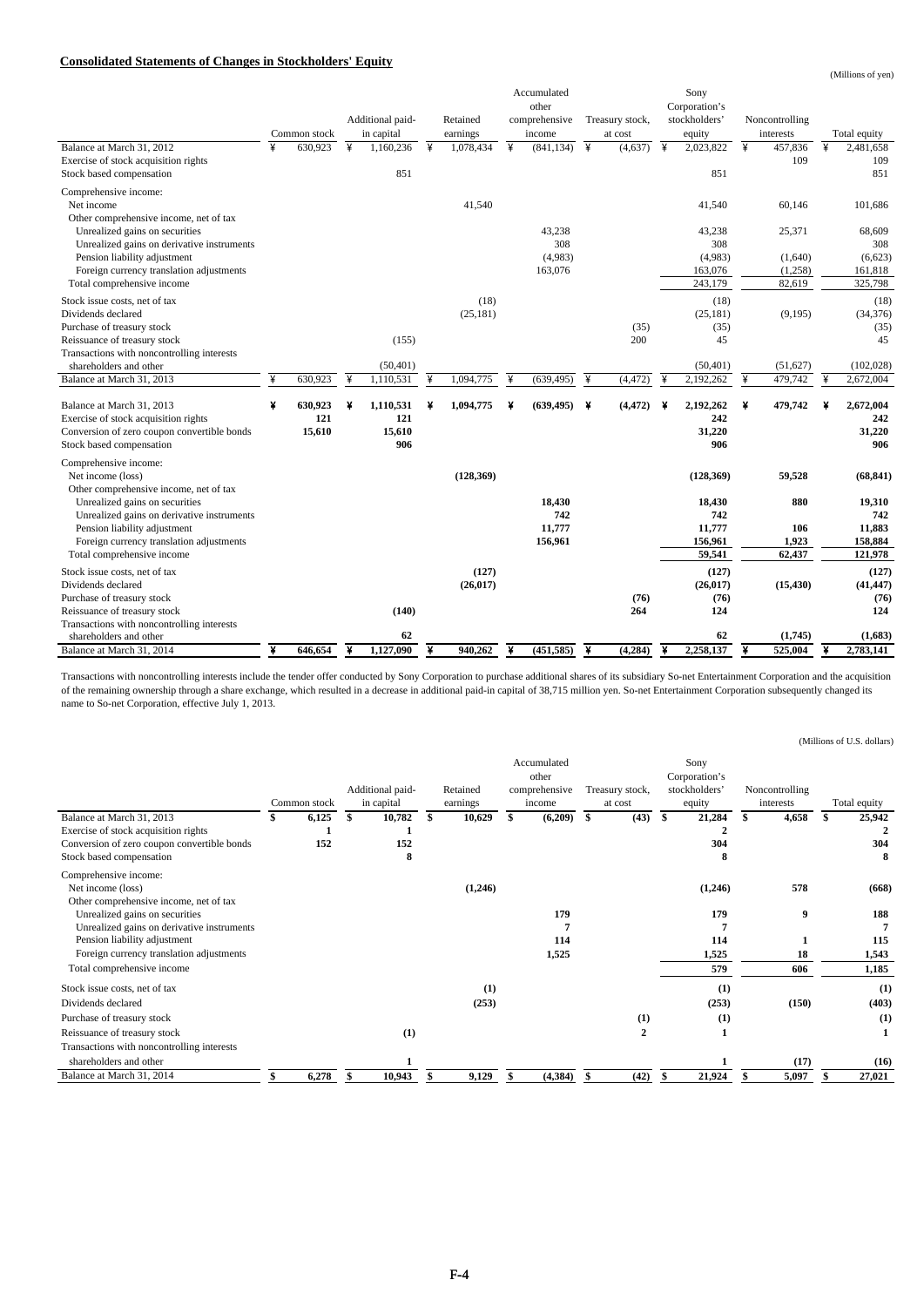## **Consolidated Statements of Cash Flows**

|                                                                             |   | (Millions of yen, millions of U.S. dollars) |   |                                   |    |           |
|-----------------------------------------------------------------------------|---|---------------------------------------------|---|-----------------------------------|----|-----------|
|                                                                             |   |                                             |   | <b>Fiscal year ended March 31</b> |    |           |
|                                                                             |   | $\overline{2013}$                           |   | 2014                              |    | 2014      |
| Cash flows from operating activities:                                       |   |                                             |   |                                   |    |           |
| Net income (loss)                                                           | ¥ | 101,686                                     | ¥ | (68, 841)                         | \$ | (668)     |
| Adjustments to reconcile net income (loss) to net cash                      |   |                                             |   |                                   |    |           |
| provided by operating activities:                                           |   |                                             |   |                                   |    |           |
| Depreciation and amortization, including amortization of deferred           |   | 376,735                                     |   | 376,695                           |    | 3,657     |
| insurance acquisition costs                                                 |   |                                             |   |                                   |    |           |
| Amortization of film costs                                                  |   | 208,051                                     |   | 285,673                           |    | 2,774     |
| Stock-based compensation expense                                            |   | 1,232                                       |   | 1,068                             |    | 10        |
| Accrual for pension and severance costs, less payments                      |   | (16,669)                                    |   | (38, 131)                         |    | (370)     |
| Other operating (income) expense, net                                       |   | (235,219)                                   |   | 48,666                            |    | 472       |
| Gain on sale or devaluation of securities investments, net                  |   | (34,057)                                    |   | (10, 401)                         |    | (101)     |
| Gain on revaluation of marketable securities held in the financial          |   |                                             |   |                                   |    |           |
| services business for trading purposes, net                                 |   | (72, 633)                                   |   | (58,608)                          |    | (569)     |
| Gain on revaluation or impairment of securities investments held            |   |                                             |   |                                   |    |           |
| in the financial services business, net                                     |   | (5,689)                                     |   | (3,688)                           |    | (36)      |
|                                                                             |   |                                             |   |                                   |    |           |
| Deferred income taxes                                                       |   | 65,771                                      |   | (6,661)                           |    | (65)      |
| Equity in net loss of affiliated companies, net of dividends                |   | 8,819                                       |   | 10,022                            |    | 97        |
| Changes in assets and liabilities:                                          |   |                                             |   |                                   |    |           |
| (Increase) decrease in notes and accounts receivable, trade                 |   | 55,712                                      |   | (29, 027)                         |    | (282)     |
| Decrease in inventories                                                     |   | 56,987                                      |   | 20,248                            |    | 197       |
| Increase in film costs                                                      |   | (173, 654)                                  |   | (266, 870)                        |    | (2,591)   |
| Increase (decrease) in notes and accounts payable, trade                    |   | (206, 621)                                  |   | 103,379                           |    | 1,004     |
| Increase (decrease) in accrued income and other taxes                       |   | 12,446                                      |   | (3, 110)                          |    | (30)      |
| Increase in future insurance policy benefits and other                      |   | 434,786                                     |   | 391,541                           |    | 3,801     |
| Increase in deferred insurance acquisition costs                            |   | (73,967)                                    |   | (77, 656)                         |    | (754)     |
| Increase in marketable securities held in the financial services            |   |                                             |   |                                   |    |           |
| business for trading purposes                                               |   | (25, 254)                                   |   | (33,803)                          |    | (328)     |
| (Increase) decrease in other current assets                                 |   | 91,762                                      |   | (48, 115)                         |    | (467)     |
| Increase (decrease) in other current liabilities                            |   | (55, 830)                                   |   | 58,656                            |    | 569       |
|                                                                             |   |                                             |   |                                   |    |           |
| Other                                                                       |   | (38,229)                                    |   | 13,079                            |    | 128       |
| Net cash provided by operating activities                                   |   | 476,165                                     |   | 664,116                           |    | 6,448     |
|                                                                             |   |                                             |   |                                   |    |           |
| Cash flows from investing activities:                                       |   |                                             |   |                                   |    |           |
| Payments for purchases of fixed assets                                      |   | (326, 490)                                  |   | (283, 457)                        |    | (2,752)   |
| Proceeds from sales of fixed assets                                         |   | 245,758                                     |   | 99,694                            |    | 968       |
| Payments for investments and advances by financial services business        |   | (1,046,764)                                 |   | (1,032,594)                       |    | (10, 025) |
| Payments for investments and advances                                       |   | (92, 364)                                   |   | (14, 892)                         |    | (145)     |
| (other than financial services business)                                    |   |                                             |   |                                   |    |           |
| Proceeds from sales or return of investments and collections of advances    |   |                                             |   |                                   |    |           |
| by financial services business                                              |   | 400,654                                     |   | 426,621                           |    | 4,142     |
| Proceeds from sales or return of investments and collections of advances    |   |                                             |   |                                   |    |           |
| (other than financial services business)                                    |   | 78,010                                      |   | 75,417                            |    | 732       |
| Proceeds from sales of businesses                                           |   | 52,756                                      |   | 15,016                            |    | 146       |
| Other                                                                       |   | (16, 840)                                   |   | 3,693                             |    | 36        |
| Net cash used in investing activities                                       |   | (705, 280)                                  |   |                                   |    | (6,898)   |
|                                                                             |   |                                             |   | (710, 502)                        |    |           |
|                                                                             |   |                                             |   |                                   |    |           |
| Cash flows from financing activities:                                       |   |                                             |   |                                   |    |           |
| Proceeds from issuance of long-term debt                                    |   | 159,781                                     |   | 178,935                           |    | 1,737     |
| Payments of long-term debt                                                  |   | (326, 164)                                  |   | (164, 540)                        |    | (1,597)   |
| Increase (decrease) in short-term borrowings, net                           |   | (29, 683)                                   |   | 25,183                            |    | 244       |
| Increase in deposits from customers in the financial services business, net |   | 237,908                                     |   | 238,828                           |    | 2,319     |
| Proceeds from issuance of convertible bonds                                 |   | 150,000                                     |   |                                   |    |           |
| Dividends paid                                                              |   | (25,057)                                    |   | (25, 643)                         |    | (249)     |
| Payment for purchase of So-net shares from noncontrolling interests         |   | (55, 178)                                   |   |                                   |    |           |
| Other                                                                       |   | (23,079)                                    |   | (44, 886)                         |    | (436)     |
| Net cash provided by financing activities                                   |   | 88,528                                      |   | 207,877                           |    | 2,018     |
|                                                                             |   |                                             |   |                                   |    |           |
| Effect of exchange rate changes on cash and cash equivalents                |   | 72,372                                      |   | 58,614                            |    | 569       |
|                                                                             |   |                                             |   |                                   |    |           |
| Net increase (decrease) in cash and cash equivalents                        |   | (68,215)                                    |   | 220,105                           |    | 2,137     |
| Cash and cash equivalents at beginning of the fiscal year                   |   | 894,576                                     |   | 826,361                           |    | 8,023     |
|                                                                             | ¥ |                                             | ¥ |                                   |    |           |
| Cash and cash equivalents at end of the period                              |   | 826,361                                     |   | 1,046,466                         | \$ | 10,160    |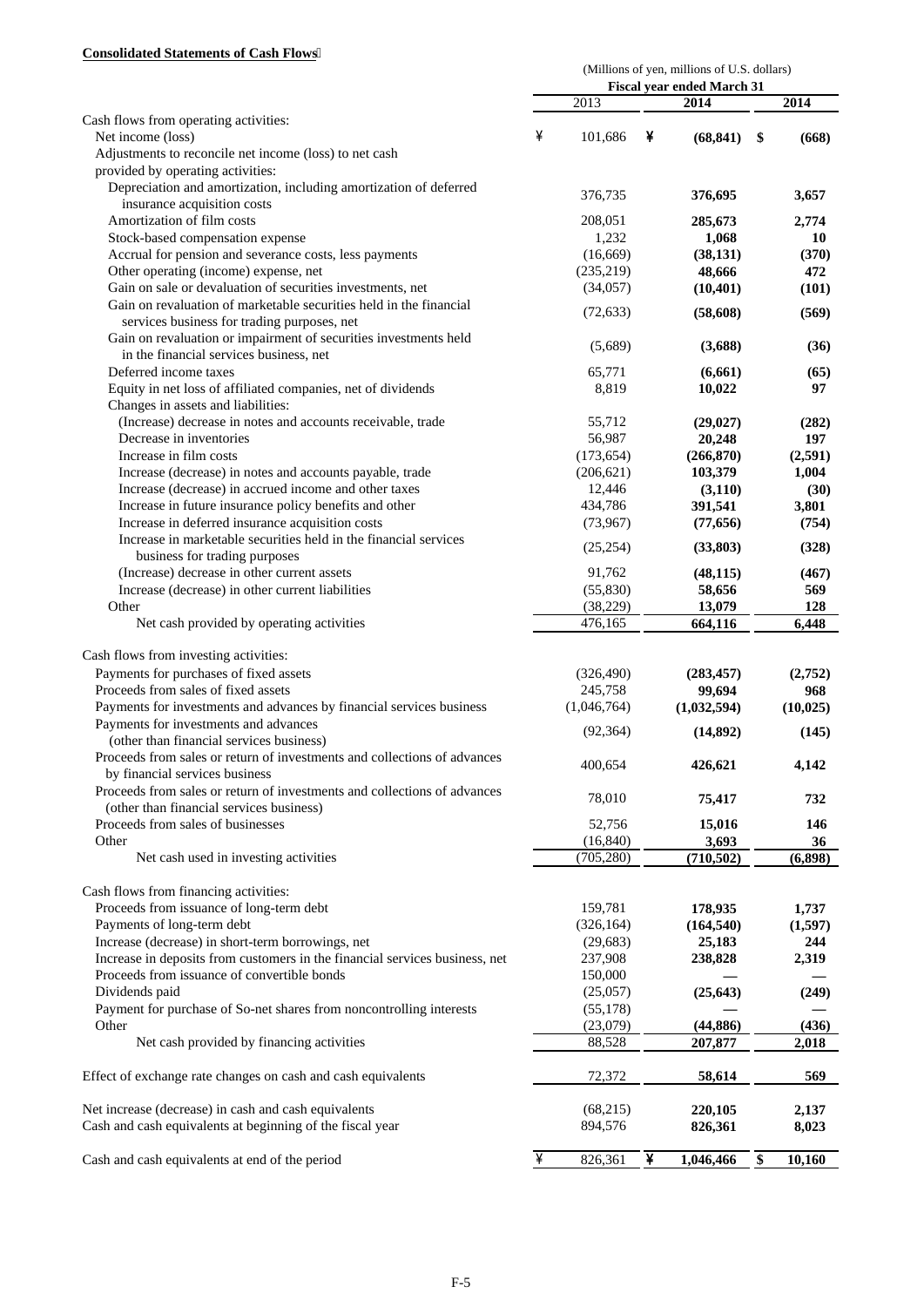#### **Business Segment Information**

| ваянсяя эсепісін інгендісім      | (Millions of yen, millions of U.S. dollars) |            |   |                                   |          |    |         |  |  |  |
|----------------------------------|---------------------------------------------|------------|---|-----------------------------------|----------|----|---------|--|--|--|
|                                  |                                             |            |   | <b>Fiscal year ended March 31</b> |          |    |         |  |  |  |
| Sales and operating revenue      |                                             | 2013       |   | 2014                              | Change   |    | 2014    |  |  |  |
| Mobile Products & Communications |                                             |            |   |                                   |          |    |         |  |  |  |
| Customers                        | ¥                                           | 1,220,013  | ¥ | 1,629,525                         | $+33.6%$ | \$ | 15,821  |  |  |  |
| Intersegment                     |                                             | 37,605     |   | 536                               |          |    | 5       |  |  |  |
| Total                            |                                             | 1,257,618  |   | 1,630,061                         | $+29.6$  |    | 15,826  |  |  |  |
| Game                             |                                             |            |   |                                   |          |    |         |  |  |  |
| Customers                        |                                             | 527,110    |   | 750,448                           | $+42.4$  |    | 7,286   |  |  |  |
| Intersegment                     |                                             | 179.968    |   | 228,799                           |          |    | 2,221   |  |  |  |
| Total                            |                                             | 707,078    |   | 979,247                           | $+38.5$  |    | 9,507   |  |  |  |
| Imaging Products & Solutions     |                                             |            |   |                                   |          |    |         |  |  |  |
| Customers                        |                                             | 752,603    |   | 737,474                           | $-2.0$   |    | 7,160   |  |  |  |
| Intersegment                     |                                             | 3,598      |   | 3,729                             |          |    | 36      |  |  |  |
| Total                            |                                             | 756,201    |   | 741,203                           | $-2.0$   |    | 7,196   |  |  |  |
| Home Entertainment & Sound       |                                             |            |   |                                   |          |    |         |  |  |  |
| Customers                        |                                             | 993,822    |   | 1,166,007                         | $+17.3$  |    | 11,320  |  |  |  |
| Intersegment                     |                                             | 1,005      |   | 2,572                             |          |    | 25      |  |  |  |
| Total                            |                                             | 994,827    |   | 1,168,579                         | $+17.5$  |    | 11,345  |  |  |  |
| Devices                          |                                             |            |   |                                   |          |    |         |  |  |  |
| Customers                        |                                             | 583,968    |   | 589,194                           | $+0.9$   |    | 5,720   |  |  |  |
| Intersegment                     |                                             | 264,607    |   | 204,996                           |          |    | 1,991   |  |  |  |
| Total                            |                                             | 848,575    |   | 794,190                           | $-6.4$   |    | 7,711   |  |  |  |
| Pictures                         |                                             |            |   |                                   |          |    |         |  |  |  |
| Customers                        |                                             | 732,127    |   | 828,668                           | $+13.2$  |    | 8,045   |  |  |  |
| Intersegment                     |                                             | 612        |   | 916                               |          |    | 9       |  |  |  |
| Total                            |                                             | 732,739    |   | 829,584                           | $+13.2$  |    | 8,054   |  |  |  |
| Music                            |                                             |            |   |                                   |          |    |         |  |  |  |
| Customers                        |                                             | 431,719    |   | 492,058                           | $+14.0$  |    | 4,777   |  |  |  |
| Intersegment                     |                                             | 9,989      |   | 11,230                            |          |    | 109     |  |  |  |
| Total                            |                                             | 441,708    |   | 503,288                           | $+13.9$  |    | 4,886   |  |  |  |
| <b>Financial Services</b>        |                                             |            |   |                                   |          |    |         |  |  |  |
| Customers                        |                                             | 999,276    |   | 988,944                           | $-1.0$   |    | 9,601   |  |  |  |
| Intersegment                     |                                             | 3,113      |   | 4,902                             |          |    | 48      |  |  |  |
| Total                            |                                             | 1,002,389  |   | 993,846                           | $-0.9$   |    | 9,649   |  |  |  |
| All Other                        |                                             |            |   |                                   |          |    |         |  |  |  |
| Customers                        |                                             | 506,729    |   | 532,936                           | $+5.2$   |    | 5,174   |  |  |  |
| Intersegment                     |                                             | 56,283     |   | 61,675                            |          |    | 599     |  |  |  |
| Total                            |                                             | 563,012    |   | 594,611                           | $+5.6$   |    | 5,773   |  |  |  |
|                                  |                                             |            |   |                                   |          |    |         |  |  |  |
| Corporate and elimination        |                                             | (508, 643) |   | (467, 343)                        |          |    | (4,537) |  |  |  |
| Consolidated total               | ¥                                           | 6,795,504  | ¥ | 7,767,266                         | $+14.3%$ | \$ | 75,410  |  |  |  |

Game intersegment amounts primarily consist of transactions with All Other.

Devices intersegment amounts primarily consist of transactions with the Game segment and the Imaging Products & Solutions ("IP&S") segment. All Other intersegment amounts primarily consist of transactions with the Pictures segment, the Music segment and the Game segment. Corporate and elimination includes certain brand and patent royalty income.

|                                  |   | (Millions of yen, millions of U.S. dollars) |   |           |                                  |    |       |  |  |  |  |
|----------------------------------|---|---------------------------------------------|---|-----------|----------------------------------|----|-------|--|--|--|--|
|                                  |   | <b>Fiscal year ended March 31</b>           |   |           |                                  |    |       |  |  |  |  |
| <b>Operating income (loss)</b>   |   | 2013                                        |   | 2014      | Change                           |    | 2014  |  |  |  |  |
| Mobile Products & Communications | ¥ | (97,170)                                    | ¥ | (75, 037) | $\%$<br>$\overline{\phantom{m}}$ | -S | (729) |  |  |  |  |
| Game                             |   | 1.735                                       |   | (8,058)   |                                  |    | (78)  |  |  |  |  |
| Imaging Products & Solutions     |   | 1,442                                       |   | 26,327    | $+1,725.7$                       |    | 256   |  |  |  |  |
| Home Entertainment & Sound       |   | (84,315)                                    |   | (25, 499) |                                  |    | (248) |  |  |  |  |
| Devices                          |   | 43.895                                      |   | (12,981)  |                                  |    | (126) |  |  |  |  |
| <b>Pictures</b>                  |   | 47,800                                      |   | 51,619    | $+8.0$                           |    | 501   |  |  |  |  |
| Music                            |   | 37,218                                      |   | 50,208    | $+34.9$                          |    | 487   |  |  |  |  |
| <b>Financial Services</b>        |   | 142,209                                     |   | 170,292   | $+19.7$                          |    | 1,653 |  |  |  |  |
| All Other                        |   | 101.480                                     |   | (58, 641) |                                  |    | (568) |  |  |  |  |
| Total                            |   | 194.294                                     |   | 118,230   | $-39.1$                          |    | 1,148 |  |  |  |  |
| Corporate and elimination        |   | 32,209                                      |   | (91.735)  |                                  |    | (891) |  |  |  |  |
| Consolidated total               | ¥ | 226,503                                     |   | 26,495    | $-88.3%$                         |    | 257   |  |  |  |  |

Operating income (loss) is sales and operating revenue less costs and expenses, and includes equity in net income (loss) of affiliated companies. Corporate and elimination includes headquarters restructuring costs, restructuring costs related to the reduction in scale of sales companies following the decision to exit from the PC business, and certain other corporate expenses, including the amortization of certain intellectual property assets such as the cross-licensing of intangible assets acquired from Ericsson at the time of the Sony Mobile Communications acquisition, which are not allocated to segments.

Within the Home Entertainment & Sound ("HE&S") segment, the operating loss of Televisions, which primarily consists of LCD televisions, for the fiscal years ended March 31, 2013 and 2014 was 69,602 million yen and 25,705 million yen, respectively. The operating loss of Televisions excludes restructuring charges which are included in the overall segment results and are not allocated to product categories.

Due to certain changes in the organizational structure, sales and operating revenue of the IP&S segment and All Other and operating income (loss) of the IP&S segment, All Other and Corporate and elimination for the comparable period have been reclassified to conform to the current presentation.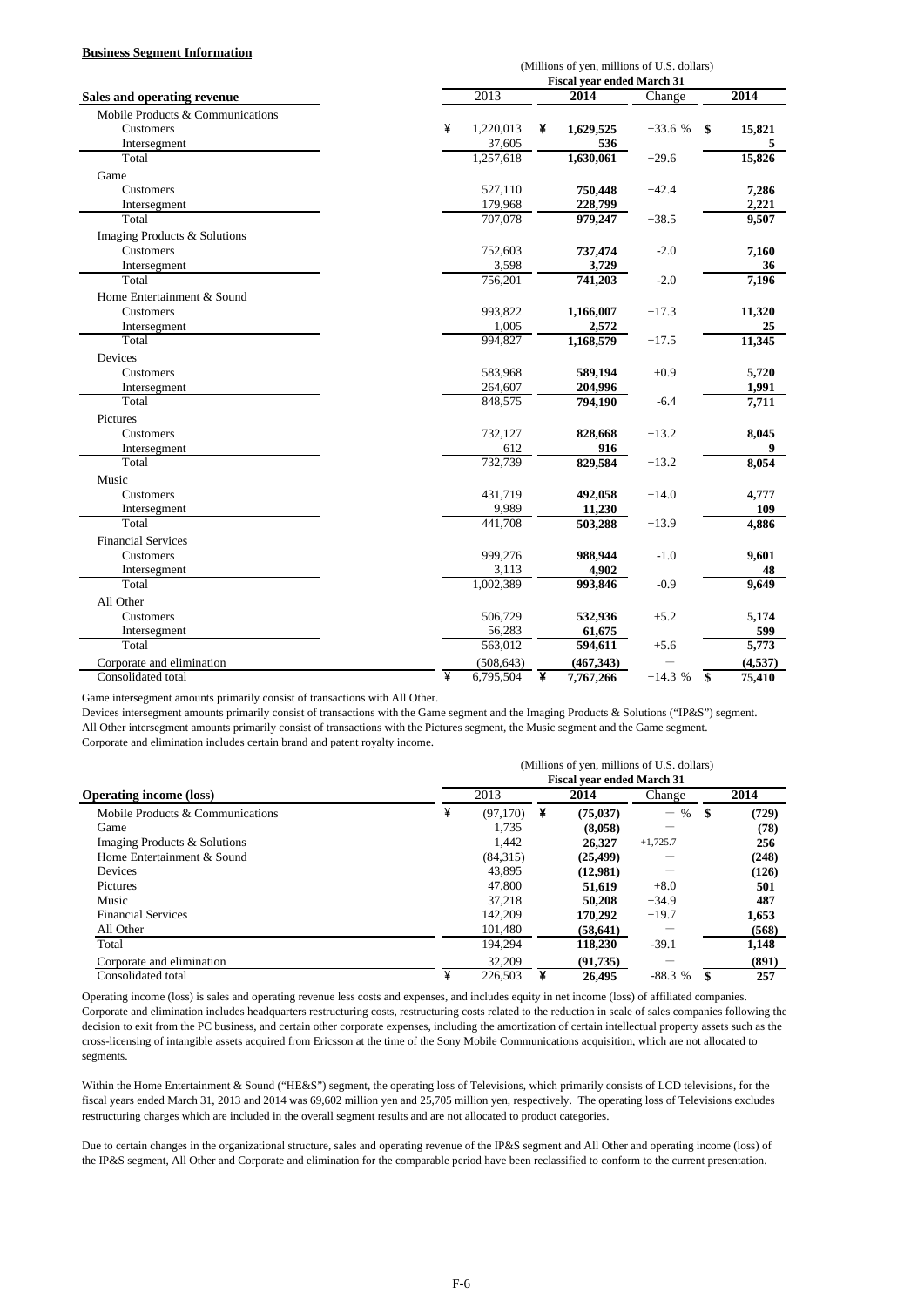#### **Business Segment Information**

|                                  | (Millions of yen, millions of U.S. dollars) |            |   |                             |         |    |         |  |  |  |
|----------------------------------|---------------------------------------------|------------|---|-----------------------------|---------|----|---------|--|--|--|
|                                  |                                             |            |   | Three months ended March 31 |         |    |         |  |  |  |
| Sales and operating revenue      |                                             | 2013       |   | 2014                        | Change  |    | 2014    |  |  |  |
| Mobile Products & Communications |                                             |            |   |                             |         |    |         |  |  |  |
| Customers                        | ¥                                           | 337,592    | ¥ | 360,953                     | $+6.9%$ | \$ | 3,504   |  |  |  |
| Intersegment                     |                                             | 15,200     |   | 43                          |         |    |         |  |  |  |
| Total                            |                                             | 352,792    |   | 360,996                     | $+2.3$  |    | 3,505   |  |  |  |
| Game                             |                                             |            |   |                             |         |    |         |  |  |  |
| Customers                        |                                             | 118,782    |   | 200,102                     | $+68.5$ |    | 1,943   |  |  |  |
| Intersegment                     |                                             | 53,698     |   | 63,783                      |         |    | 619     |  |  |  |
| Total                            |                                             | 172,480    |   | 263,885                     | $+53.0$ |    | 2,562   |  |  |  |
| Imaging Products & Solutions     |                                             |            |   |                             |         |    |         |  |  |  |
| Customers                        |                                             | 180,133    |   | 185,829                     | $+3.2$  |    | 1,804   |  |  |  |
| Intersegment                     |                                             | 1,024      |   | 917                         |         |    | 9       |  |  |  |
| Total                            |                                             | 181,157    |   | 186,746                     | $+3.1$  |    | 1,813   |  |  |  |
| Home Entertainment & Sound       |                                             |            |   |                             |         |    |         |  |  |  |
| Customers                        |                                             | 182,528    |   | 224,769                     | $+23.1$ |    | 2,182   |  |  |  |
| Intersegment                     |                                             | 735        |   | 826                         |         |    | 8       |  |  |  |
| Total                            |                                             | 183,263    |   | 225,595                     | $+23.1$ |    | 2,190   |  |  |  |
| Devices                          |                                             |            |   |                             |         |    |         |  |  |  |
| Customers                        |                                             | 127,603    |   | 136,738                     | $+7.2$  |    | 1,328   |  |  |  |
| Intersegment                     |                                             | 36,489     |   | 37,103                      |         |    | 360     |  |  |  |
| Total                            |                                             | 164,092    |   | 173,841                     | $+5.9$  |    | 1,688   |  |  |  |
| Pictures                         |                                             |            |   |                             |         |    |         |  |  |  |
| Customers                        |                                             | 207,189    |   | 268,696                     | $+29.7$ |    | 2,609   |  |  |  |
| Intersegment                     |                                             | 238        |   | 411                         |         |    | 4       |  |  |  |
| Total                            |                                             | 207,427    |   | 269,107                     | $+29.7$ |    | 2,613   |  |  |  |
| Music                            |                                             |            |   |                             |         |    |         |  |  |  |
| Customers                        |                                             | 114,807    |   | 128,251                     | $+11.7$ |    | 1,245   |  |  |  |
| Intersegment                     |                                             | 2,398      |   | 3,442                       |         |    | 34      |  |  |  |
| Total                            |                                             | 117,205    |   | 131,693                     | $+12.4$ |    | 1,279   |  |  |  |
| <b>Financial Services</b>        |                                             |            |   |                             |         |    |         |  |  |  |
| Customers                        |                                             | 312,111    |   | 215,446                     | $-31.0$ |    | 2,092   |  |  |  |
| Intersegment                     |                                             | 782        |   | 1,231                       |         |    | 12      |  |  |  |
| Total                            |                                             | 312,893    |   | 216,677                     | $-30.8$ |    | 2,104   |  |  |  |
| All Other                        |                                             |            |   |                             |         |    |         |  |  |  |
| Customers                        |                                             | 137,321    |   | 139,266                     | $+1.4$  |    | 1,352   |  |  |  |
| Intersegment                     |                                             | 12,222     |   | 14,556                      |         |    | 141     |  |  |  |
| Total                            |                                             | 149,543    |   | 153,822                     | $+2.9$  |    | 1,493   |  |  |  |
| Corporate and elimination        |                                             | (110, 395) |   | (111, 439)                  |         |    | (1,083) |  |  |  |
| Consolidated total               | ¥                                           | 1,730,457  | ¥ | 1,870,923                   | $+8.1%$ | \$ | 18,164  |  |  |  |

Game intersegment amounts primarily consist of transactions with All Other.

Devices intersegment amounts primarily consist of transactions with the Game segment and the IP&S segment.

All Other intersegment amounts primarily consist of transactions with the Pictures segment, the Music segment and the Game segment. Corporate and elimination includes certain brand and patent royalty income.

|                                  | (Millions of yen, millions of U.S. dollars) |           |   |           |                                  |   |         |  |  |  |  |
|----------------------------------|---------------------------------------------|-----------|---|-----------|----------------------------------|---|---------|--|--|--|--|
|                                  | Three months ended March 31                 |           |   |           |                                  |   |         |  |  |  |  |
| <b>Operating income (loss)</b>   |                                             | 2013      |   | 2014      | Change                           |   | 2014    |  |  |  |  |
| Mobile Products & Communications | ¥                                           | (24,601)  | ¥ | (67, 469) | $\%$<br>$\qquad \qquad -$        | S | (655)   |  |  |  |  |
| Game                             |                                             | (1,592)   |   | (10, 505) |                                  |   | (102)   |  |  |  |  |
| Imaging Products & Solutions     |                                             | (10, 473) |   | 7.467     |                                  |   | 72      |  |  |  |  |
| Home Entertainment & Sound       |                                             | (50, 545) |   | (23, 180) |                                  |   | (225)   |  |  |  |  |
| <b>Devices</b>                   |                                             | (11,504)  |   | (11,996)  |                                  |   | (116)   |  |  |  |  |
| <b>Pictures</b>                  |                                             | 19.482    |   | 41,375    | $+112.4$                         |   | 402     |  |  |  |  |
| Music                            |                                             | 5,697     |   | 8.024     | $+40.8$                          |   | 78      |  |  |  |  |
| <b>Financial Services</b>        |                                             | 51,009    |   | 40,442    | $-20.7$                          |   | 393     |  |  |  |  |
| All Other                        |                                             | 107.906   |   | (49.303)  |                                  |   | (479)   |  |  |  |  |
| Total                            |                                             | 85,379    |   | (65, 145) |                                  |   | (632)   |  |  |  |  |
| Corporate and elimination        |                                             | 59,999    |   | (46, 656) |                                  |   | (453)   |  |  |  |  |
| Consolidated total               | ¥                                           | 145,378   |   | (111.801) | $\%$<br>$\overline{\phantom{0}}$ |   | (1,085) |  |  |  |  |

Operating income (loss) is sales and operating revenue less costs and expenses, and includes equity in net income (loss) of affiliated companies. Corporate and elimination includes headquarters restructuring costs, restructuring costs related to the reduction in scale of sales companies following the decision to exit from the PC business, and certain other corporate expenses, including the amortization of certain intellectual property assets such as the cross-licensing of intangible assets acquired from Ericsson at the time of the Sony Mobile Communications acquisition, which are not allocated to segments.

Within the HE&S segment, the operating loss of Televisions, which primarily consists of LCD televisions, for the three months ended March 31, 2013 and 2014 was 38,062 million yen and 16,659 million yen, respectively. The operating loss of Televisions excludes restructuring charges which are included in the overall segment results and are not allocated to product categories.

Due to certain changes in the organizational structure, sales and operating revenue of the IP&S segment and All Other and operating income (loss) of the IP&S segment, All Other and Corporate and elimination for the comparable period have been reclassified to conform to the current presentation.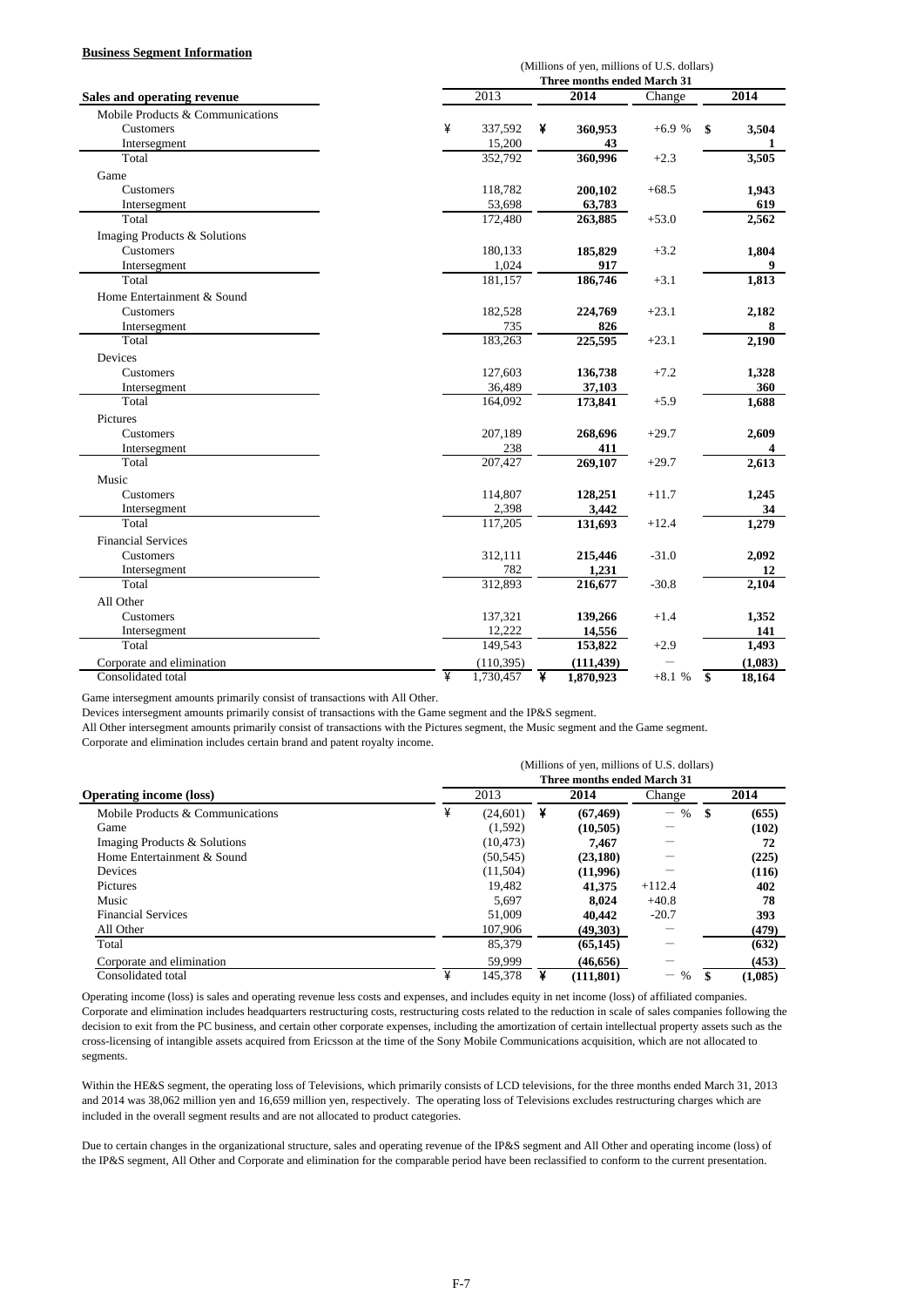#### **Sales to Customers by Product Category**

|                                                     | (Millions of yen, millions of U.S. dollars) |           |   |                                   |          |                 |        |  |  |  |  |  |  |
|-----------------------------------------------------|---------------------------------------------|-----------|---|-----------------------------------|----------|-----------------|--------|--|--|--|--|--|--|
|                                                     |                                             |           |   | <b>Fiscal year ended March 31</b> |          |                 |        |  |  |  |  |  |  |
| Sales and operating revenue (to external customers) |                                             | 2013      |   | 2014                              | Change   |                 | 2014   |  |  |  |  |  |  |
| Mobile Products & Communications                    |                                             |           |   |                                   |          |                 |        |  |  |  |  |  |  |
| <b>Mobile Communications</b>                        | ¥                                           | 733,622   | ¥ | 1,191,787                         | $+62.5%$ | \$              | 11,571 |  |  |  |  |  |  |
| Personal and Mobile Products                        |                                             | 480,132   |   | 431,378                           | $-10.2$  |                 | 4,188  |  |  |  |  |  |  |
| Other                                               |                                             | 6,259     |   | 6,360                             | $+1.6$   |                 | 62     |  |  |  |  |  |  |
| Total                                               |                                             | 1,220,013 |   | 1,629,525                         | $+33.6$  |                 | 15,821 |  |  |  |  |  |  |
| Game                                                |                                             | 527,110   |   | 750,448                           | $+42.4$  |                 | 7,286  |  |  |  |  |  |  |
| Imaging Products & Solutions                        |                                             |           |   |                                   |          |                 |        |  |  |  |  |  |  |
| <b>Digital Imaging Products</b>                     |                                             | 449,724   |   | 413,255                           | $-8.1$   |                 | 4,012  |  |  |  |  |  |  |
| <b>Professional Solutions</b>                       |                                             | 285,698   |   | 306,885                           | $+7.4$   |                 | 2,980  |  |  |  |  |  |  |
| Other                                               |                                             | 17,181    |   | 17,334                            | $+0.9$   |                 | 168    |  |  |  |  |  |  |
| Total                                               |                                             | 752,603   |   | 737,474                           | $-2.0$   |                 | 7,160  |  |  |  |  |  |  |
| Home Entertainment & Sound                          |                                             |           |   |                                   |          |                 |        |  |  |  |  |  |  |
| <b>Televisions</b>                                  |                                             | 581,475   |   | 754,308                           | $+29.7$  |                 | 7,323  |  |  |  |  |  |  |
| Audio and Video                                     |                                             | 405,024   |   | 400,828                           | $-1.0$   |                 | 3,891  |  |  |  |  |  |  |
| Other                                               |                                             | 7,323     |   | 10,871                            | $+48.5$  |                 | 106    |  |  |  |  |  |  |
| Total                                               |                                             | 993.822   |   | 1,166,007                         | $+17.3$  |                 | 11,320 |  |  |  |  |  |  |
| Devices                                             |                                             |           |   |                                   |          |                 |        |  |  |  |  |  |  |
| Semiconductors                                      |                                             | 301,915   |   | 336,845                           | $+11.6$  |                 | 3,270  |  |  |  |  |  |  |
| Components                                          |                                             | 271,654   |   | 249,856                           | $-8.0$   |                 | 2,426  |  |  |  |  |  |  |
| Other                                               |                                             | 10,399    |   | 2,493                             | $-76.0$  |                 | 24     |  |  |  |  |  |  |
| Total                                               |                                             | 583,968   |   | 589,194                           | $+0.9$   |                 | 5,720  |  |  |  |  |  |  |
| Pictures                                            |                                             |           |   |                                   |          |                 |        |  |  |  |  |  |  |
| <b>Motion Pictures</b>                              |                                             | 446,254   |   | 422,255                           | $-5.4$   |                 | 4,100  |  |  |  |  |  |  |
| <b>Television Productions</b>                       |                                             | 159,794   |   | 247,568                           | $+54.9$  |                 | 2,403  |  |  |  |  |  |  |
| Media Networks                                      |                                             | 126,079   |   | 158,845                           | $+26.0$  |                 | 1,542  |  |  |  |  |  |  |
| Total                                               |                                             | 732,127   |   | 828,668                           | $+13.2$  |                 | 8,045  |  |  |  |  |  |  |
| Music                                               |                                             |           |   |                                   |          |                 |        |  |  |  |  |  |  |
| <b>Recorded Music</b>                               |                                             | 307,788   |   | 347,684                           | $+13.0$  |                 | 3,376  |  |  |  |  |  |  |
| Music Publishing                                    |                                             | 52,764    |   | 66,869                            | $+26.7$  |                 | 649    |  |  |  |  |  |  |
| Visual Media and Platform                           |                                             | 71,167    |   | 77,505                            | $+8.9$   |                 | 752    |  |  |  |  |  |  |
| Total                                               |                                             | 431,719   |   | 492,058                           | $+14.0$  |                 | 4,777  |  |  |  |  |  |  |
| <b>Financial Services</b>                           |                                             | 999,276   |   | 988,944                           | $-1.0$   |                 | 9,601  |  |  |  |  |  |  |
| All Other                                           |                                             | 506,729   |   | 532,936                           | $+5.2$   |                 | 5,174  |  |  |  |  |  |  |
| Corporate                                           |                                             | 48,137    |   | 52,012                            | $+8.0$   |                 | 506    |  |  |  |  |  |  |
| Consolidated total                                  | ¥                                           | 6,795,504 | ¥ | 7,767,266                         | $+14.3%$ | $\overline{\$}$ | 75,410 |  |  |  |  |  |  |

The above table includes a breakdown of sales and operating revenue to external customers for certain segments shown in the Business Segment Information on page F-6. Sony management views each segment as a single operating segment. However, Sony believes that the breakdown of sales and operating revenue to external customers for the segments in this table is useful to investors in understanding sales by product category.

In the Mobile Products & Communications ("MP&C") segment, Mobile Communications includes mobile phones; Personal and Mobile Products includes personal computers. In the IP&S segment, Digital Imaging Products includes compact digital cameras, video cameras and interchangeable single lens cameras; Professional Solutions includes broadcast- and professional-use products. In the HE&S segment, Televisions includes LCD televisions; Audio and Video includes home audio, Blu-ray disc players and recorders, and memory-based portable audio devices. In the Devices segment, Semiconductors includes image sensors; Components includes batteries, recording media and data recording systems. In the Pictures segment, Motion Pictures includes the production, acquisition and distribution of motion pictures; Television Productions includes the production, acquisition and distribution of television programming; Media Networks includes the operation of television and digital networks. In the Music segment, Recorded Music includes the distribution of physical and digital recorded music and revenue derived from artists' live performances; Music Publishing includes the management and licensing of the words and music of songs; Visual Media and Platform includes various service offerings for music and visual products and the production and disribution of animation titles.

Due to certain changes in the organizational structure, sales and operating revenue to external customers of the IP&S segment and All Other for the comparable period have been reclassified to conform to the current presentation.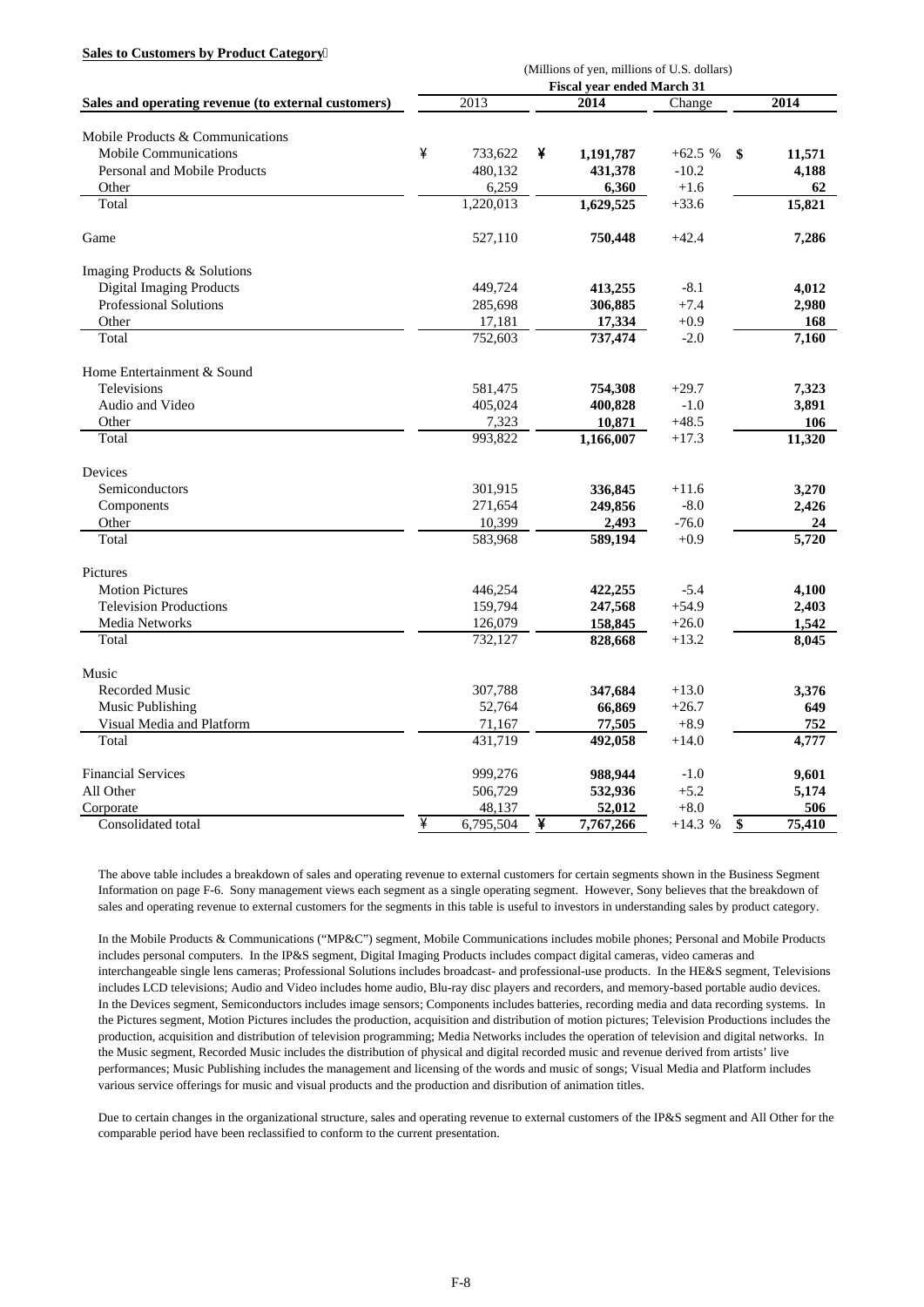#### **Sales to Customers by Product Category**

|                                                     | (Millions of yen, millions of U.S. dollars) |           |   |                                    |          |                 |                    |  |  |  |  |  |  |
|-----------------------------------------------------|---------------------------------------------|-----------|---|------------------------------------|----------|-----------------|--------------------|--|--|--|--|--|--|
|                                                     |                                             |           |   | <b>Three months ended March 31</b> |          |                 |                    |  |  |  |  |  |  |
| Sales and operating revenue (to external customers) |                                             | 2013      |   | 2014                               | Change   |                 | 2014               |  |  |  |  |  |  |
| Mobile Products & Communications                    |                                             |           |   |                                    |          |                 |                    |  |  |  |  |  |  |
| <b>Mobile Communications</b>                        | ¥                                           | 218,925   | ¥ | 268,517                            | $+22.7%$ | \$              | 2,607              |  |  |  |  |  |  |
| Personal and Mobile Products                        |                                             | 116,402   |   | 90,270                             | $-22.4$  |                 | 876                |  |  |  |  |  |  |
| Other                                               |                                             | 2,265     |   | 2,166                              | $-4.4$   |                 | 21                 |  |  |  |  |  |  |
| Total                                               |                                             | 337,592   |   | 360,953                            | $+6.9$   |                 | 3,504              |  |  |  |  |  |  |
| Game                                                |                                             | 118,782   |   | 200,102                            | $+68.5$  |                 | 1,943              |  |  |  |  |  |  |
| Imaging Products & Solutions                        |                                             |           |   |                                    |          |                 |                    |  |  |  |  |  |  |
| <b>Digital Imaging Products</b>                     |                                             | 89,103    |   | 88,790                             | $-0.4$   |                 | 862                |  |  |  |  |  |  |
| <b>Professional Solutions</b>                       |                                             | 86,106    |   | 91,735                             | $+6.5$   |                 | 891                |  |  |  |  |  |  |
| Other                                               |                                             | 4,924     |   | 5,304                              | $+7.7$   |                 | 51                 |  |  |  |  |  |  |
| Total                                               |                                             | 180, 133  |   | 185,829                            | $+3.2$   |                 | 1,804              |  |  |  |  |  |  |
| Home Entertainment & Sound                          |                                             |           |   |                                    |          |                 |                    |  |  |  |  |  |  |
| <b>Televisions</b>                                  |                                             | 95,102    |   | 139,723                            | $+46.9$  |                 | 1,357              |  |  |  |  |  |  |
| Audio and Video                                     |                                             | 84,488    |   | 82,015                             | $-2.9$   |                 | 796                |  |  |  |  |  |  |
| Other                                               |                                             | 2,938     |   | 3,031                              | $+3.2$   |                 | 29                 |  |  |  |  |  |  |
| Total                                               |                                             | 182,528   |   | 224,769                            | $+23.1$  |                 | $\overline{2,}182$ |  |  |  |  |  |  |
| Devices                                             |                                             |           |   |                                    |          |                 |                    |  |  |  |  |  |  |
| Semiconductors                                      |                                             | 66,698    |   | 73,374                             | $+10.0$  |                 | 712                |  |  |  |  |  |  |
| Components                                          |                                             | 58,601    |   | 62,906                             | $+7.3$   |                 | 611                |  |  |  |  |  |  |
| Other                                               |                                             | 2,304     |   | 458                                | $-80.1$  |                 | 5                  |  |  |  |  |  |  |
| Total                                               |                                             | 127,603   |   | 136,738                            | $+7.2$   |                 | 1,328              |  |  |  |  |  |  |
| Pictures                                            |                                             |           |   |                                    |          |                 |                    |  |  |  |  |  |  |
| <b>Motion Pictures</b>                              |                                             | 118,382   |   | 133,519                            | $+12.8$  |                 | 1,296              |  |  |  |  |  |  |
| <b>Television Productions</b>                       |                                             | 53,735    |   | 97,987                             | $+82.4$  |                 | 952                |  |  |  |  |  |  |
| Media Networks                                      |                                             | 35,072    |   | 37,190                             | $+6.0$   |                 | 361                |  |  |  |  |  |  |
| Total                                               |                                             | 207,189   |   | 268,696                            | $+29.7$  |                 | 2,609              |  |  |  |  |  |  |
| Music                                               |                                             |           |   |                                    |          |                 |                    |  |  |  |  |  |  |
| <b>Recorded Music</b>                               |                                             | 81,017    |   | 81,574                             | $+0.7$   |                 | 792                |  |  |  |  |  |  |
| Music Publishing                                    |                                             | 16,472    |   | 21,760                             | $+32.1$  |                 | 211                |  |  |  |  |  |  |
| Visual Media and Platform                           |                                             | 17,318    |   | 24,917                             | $+43.9$  |                 | 242                |  |  |  |  |  |  |
| Total                                               |                                             | 114,807   |   | 128,251                            | $+11.7$  |                 | 1,245              |  |  |  |  |  |  |
| <b>Financial Services</b>                           |                                             | 312,111   |   | 215,446                            | $-31.0$  |                 | 2,092              |  |  |  |  |  |  |
| All Other                                           |                                             | 137,321   |   | 139,266                            | $+1.4$   |                 | 1,352              |  |  |  |  |  |  |
| Corporate                                           |                                             | 12,391    |   | 10,873                             | $-12.3$  |                 | 105                |  |  |  |  |  |  |
| Consolidated total                                  | ¥                                           | 1,730,457 | ¥ | 1,870,923                          | $+8.1%$  | $\overline{\$}$ | 18,164             |  |  |  |  |  |  |

The above table includes a breakdown of sales and operating revenue to external customers for certain segments shown in the Business Segment Information on page F-7. Sony management views each segment as a single operating segment. However, Sony believes that the breakdown of sales and operating revenue to external customers for the segments in this table is useful to investors in understanding sales by product category.

In the MP&C segment, Mobile Communications includes mobile phones; Personal and Mobile Products includes personal computers. In the IP&S segment, Digital Imaging Products includes compact digital cameras, video cameras and interchangeable single lens cameras; Professional Solutions includes broadcast- and professional-use products. In the HE&S segment, Televisions includes LCD televisions; Audio and Video includes home audio, Blu-ray disc players and recorders, and memory-based portable audio devices. In the Devices segment, Semiconductors includes image sensors; Components includes batteries, recording media and data recording systems. In the Pictures segment, Motion Pictures includes the production, acquisition and distribution of motion pictures; Television Productions includes the production, acquisition and distribution of television programming; Media Networks includes the operation of television and digital networks. In the Music segment, Recorded Music includes the distribution of physical and digital recorded music and revenue derived from artists' live performances; Music Publishing includes the management and licensing of the words and music of songs; Visual Media and Platform includes various service offerings for music and visual products and the production and disribution of animation titles.

Due to certain changes in the organizational structure, sales and operating revenue to external customers of the IP&S segment and All Other for the comparable period have been reclassified to conform to the current presentation.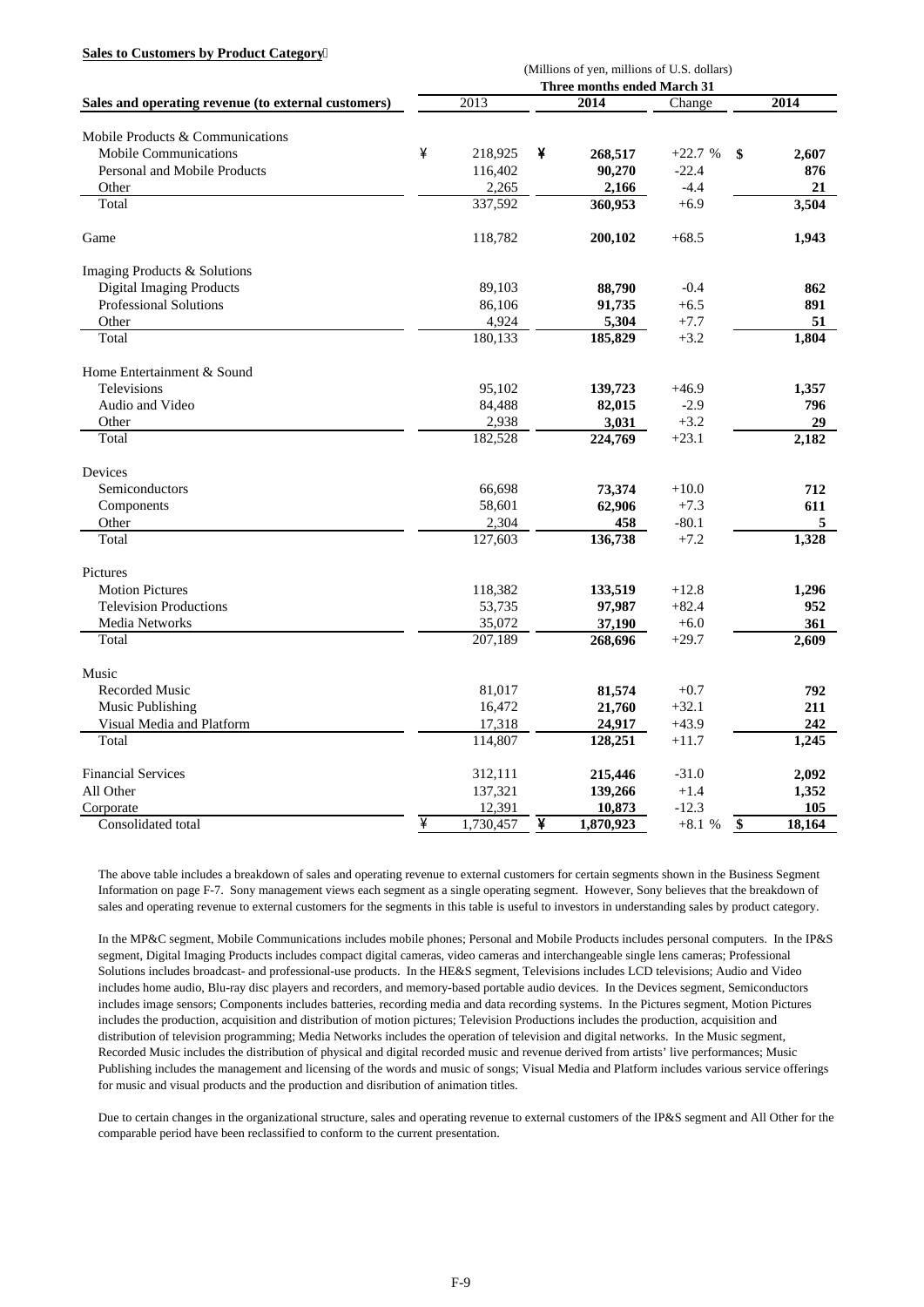## **Other Items**

|                                                                    | (Millions of yen, millions of U.S. dollars) |         |   |         |           |      |       |  |  |  |  |
|--------------------------------------------------------------------|---------------------------------------------|---------|---|---------|-----------|------|-------|--|--|--|--|
|                                                                    | <b>Fiscal year ended March 31</b>           |         |   |         |           |      |       |  |  |  |  |
| Depreciation and amortization                                      |                                             | 2013    |   | 2014    | Change    |      | 2014  |  |  |  |  |
| Mobile Products & Communications                                   | ¥                                           | 25,777  | ¥ | 31.365  | $+21.7%$  | - \$ | 304   |  |  |  |  |
| Game                                                               |                                             | 11.870  |   | 15.346  | $+29.3$   |      | 149   |  |  |  |  |
| Imaging Products & Solutions                                       |                                             | 39.605  |   | 38,080  | $-3.9$    |      | 370   |  |  |  |  |
| Home Entertainment & Sound                                         |                                             | 26,968  |   | 25,806  | $-4.3$    |      | 250   |  |  |  |  |
| Devices                                                            |                                             | 112,486 |   | 106.472 | $-5.3$    |      | 1,034 |  |  |  |  |
| Pictures                                                           |                                             | 15.428  |   | 18.078  | $+17.2$   |      | 175   |  |  |  |  |
| Music                                                              |                                             | 13.209  |   | 14,414  | $+9.1$    |      | 140   |  |  |  |  |
| Financial Services, including deferred insurance acquisition costs |                                             | 62,633  |   | 54,348  | $-13.2$   |      | 528   |  |  |  |  |
| All Other                                                          |                                             | 24,190  |   | 21,716  | $-10.2$   |      | 211   |  |  |  |  |
| Total                                                              |                                             | 332.166 |   | 325,625 | $-2.0$    |      | 3,161 |  |  |  |  |
| Corporate                                                          |                                             | 44.569  |   | 51.070  | $+14.6$   |      | 496   |  |  |  |  |
| Consolidated total                                                 | ¥                                           | 376,735 | ¥ | 376,695 | $-0.0 \%$ |      | 3,657 |  |  |  |  |

|                                                   | (Millions of yen, millions of U.S. dollars) |        |   |        |           |      |      |  |  |  |  |
|---------------------------------------------------|---------------------------------------------|--------|---|--------|-----------|------|------|--|--|--|--|
|                                                   | <b>Fiscal year ended March 31</b>           |        |   |        |           |      |      |  |  |  |  |
| Restructuring charges and associated depreciation |                                             | 2013   |   | 2014   | Change    |      | 2014 |  |  |  |  |
| Mobile Products & Communications                  | ¥                                           | 5.885  | ¥ | 32,485 | $+452.0%$ | - \$ | 315  |  |  |  |  |
| Game                                              |                                             | 250    |   | 371    | $+48.4$   |      | 4    |  |  |  |  |
| Imaging Products & Solutions                      |                                             | 11.240 |   | 3,422  | $-69.6$   |      | 33   |  |  |  |  |
| Home Entertainment & Sound                        |                                             | 11.815 |   | 1,537  | $-87.0$   |      | 15   |  |  |  |  |
| Devices                                           |                                             | 19.096 |   | 5.464  | $-71.4$   |      | 53   |  |  |  |  |
| <b>Pictures</b>                                   |                                             | 1,081  |   | 6.722  | $+521.8$  |      | 65   |  |  |  |  |
| Music                                             |                                             | 2,305  |   | 576    | $-75.0$   |      | 6    |  |  |  |  |
| <b>Financial Services</b>                         |                                             |        |   |        |           |      |      |  |  |  |  |
| All Other and Corporate                           |                                             | 22,714 |   | 24,993 | $+10.0$   |      | 243  |  |  |  |  |
| Total net restructuring charges                   |                                             | 74,386 |   | 75,570 | $+1.6$    |      | 734  |  |  |  |  |
| Depreciation associated with restructured assets  |                                             | 3,121  |   | 5,019  | $+60.8$   |      | 48   |  |  |  |  |
| Total                                             |                                             | 77.507 |   | 80.589 | $+4.0%$   |      | 782  |  |  |  |  |

Depreciation associated with restructured assets as used in the context of the disclosures regarding restructuring activities refers to the increase in depreciation expense caused by revising the useful life and the salvage value of depreciable fixed assets to coincide with the earlier end of production under an approved restructuring plan. Any impairment of the assets is recognized immediately in the period it is identified.

### **Geographic Information**

|                                                     | (Millions of yen, millions of U.S. dollars) |           |   |           |          |   |        |  |  |  |  |
|-----------------------------------------------------|---------------------------------------------|-----------|---|-----------|----------|---|--------|--|--|--|--|
|                                                     | <b>Fiscal year ended March 31</b>           |           |   |           |          |   |        |  |  |  |  |
| Sales and operating revenue (to external customers) |                                             | 2013      |   | 2014      | Change   |   | 2014   |  |  |  |  |
| Japan                                               | ¥                                           | 2,197,881 | ¥ | 2,199,099 | $+0.1%$  | S | 21,350 |  |  |  |  |
| <b>United States</b>                                |                                             | 1,064,765 |   | 1,302,052 | $+22.3$  |   | 12,641 |  |  |  |  |
| Europe                                              |                                             | 1,362,488 |   | 1,753,526 | $+28.7$  |   | 17,025 |  |  |  |  |
| China                                               |                                             | 464,784   |   | 520,539   | $+12.0$  |   | 5,054  |  |  |  |  |
| Asia-Pacific                                        |                                             | 806,205   |   | 1,013,635 | $+25.7$  |   | 9,841  |  |  |  |  |
| Other Areas                                         |                                             | 899.381   |   | 978,415   | $+8.8$   |   | 9,499  |  |  |  |  |
| Total                                               |                                             | 6.795.504 |   | 7.767.266 | $+14.3%$ | S | 75.410 |  |  |  |  |

Geographic Information shows sales and operating revenue recognized by location of customers.

Major areas in each geographic segment excluding Japan, United States and China are as follows:

(1) Europe: United Kingdom, France, Germany, Russia, Spain and Sweden

(2) Asia-Pacific: India, South Korea and Oceania

(3) Other Areas: The Middle East/Africa, Brazil, Mexico and Canada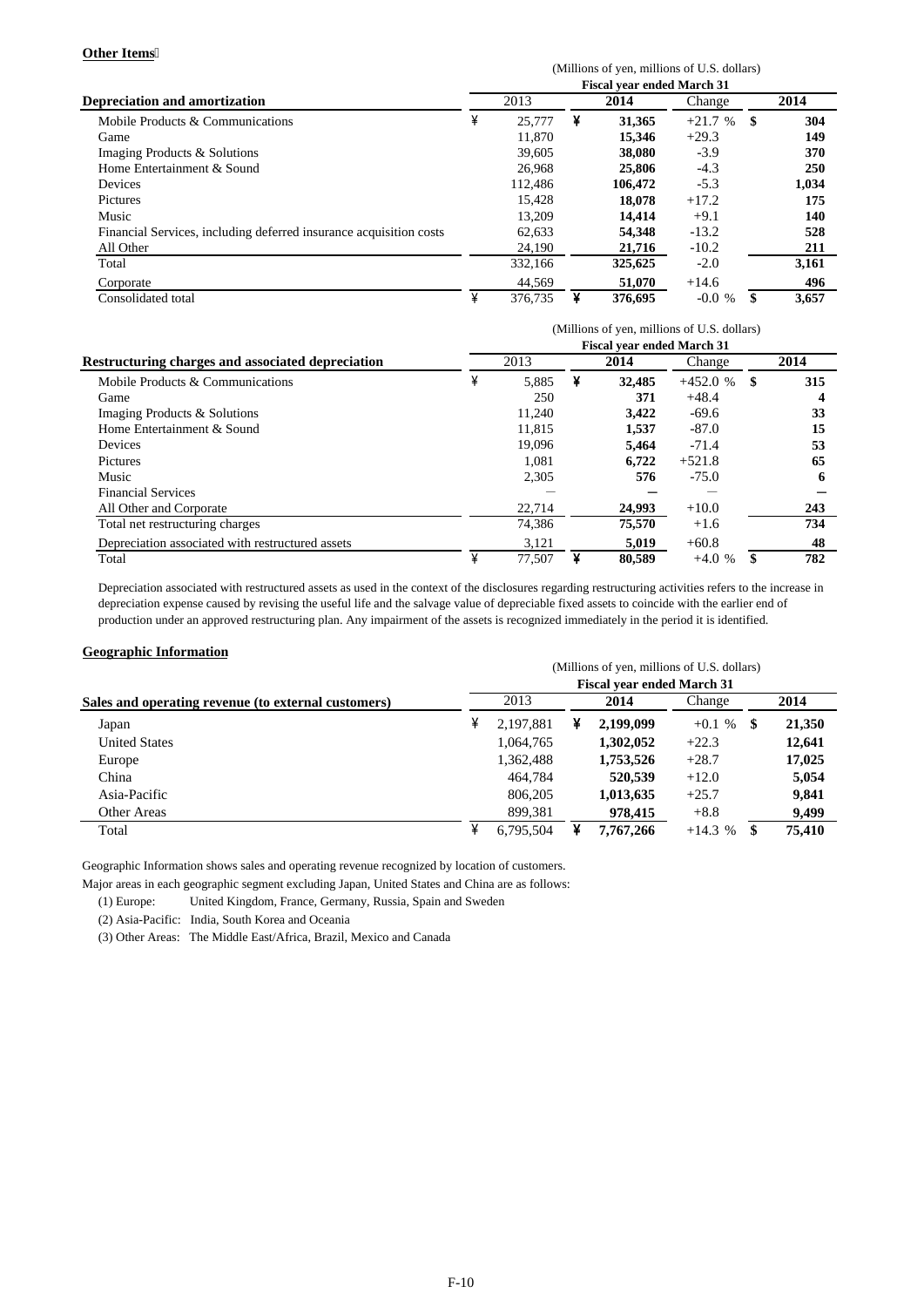## **Other Items**

|                                                                    | (Millions of yen, millions of U.S. dollars) |         |   |        |          |      |      |  |  |  |  |
|--------------------------------------------------------------------|---------------------------------------------|---------|---|--------|----------|------|------|--|--|--|--|
|                                                                    | Three months ended March 31                 |         |   |        |          |      |      |  |  |  |  |
| <b>Depreciation and amortization</b>                               |                                             | 2013    |   | 2014   | Change   |      | 2014 |  |  |  |  |
| Mobile Products & Communications                                   | ¥                                           | 5,589   | ¥ | 7.910  | $+41.5%$ | - \$ | 77   |  |  |  |  |
| Game                                                               |                                             | 3.408   |   | 3.921  | $+15.1$  |      | 38   |  |  |  |  |
| Imaging Products & Solutions                                       |                                             | 11.098  |   | 9,538  | $-14.1$  |      | 93   |  |  |  |  |
| Home Entertainment & Sound                                         |                                             | 7.260   |   | 6,525  | $-10.1$  |      | 63   |  |  |  |  |
| Devices                                                            |                                             | 30,182  |   | 29,036 | $-3.8$   |      | 282  |  |  |  |  |
| Pictures                                                           |                                             | 4.520   |   | 4.672  | $+3.4$   |      | 46   |  |  |  |  |
| Music                                                              |                                             | 3.871   |   | 3,612  | $-6.7$   |      | 35   |  |  |  |  |
| Financial Services, including deferred insurance acquisition costs |                                             | 15,741  |   | 13.734 | $-12.8$  |      | 133  |  |  |  |  |
| All Other                                                          |                                             | 9,462   |   | 6,179  | $-34.7$  |      | 60   |  |  |  |  |
| Total                                                              |                                             | 91,131  |   | 85,127 | $-6.6$   |      | 827  |  |  |  |  |
| Corporate                                                          |                                             | 10.661  |   | 13,816 | $+29.6$  |      | 134  |  |  |  |  |
| Consolidated total                                                 |                                             | 101.792 |   | 98.943 | $-2.8%$  |      | 961  |  |  |  |  |

|                                                   | (Millions of yen, millions of U.S. dollars)<br>Three months ended March 31 |        |   |        |                 |    |                               |  |  |  |  |
|---------------------------------------------------|----------------------------------------------------------------------------|--------|---|--------|-----------------|----|-------------------------------|--|--|--|--|
|                                                   |                                                                            |        |   |        |                 |    |                               |  |  |  |  |
| Restructuring charges and associated depreciation |                                                                            | 2013   |   | 2014   | Change          |    | 2014                          |  |  |  |  |
| Mobile Products & Communications                  | ¥                                                                          | 2.942  | ¥ | 20,178 | $+585.9%$       | -8 | 196                           |  |  |  |  |
| Game                                              |                                                                            | 36     |   | (21)   |                 |    | $\boldsymbol{\left(0\right)}$ |  |  |  |  |
| Imaging Products & Solutions                      |                                                                            | 7.155  |   | 750    | $-89.5$         |    |                               |  |  |  |  |
| Home Entertainment & Sound                        |                                                                            | 3,150  |   | 598    | $-81.0$         |    | 6                             |  |  |  |  |
| Devices                                           |                                                                            | 7.431  |   | 1.933  | $-74.0$         |    | 19                            |  |  |  |  |
| <b>Pictures</b>                                   |                                                                            | 907    |   | 5,573  | $+514.4$        |    | 54                            |  |  |  |  |
| Music                                             |                                                                            | 1,732  |   | 428    | $-75.3$         |    |                               |  |  |  |  |
| <b>Financial Services</b>                         |                                                                            |        |   |        |                 |    |                               |  |  |  |  |
| All Other and Corporate                           |                                                                            | 13,465 |   | 20,485 | $+52.1$         |    | 199                           |  |  |  |  |
| Total net restructuring charges                   |                                                                            | 36,818 |   | 49.924 | $+35.6$         |    | 485                           |  |  |  |  |
| Depreciation associated with restructured assets  |                                                                            | 1.247  |   | 4,542  | $+264.3$        |    | 44                            |  |  |  |  |
| Total                                             |                                                                            | 38,065 |   | 54,466 | $+43.1$<br>$\%$ | \$ | 529                           |  |  |  |  |

Depreciation associated with restructured assets as used in the context of the disclosures regarding restructuring activities refers to the increase in depreciation expense caused by revising the useful life and the salvage value of depreciable fixed assets to coincide with the earlier end of production under an approved restructuring plan. Any impairment of the assets is recognized immediately in the period it is identified.

### **Geographic Information**

|                                                                                                                         | (Millions of yen, millions of U.S. dollars) |           |   |                             |          |      |        |  |  |  |
|-------------------------------------------------------------------------------------------------------------------------|---------------------------------------------|-----------|---|-----------------------------|----------|------|--------|--|--|--|
|                                                                                                                         |                                             |           |   | Three months ended March 31 |          |      |        |  |  |  |
| Sales and operating revenue (to external customers)<br>Japan<br><b>United States</b><br>Europe<br>China<br>Asia-Pacific |                                             | 2013      |   | 2014                        | Change   |      | 2014   |  |  |  |
|                                                                                                                         | ¥                                           | 604.656   | ¥ | 527,653                     | $-12.7%$ | - \$ | 5,123  |  |  |  |
|                                                                                                                         |                                             | 254,718   |   | 359,005                     | $+40.9$  |      | 3,485  |  |  |  |
|                                                                                                                         |                                             | 349,230   |   | 426.389                     | $+22.1$  |      | 4,140  |  |  |  |
|                                                                                                                         |                                             | 103,158   |   | 119,277                     | $+15.6$  |      | 1,158  |  |  |  |
|                                                                                                                         |                                             | 202,543   |   | 222,707                     | $+10.0$  |      | 2,162  |  |  |  |
| Other Areas                                                                                                             |                                             | 216.152   |   | 215,892                     | $-0.1$   |      | 2,096  |  |  |  |
| Total                                                                                                                   |                                             | 1,730,457 |   | 1,870,923                   | $+8.1%$  | \$.  | 18.164 |  |  |  |

Geographic Information shows sales and operating revenue recognized by location of customers.

Major areas in each geographic segment excluding Japan, United States and China are as follows:

(1) Europe: United Kingdom, France, Germany, Russia, Spain and Sweden

(2) Asia-Pacific: India, South Korea and Oceania

(3) Other Areas: The Middle East/Africa, Brazil, Mexico and Canada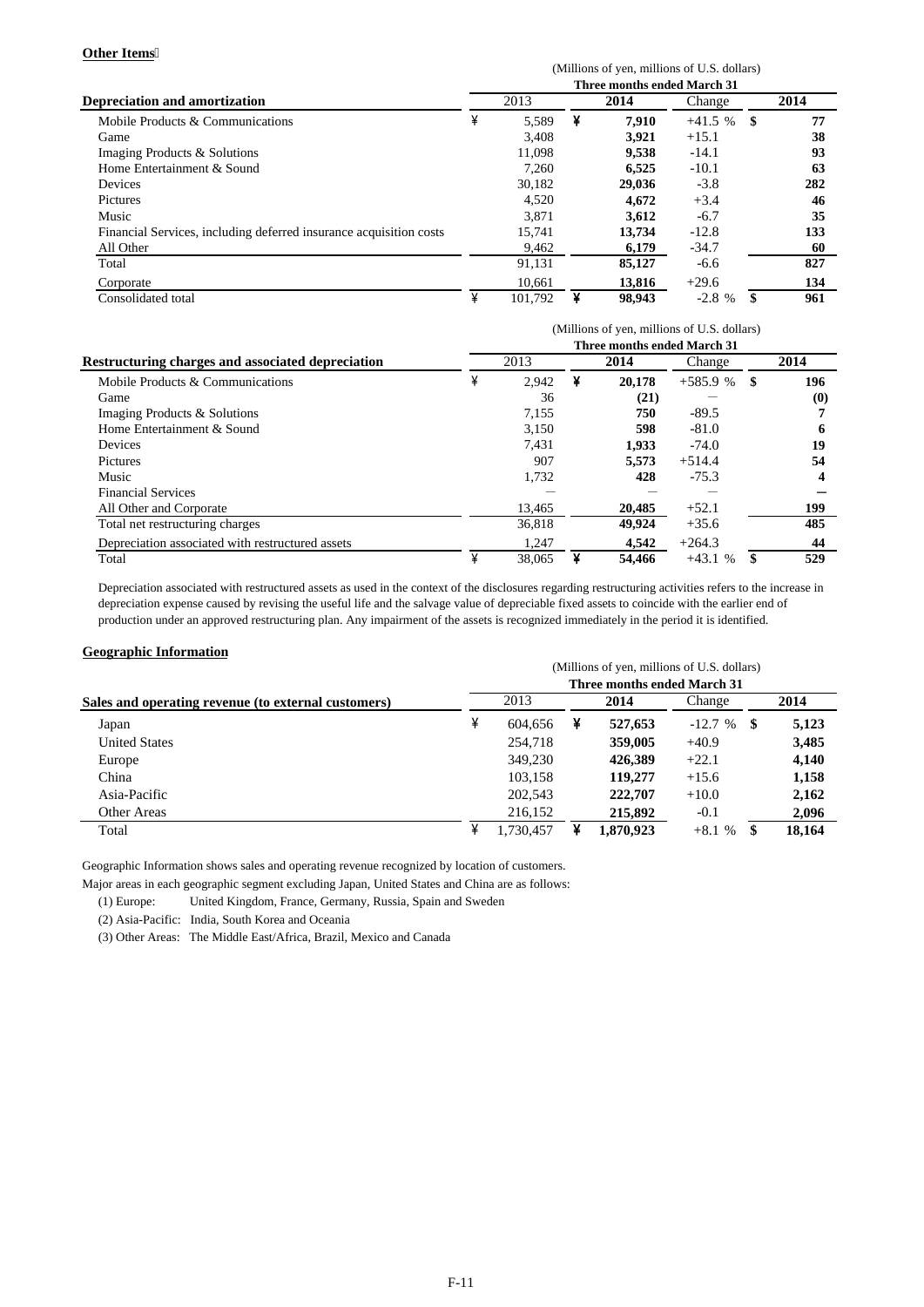#### **Condensed Financial Services Financial Statements**

The results of the Financial Services segment are included in Sony's consolidated financial statements. The following schedules show unaudited condensed financial statements for the Financial Services segment and all other segments excluding Financial Services. These presentations are not in accordance with accounting principles generally accepted in the United States of America ("U.S. GAAP"), which is used by Sony to prepare its consolidated financial statements. However, because the Financial Services segment is different in nature from Sony's other segments, Sony believes that a comparative presentation may be useful in understanding and analyzing Sony's consolidated financial statements. Transactions between the Financial Services segment and Sony without the Financial Services segment, including noncontrolling interests, are included in those respective presentations, then eliminated in the consolidated figures shown below.

### **Condensed Balance Sheets**

|                                                       | (Millions of yen, millions of U.S. dollars) |                        |   |           |               |        |
|-------------------------------------------------------|---------------------------------------------|------------------------|---|-----------|---------------|--------|
| <b>Financial Services</b>                             |                                             | March 31               |   | March 31  |               |        |
|                                                       |                                             | 2013                   |   | 2014      |               | 2014   |
| <b>ASSETS</b>                                         |                                             |                        |   |           |               |        |
| Current assets:                                       |                                             |                        |   |           |               |        |
| Cash and cash equivalents                             | ¥                                           | 201,550                | ¥ | 240,332   | \$            | 2,333  |
| Marketable securities                                 |                                             | 694,130                |   | 828,944   |               | 8,048  |
| Other                                                 |                                             | 156,310                |   | 147,241   |               | 1,430  |
|                                                       |                                             | 1,051,990              |   | 1,216,517 |               | 11,811 |
| Investments and advances                              |                                             | 6,985,918              |   | 7,567,242 |               | 73,468 |
| Property, plant and equipment                         |                                             | 14,886                 |   | 17,057    |               | 166    |
| Other assets:                                         |                                             |                        |   |           |               |        |
| Deferred insurance acquisition costs                  |                                             | 465,499                |   | 497,772   |               | 4,833  |
| Other                                                 |                                             | 51,788                 |   | 49,328    |               | 478    |
|                                                       |                                             | 517,287                |   | 547,100   |               | 5,311  |
| <b>Total</b> assets                                   | ¥                                           | 8,570,081              | ¥ | 9,347,916 | \$            | 90,756 |
| <b>LIABILITIES AND EQUITY</b>                         |                                             |                        |   |           |               |        |
| Current liabilities:                                  |                                             |                        |   |           |               |        |
| Short-term borrowings                                 | ¥                                           | 10,322                 | ¥ | 6,148     | \$            | 60     |
| Deposits from customers in the banking business       |                                             | 1,857,448              |   | 1,890,023 |               | 18,350 |
| Other                                                 |                                             | 172,979                |   | 175,499   |               | 1,703  |
|                                                       |                                             | 2,040,749              |   | 2,071,670 |               | 20,113 |
| Long-term debt                                        |                                             | 27,008                 |   | 44,678    |               | 434    |
| Future insurance policy benefits and other            |                                             | 3,535,532              |   | 3,824,572 |               | 37,132 |
| Policyholders' account in the life insurance business |                                             | 1,715,610              |   | 2,023,472 |               | 19,645 |
| Other                                                 |                                             | 278,402                |   | 302,521   |               | 2,937  |
| <b>Total liabilities</b>                              |                                             | $\overline{7,597,301}$ |   | 8,266,913 |               | 80,261 |
| Equity:                                               |                                             |                        |   |           |               |        |
| Stockholders' equity of Financial Services            |                                             | 970,877                |   | 1,079,740 |               | 10,483 |
| Noncontrolling interests                              |                                             | 1,903                  |   | 1,263     |               | 12     |
| Total equity                                          |                                             | 972,780                |   | 1,081,003 |               | 10,495 |
| Total liabilities and equity                          | ¥                                           | 8,570,081              | ¥ | 9,347,916 | $\frac{1}{2}$ | 90,756 |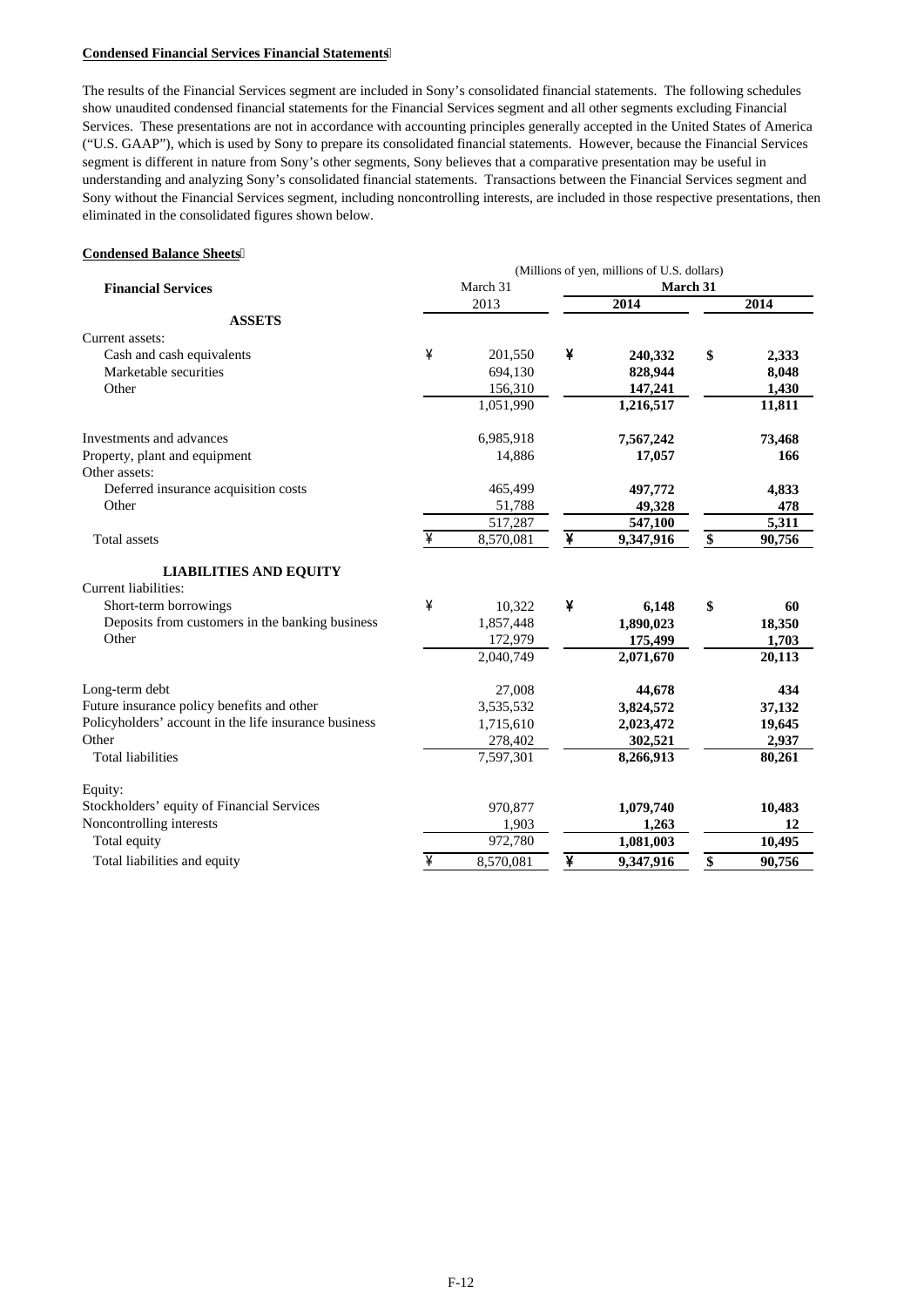|                                                               |   |                         |   | (Millions of yen, millions of U.S. dollars)<br>March 31 |                             |                   |  |  |  |
|---------------------------------------------------------------|---|-------------------------|---|---------------------------------------------------------|-----------------------------|-------------------|--|--|--|
| <b>Sony without Financial Services</b>                        |   | March 31<br>2013        |   | 2014                                                    |                             | 2014              |  |  |  |
| <b>ASSETS</b>                                                 |   |                         |   |                                                         |                             |                   |  |  |  |
| Current assets:                                               |   |                         |   |                                                         |                             |                   |  |  |  |
| Cash and cash equivalents                                     | ¥ | 624,811                 | ¥ | 806,134                                                 | \$                          | 7,827             |  |  |  |
| Marketable securities                                         |   | 3,467                   |   | 3,622                                                   |                             | 35                |  |  |  |
| Notes and accounts receivable, trade<br>Other                 |   | 773,784<br>1,197,108    |   | 864,178<br>1,316,653                                    |                             | 8,390<br>12,783   |  |  |  |
|                                                               |   | 2,599,170               |   | 2,990,587                                               |                             | 29,035            |  |  |  |
| Film costs                                                    |   | 270,089                 |   | 275,799                                                 |                             | 2,678             |  |  |  |
| Investments and advances                                      |   | 362,188                 |   | 381,076                                                 |                             | 3,700             |  |  |  |
| Investments in Financial Services, at cost                    |   | 111,476                 |   | 111,476                                                 |                             | 1,082             |  |  |  |
| Property, plant and equipment                                 |   | 846,664                 |   | 732,953                                                 |                             | 7,116             |  |  |  |
| Other assets                                                  |   | 1,602,061               |   | 1,640,385                                               |                             | 15,926            |  |  |  |
| Total assets                                                  | ¥ | 5,791,648               | ¥ | 6,132,276                                               | \$                          | 59,537            |  |  |  |
| <b>LIABILITIES AND EQUITY</b>                                 |   |                         |   |                                                         |                             |                   |  |  |  |
| Current liabilities:                                          |   |                         |   |                                                         |                             |                   |  |  |  |
| Short-term borrowings                                         | ¥ | 233,859                 | ¥ | 371,606                                                 | \$                          | 3,608             |  |  |  |
| Notes and accounts payable, trade                             |   | 572,102                 |   | 712,829                                                 |                             | 6,921             |  |  |  |
| Other                                                         |   | 1,473,007<br>2,278,968  |   | 1,629,728<br>2,714,163                                  |                             | 15,822<br>26,351  |  |  |  |
|                                                               |   |                         |   |                                                         |                             |                   |  |  |  |
| Long-term debt<br>Accrued pension and severance costs         |   | 915,032<br>290,274      |   | 875,440<br>262,558                                      |                             | 8,499<br>2,549    |  |  |  |
| Other                                                         |   | 493,677                 |   | 462,386                                                 |                             | 4,490             |  |  |  |
| <b>Total liabilities</b>                                      |   | 3,977,951               |   | 4,314,547                                               |                             | 41,889            |  |  |  |
| Redeemable noncontrolling interest                            |   | 2,997                   |   | 4,115                                                   |                             | 40                |  |  |  |
| Equity:                                                       |   |                         |   |                                                         |                             |                   |  |  |  |
| Stockholders' equity of Sony without Financial Services       |   | 1,722,296               |   | 1,722,743                                               |                             | 16,726            |  |  |  |
| Noncontrolling interests                                      |   | 88,404                  |   | 90,871                                                  |                             | 882               |  |  |  |
| Total equity                                                  |   | 1,810,700               |   | 1,813,614                                               |                             | 17,608            |  |  |  |
| Total liabilities and equity                                  | ¥ | 5,791,648               | ¥ | 6,132,276                                               | $\frac{\text{I}}{\text{I}}$ | 59,537            |  |  |  |
|                                                               |   |                         |   |                                                         |                             |                   |  |  |  |
| Consolidated                                                  |   | March 31                |   | (Millions of yen, millions of U.S. dollars)             | March 31                    |                   |  |  |  |
|                                                               |   | 2013                    |   | 2014                                                    |                             | 2014              |  |  |  |
| <b>ASSETS</b>                                                 |   |                         |   |                                                         |                             |                   |  |  |  |
| Current assets:                                               |   |                         |   |                                                         |                             |                   |  |  |  |
| Cash and cash equivalents                                     | ¥ | 826,361                 | ¥ | 1,046,466                                               | \$                          | 10,160            |  |  |  |
| Marketable securities<br>Notes and accounts receivable, trade |   | 697,597<br>776,492      |   | 832,566                                                 |                             | 8,083             |  |  |  |
| Other                                                         |   | 1,346,083               |   | 871,040<br>1,454,814                                    |                             | 8,457<br>14,124   |  |  |  |
|                                                               |   | 3,646,533               |   | 4,204,886                                               |                             | 40,824            |  |  |  |
| Film costs                                                    |   | 270,089                 |   | 275,799                                                 |                             | 2,678             |  |  |  |
| Investments and advances                                      |   | 7,317,125               |   | 7,919,011                                               |                             | 76,884            |  |  |  |
| Property, plant and equipment                                 |   | 861,550                 |   | 750,010                                                 |                             | 7,282             |  |  |  |
| Other assets:                                                 |   |                         |   |                                                         |                             |                   |  |  |  |
| Deferred insurance acquisition costs                          |   | 465,499                 |   | 497,772                                                 |                             | 4,833             |  |  |  |
| Other                                                         |   | 1,650,237               |   | 1,686,242                                               |                             | 16,370            |  |  |  |
|                                                               |   | 2,115,736               |   | 2,184,014                                               |                             | 21,203            |  |  |  |
| Total assets                                                  | ¥ | 14,211,033              | ¥ | 15,333,720                                              | \$                          | 148,871           |  |  |  |
| <b>LIABILITIES AND EQUITY</b>                                 |   |                         |   |                                                         |                             |                   |  |  |  |
| Current liabilities:                                          |   |                         |   |                                                         |                             |                   |  |  |  |
| Short-term borrowings<br>Notes and accounts payable, trade    | ¥ | 244,182<br>572,102      | ¥ | 377,754<br>712,829                                      | \$                          | 3,668             |  |  |  |
| Deposits from customers in the banking business               |   | 1,857,448               |   | 1,890,023                                               |                             | 6,921<br>18,350   |  |  |  |
| Other                                                         |   | 1,641,357               |   | 1,803,008                                               |                             | 17,504            |  |  |  |
|                                                               |   | 4,315,089               |   | 4,783,614                                               |                             | 46,443            |  |  |  |
| Long-term debt                                                |   | 938,428                 |   | 916,648                                                 |                             | 8,899             |  |  |  |
| Accrued pension and severance costs                           |   | 311,469                 |   | 284,963                                                 |                             | 2,767             |  |  |  |
| Future insurance policy benefits and other                    |   | 3,535,532               |   | 3,824,572                                               |                             | 37,132            |  |  |  |
| Policyholders' account in the life insurance business         |   | 1,715,610               |   | 2,023,472                                               |                             | 19,645            |  |  |  |
| Other                                                         |   | 719,904                 |   | 713,195                                                 |                             | 6,924             |  |  |  |
| <b>Total liabilities</b>                                      |   | 11,536,032              |   | 12,546,464                                              |                             | 121,810           |  |  |  |
| Redeemable noncontrolling interest                            |   | 2,997                   |   | 4,115                                                   |                             | 40                |  |  |  |
| Equity:                                                       |   |                         |   |                                                         |                             |                   |  |  |  |
| Sony Corporation's stockholders' equity                       |   | 2,192,262               |   | 2,258,137                                               |                             | 21,924            |  |  |  |
| Noncontrolling interests                                      |   | 479,742                 |   | 525,004                                                 |                             | 5,097             |  |  |  |
| Total equity                                                  |   | 2,672,004<br>14,211,033 | ¥ | 2,783,141<br>15,333,720                                 | \$                          | 27,021<br>148,871 |  |  |  |
| Total liabilities and equity                                  | ¥ |                         |   |                                                         |                             |                   |  |  |  |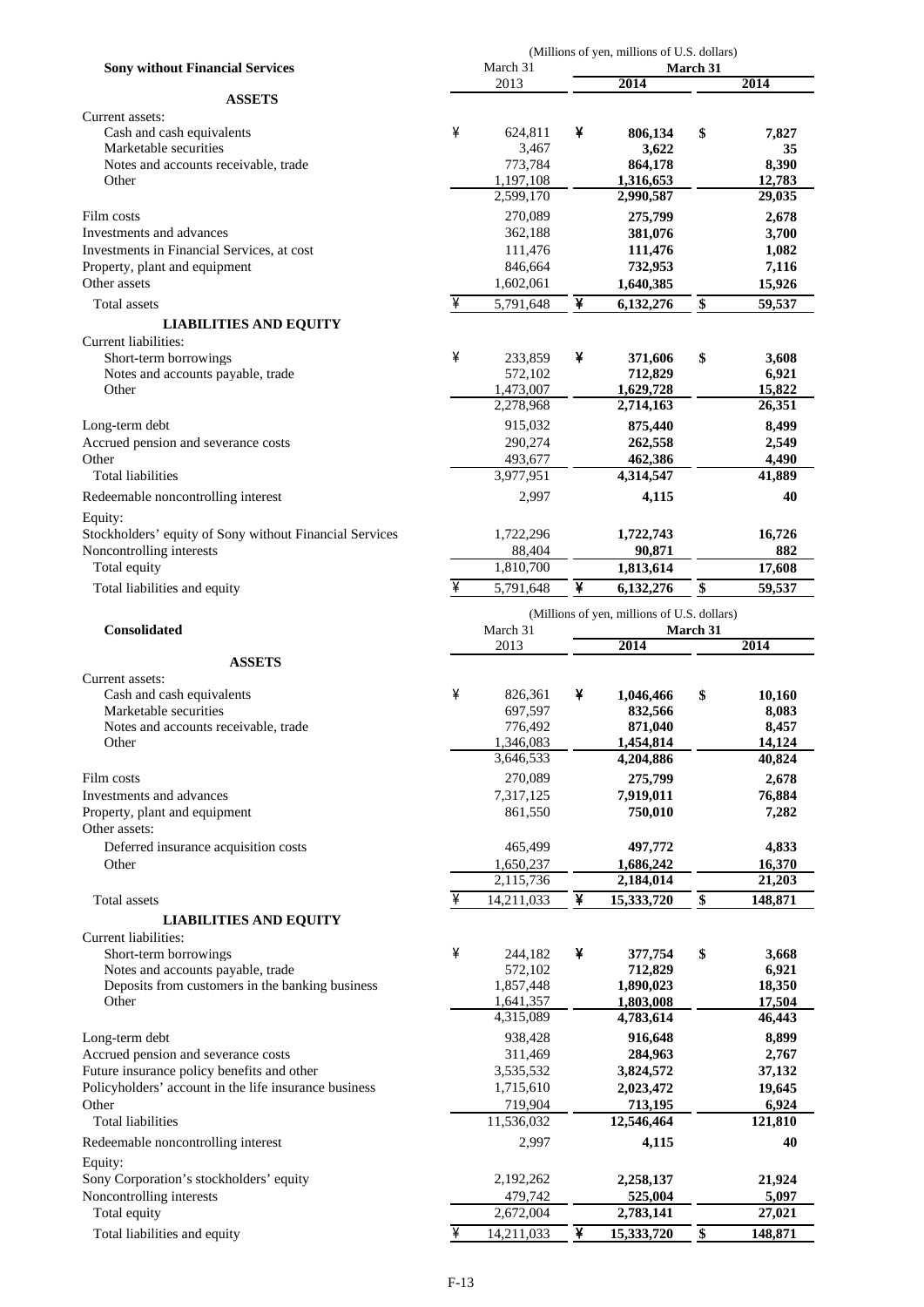## **Condensed Statements of Income**

|                                            | (Millions of yen, millions of U.S. dollars) |              |   |         |               |       |  |  |  |
|--------------------------------------------|---------------------------------------------|--------------|---|---------|---------------|-------|--|--|--|
|                                            | <b>Fiscal year ended March 31</b>           |              |   |         |               |       |  |  |  |
| <b>Financial Services</b>                  |                                             | 2013<br>2014 |   |         | Change        | 2014  |  |  |  |
| Financial services revenue                 | ¥                                           | 1.002.389    | ¥ | 993.846 | $-0.9\%$ \$   | 9,649 |  |  |  |
| Financial services expenses                |                                             | 857,877      |   | 821,218 | $-4.3$        | 7,973 |  |  |  |
| Equity in net loss of affiliated companies |                                             | (2,303)      |   | (2,336) |               | (23)  |  |  |  |
| <b>Operating income</b>                    |                                             | 142.209      |   | 170,292 | $+19.7$       | 1,653 |  |  |  |
| Other income (expenses), net               |                                             | 100          |   |         | $-98.0$       |       |  |  |  |
| Income before income taxes                 |                                             | 142,309      |   | 170,294 | $+19.7$       | 1,653 |  |  |  |
| Income taxes and other                     |                                             | 43,328       |   | 54,161  | $+25.0$       | 525   |  |  |  |
| <b>Net income of Financial Services</b>    |                                             | 98.981       |   | 116.133 | $+17.3 \%$ \$ | 1,128 |  |  |  |

|                                                    | (Millions of yen, millions of U.S. dollars) |                                   |   |            |               |          |  |  |  |
|----------------------------------------------------|---------------------------------------------|-----------------------------------|---|------------|---------------|----------|--|--|--|
|                                                    |                                             | <b>Fiscal year ended March 31</b> |   |            |               |          |  |  |  |
| <b>Sony without Financial Services</b>             |                                             | 2013                              |   | 2014       | Change        | 2014     |  |  |  |
| Net sales and operating revenue                    | ¥                                           | 5.799.582                         | ¥ | 6,780,504  | $+16.9 \%$ \$ | 65,830   |  |  |  |
| Costs and expenses                                 |                                             | 5,713,090                         |   | 6,921,294  | $+21.1$       | 67,197   |  |  |  |
| Equity in net loss of affiliated companies         |                                             | (4,645)                           |   | (5,038)    |               | (49)     |  |  |  |
| <b>Operating income (loss)</b>                     |                                             | 81,847                            |   | (145, 828) |               | (1, 416) |  |  |  |
| Other income (expenses), net                       |                                             | 23.147                            |   | 7.800      | $-66.3$       | 76       |  |  |  |
| Income (loss) before income taxes                  |                                             | 104.994                           |   | (138, 028) |               | (1,340)  |  |  |  |
| Income taxes and other                             |                                             | 117,013                           |   | 53,290     | $-54.5$       | 517      |  |  |  |
| <b>Net loss of Sony without Financial Services</b> |                                             | (12,019)                          |   | (191,318)  | $% \$<br>—    | (1, 857) |  |  |  |

## (Millions of yen, millions of U.S. dollars)

|                                                                                 | <b>Fiscal year ended March 31</b> |           |   |            |              |         |  |  |  |  |
|---------------------------------------------------------------------------------|-----------------------------------|-----------|---|------------|--------------|---------|--|--|--|--|
| <b>Consolidated</b>                                                             |                                   | 2013      |   | 2014       | Change       | 2014    |  |  |  |  |
| Financial services revenue                                                      | ¥                                 | 999.276   | ¥ | 988.944    | $-1.0 \%$ \$ | 9,601   |  |  |  |  |
| Net sales and operating revenue.                                                |                                   | 5,796,228 |   | 6,778,322  | $+16.9$      | 65,809  |  |  |  |  |
|                                                                                 |                                   | 6,795,504 |   | 7,767,266  | $+14.3$      | 75,410  |  |  |  |  |
| Costs and expenses                                                              |                                   | 6,562,053 |   | 7,733,397  | $+17.9$      | 75,081  |  |  |  |  |
| Equity in net loss of affiliated companies                                      |                                   | (6,948)   |   | (7,374)    |              | (72)    |  |  |  |  |
| <b>Operating income</b>                                                         |                                   | 226,503   |   | 26,495     | $-88.3$      | 257     |  |  |  |  |
| Other income (expenses), net                                                    |                                   | 15,581    |   | (754)      |              | (7)     |  |  |  |  |
| Income before income taxes                                                      |                                   | 242,084   |   | 25,741     | $-89.4$      | 250     |  |  |  |  |
| Income taxes and other                                                          |                                   | 200,544   |   | 154,110    | $-23.2$      | 1,496   |  |  |  |  |
| Net income (loss) attributable to Sony Corporation's stockholderu $\frac{1}{2}$ |                                   | 41,540    |   | (128, 369) | %            | (1,246) |  |  |  |  |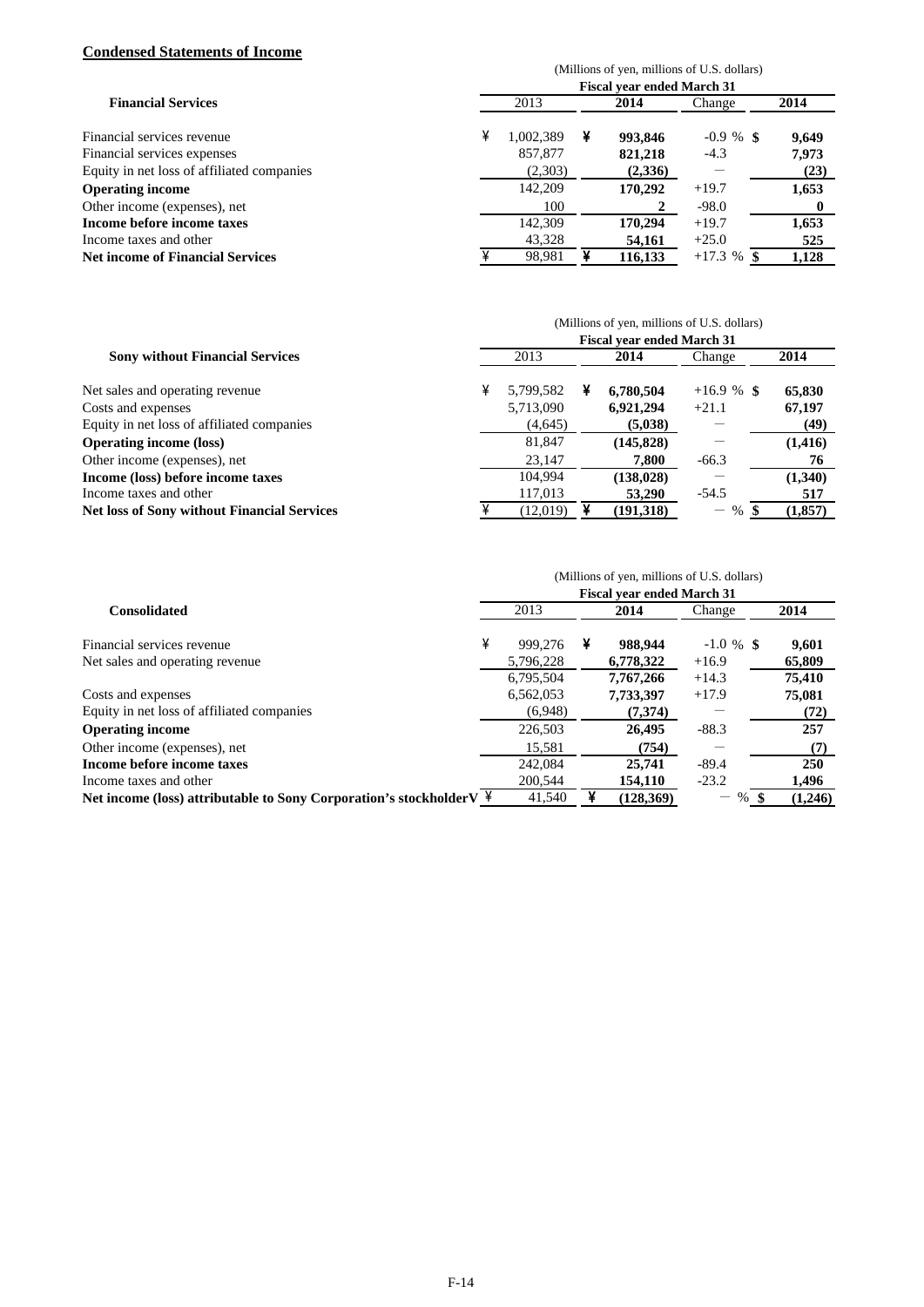## **Condensed Statements of Income**

|                                            | (Millions of yen, millions of U.S. dollars) |              |   |         |               |       |  |  |  |
|--------------------------------------------|---------------------------------------------|--------------|---|---------|---------------|-------|--|--|--|
|                                            | Three months ended March 31                 |              |   |         |               |       |  |  |  |
| <b>Financial Services</b>                  |                                             | 2013<br>2014 |   |         | Change        | 2014  |  |  |  |
| Financial services revenue                 | ¥                                           | 312,893      | ¥ | 216,677 | $-30.8 \%$ \$ | 2,104 |  |  |  |
| Financial services expenses                |                                             | 261,087      |   | 175,823 | $-32.7$       | 1,707 |  |  |  |
| Equity in net loss of affiliated companies |                                             | (797)        |   | (412)   |               | (4)   |  |  |  |
| <b>Operating income</b>                    |                                             | 51,009       |   | 40,442  | $-20.7$       | 393   |  |  |  |
| Other income (expenses), net               |                                             | 13           |   | (176)   |               | (2)   |  |  |  |
| Income before income taxes                 |                                             | 51,022       |   | 40,266  | $-21.1$       | 391   |  |  |  |
| Income taxes and other                     |                                             | 15,482       |   | 11,745  | $-24.1$       | 114   |  |  |  |
| <b>Net income of Financial Services</b>    |                                             | 35,540       |   | 28.521  | $-19.7%$      | 277   |  |  |  |

|                                                        | (Millions of yen, millions of U.S. dollars)<br>Three months ended March 31 |           |                |            |                           |         |  |  |  |
|--------------------------------------------------------|----------------------------------------------------------------------------|-----------|----------------|------------|---------------------------|---------|--|--|--|
|                                                        |                                                                            |           |                |            |                           |         |  |  |  |
| <b>Sony without Financial Services</b>                 |                                                                            | 2013      | 2014<br>Change |            |                           |         |  |  |  |
| Net sales and operating revenue                        | ¥                                                                          | 1.419.215 | ¥              | 1,655,583  | $+16.7%$                  | 16,074  |  |  |  |
| Costs and expenses                                     |                                                                            | 1,323,078 |                | 1,802,161  | $+36.2$                   | 17,497  |  |  |  |
| Equity in net loss of affiliated companies             |                                                                            | (2,386)   |                | (6,181)    |                           | (60)    |  |  |  |
| <b>Operating income (loss)</b>                         |                                                                            | 93,751    |                | (152,759)  |                           | (1,483) |  |  |  |
| Other income (expenses), net                           |                                                                            | 40.647    |                | (595)      |                           | (6)     |  |  |  |
| Income (loss) before income taxes                      |                                                                            | 134.398   |                | (153, 354) |                           | (1,489) |  |  |  |
| Income taxes and other                                 |                                                                            | 61,950    |                | 2.008      | $-96.8$                   | 19      |  |  |  |
| Net income (loss) of Sony without Financial Services'' |                                                                            | 72,448    |                | (155, 362) | $\%$<br>$\qquad \qquad -$ | (1,508) |  |  |  |

## (Millions of yen, millions of U.S. dollars)

|                                                                                 | Three months ended March 31 |           |   |            |               |         |  |  |  |
|---------------------------------------------------------------------------------|-----------------------------|-----------|---|------------|---------------|---------|--|--|--|
| <b>Consolidated</b>                                                             |                             | 2013      |   | 2014       | Change        | 2014    |  |  |  |
| Financial services revenue                                                      | ¥                           | 312.111   | ¥ | 215,446    | $-31.0 \%$ \$ | 2,092   |  |  |  |
| Net sales and operating revenue.                                                |                             | 1,418,346 |   | 1,655,477  | $+16.7$       | 16,072  |  |  |  |
|                                                                                 |                             | 1,730,457 |   | 1,870,923  | $+8.1$        | 18,164  |  |  |  |
| Costs and expenses                                                              |                             | 1,581,896 |   | 1,976,131  | $+24.9$       | 19,185  |  |  |  |
| Equity in net loss of affiliated companies                                      |                             | (3,183)   |   | (6, 593)   |               | (64)    |  |  |  |
| <b>Operating income (loss)</b>                                                  |                             | 145,378   |   | (111, 801) |               | (1,085) |  |  |  |
| Other income (expenses), net                                                    |                             | 40,043    |   | (1,287)    |               | (13)    |  |  |  |
| Income (loss) before income taxes                                               |                             | 185,421   |   | (113,088)  |               | (1,098) |  |  |  |
| Income taxes and other                                                          |                             | 92,259    |   | 25,159     | $-72.7$       | 244     |  |  |  |
| Net income (loss) attributable to Sony Corporation's stockholderu $\frac{1}{2}$ |                             | 93,162    |   | (138, 247) | %<br>-        | (1,342) |  |  |  |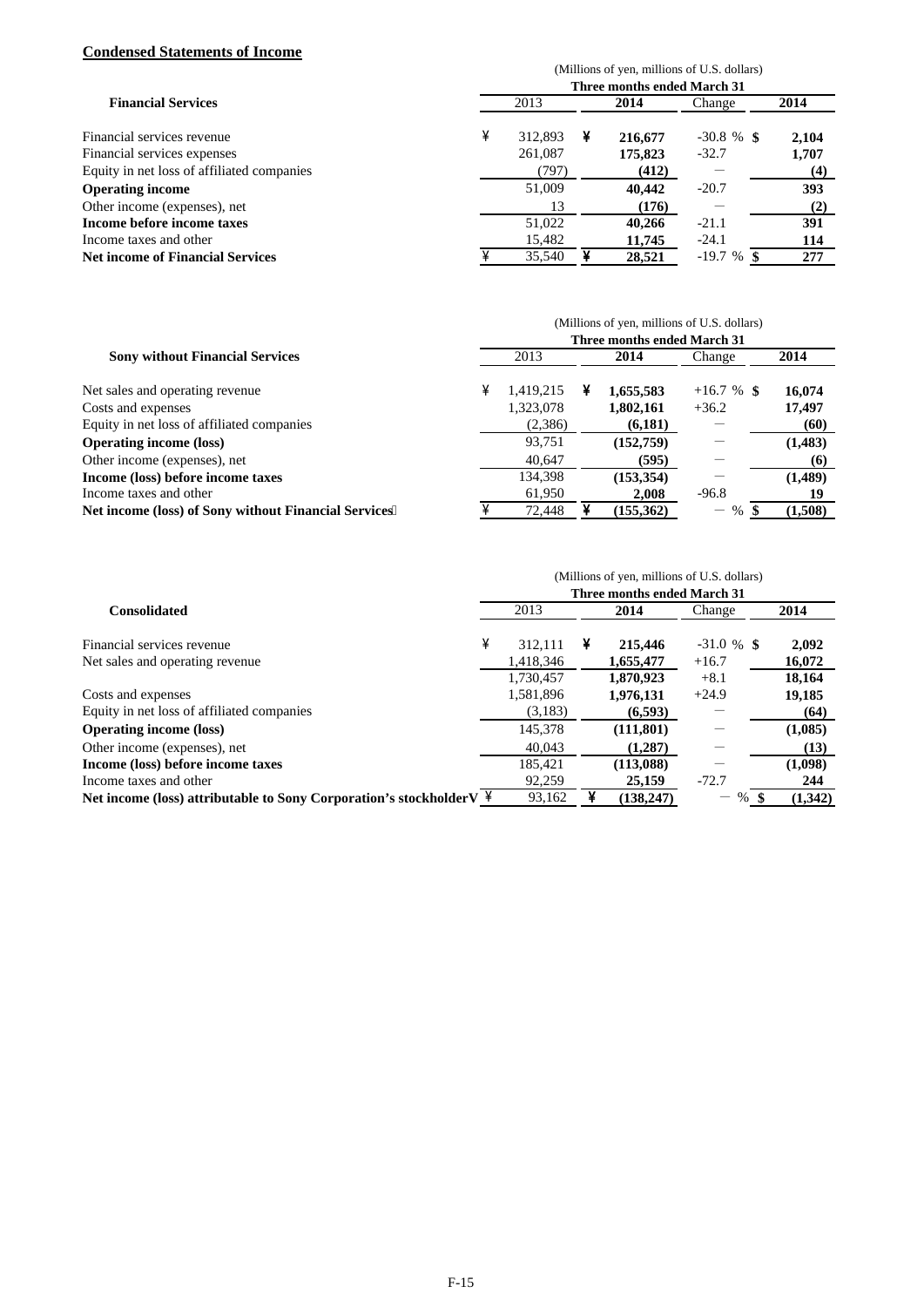## **Condensed Statements of Cash Flows**

|                                                           | (Millions of yen, millions of U.S. dollars)<br><b>Fiscal year ended March 31</b> |            |      |            |      |         |  |  |  |
|-----------------------------------------------------------|----------------------------------------------------------------------------------|------------|------|------------|------|---------|--|--|--|
| <b>Financial Services</b>                                 |                                                                                  | 2013       | 2014 |            | 2014 |         |  |  |  |
| Net cash provided by operating activities                 |                                                                                  | 443.284    |      | 413.555    | ж    | 4.015   |  |  |  |
| Net cash used in investing activities                     |                                                                                  | (655, 859) |      | (616, 223) |      | (5,983) |  |  |  |
| Net cash provided by financing activities                 |                                                                                  | 238,974    |      | 241,450    |      | 2,344   |  |  |  |
| Net increase in cash and cash equivalents                 |                                                                                  | 26.399     |      | 38,782     |      | 376     |  |  |  |
| Cash and cash equivalents at beginning of the fiscal year |                                                                                  | 175,151    |      | 201,550    |      | 1,957   |  |  |  |
| Cash and cash equivalents at end of the period            |                                                                                  | 201,550    |      | 240,332    |      | 2,333   |  |  |  |

|                                                              | (Millions of yen, millions of U.S. dollars)<br><b>Fiscal year ended March 31</b> |            |   |           |    |       |  |  |
|--------------------------------------------------------------|----------------------------------------------------------------------------------|------------|---|-----------|----|-------|--|--|
| <b>Sony without Financial Services</b>                       |                                                                                  | 2013       |   | 2014      |    | 2014  |  |  |
| Net cash provided by operating activities                    | ¥                                                                                | 38.478     | ¥ | 257,224   | \$ | 2,498 |  |  |
| Net cash used in investing activities                        |                                                                                  | (49, 801)  |   | (94,279)  |    | (915) |  |  |
| Net cash used in financing activities                        |                                                                                  | (155, 663) |   | (40, 236) |    | (391) |  |  |
| Effect of exchange rate changes on cash and cash equivalents |                                                                                  | 72,372     |   | 58,614    |    | 569   |  |  |
| Net increase (decrease) in cash and cash equivalents         |                                                                                  | (94, 614)  |   | 181,323   |    | 1,761 |  |  |
| Cash and cash equivalents at beginning of the fiscal year    |                                                                                  | 719,425    |   | 624,811   |    | 6,066 |  |  |
| Cash and cash equivalents at end of the period               |                                                                                  | 624,811    |   | 806,134   |    | 7,827 |  |  |

|   | 2013       |  | 2014      |   | 2014                                                                             |  |  |  |
|---|------------|--|-----------|---|----------------------------------------------------------------------------------|--|--|--|
| ¥ | 476.165    |  | 664.116   | S | 6,448                                                                            |  |  |  |
|   | (705, 280) |  | (710,502) |   | (6,898)                                                                          |  |  |  |
|   | 88,528     |  | 207,877   |   | 2,018                                                                            |  |  |  |
|   | 72,372     |  | 58,614    |   | 569                                                                              |  |  |  |
|   | (68,215)   |  | 220,105   |   | 2,137                                                                            |  |  |  |
|   | 894,576    |  | 826,361   |   | 8,023                                                                            |  |  |  |
|   | 826,361    |  | 1,046,466 |   | 10,160                                                                           |  |  |  |
|   |            |  |           |   | (Millions of yen, millions of U.S. dollars)<br><b>Fiscal year ended March 31</b> |  |  |  |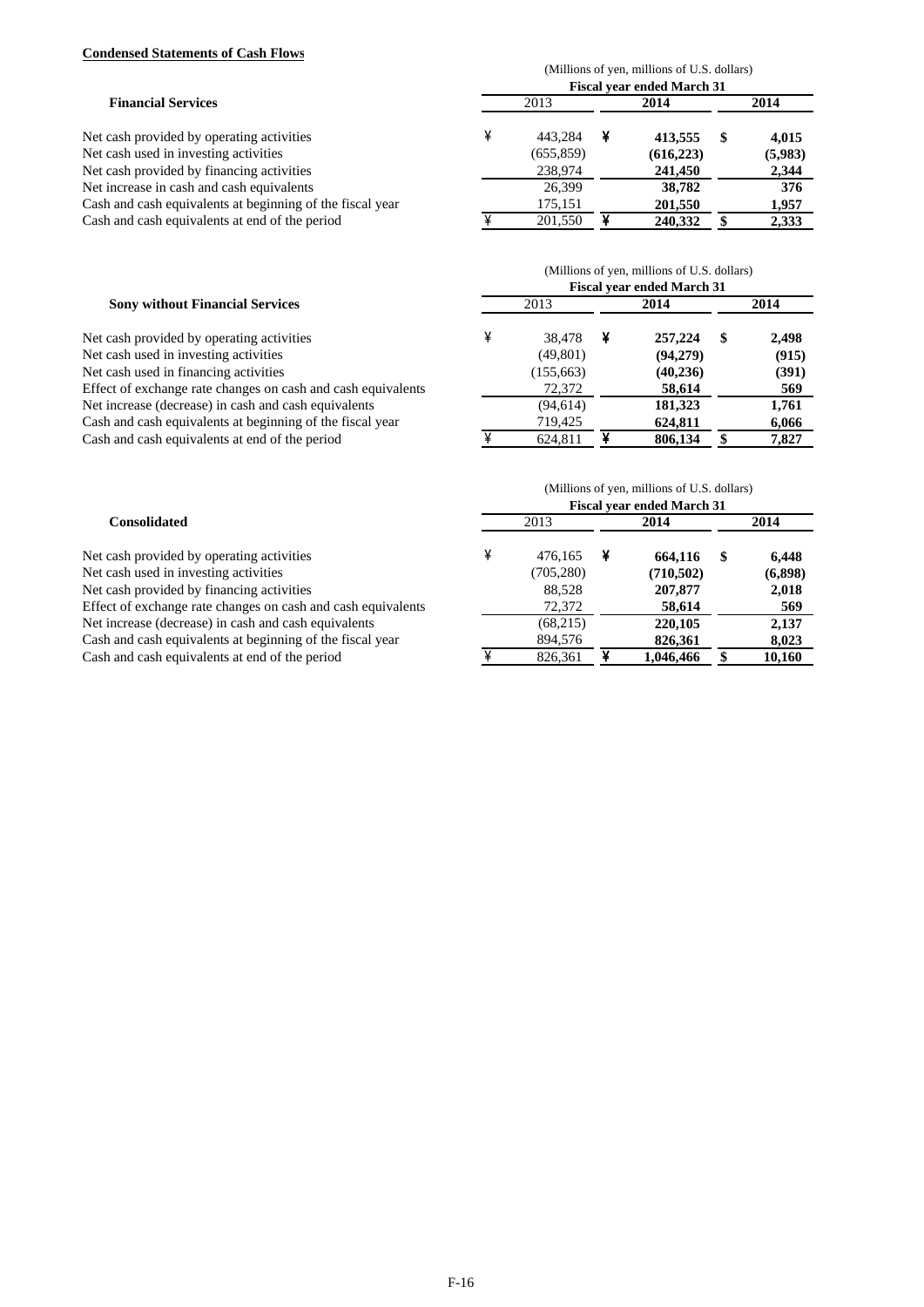### (Notes)

- 1. U.S. dollar amounts have been translated from yen, for convenience only, at the rate of  $\frac{103}{2} = U.S.$  \$1, the approximate Tokyo foreign exchange market rate as of March 31, 2014.
- 2. As of March 31, 2014, Sony had 1,317 consolidated subsidiaries (including variable interest entities) and 107 affiliated companies accounted for under the equity method.
- 3. The weighted-average number of outstanding shares used for the computation of earnings per share of common stock are as follows:

| Weighted-average number of outstanding shares                     | (Thousands of shares)             |           |
|-------------------------------------------------------------------|-----------------------------------|-----------|
|                                                                   | <b>Fiscal year ended March 31</b> |           |
| Net income (loss) attributable to Sony Corporation's stockholders | 2013                              | 2014      |
| — Basic                                                           | 1,005,416                         | 1,027,024 |
| — Diluted                                                         | 1,070,792                         | 1,027,024 |
| Weighted-average number of outstanding shares                     | (Thousands of shares)             |           |
|                                                                   | Three months ended March 31       |           |
| Net income (loss) attributable to Sony Corporation's stockholders | 2013                              | 2014      |
| — Basic                                                           | 1,010,906                         | 1,039,666 |
| — Diluted                                                         | 1,167,914                         | 1,039,666 |

The dilutive effect in the weighted-average number of outstanding shares for the fiscal year and three months ended March 31, 2013, primarily resulted from convertible bonds which were issued in November 2012. Potential shares were excluded as anti-dilutive for the fiscal year and three months ended March 31, 2014 due to Sony incurring a net loss attributable to Sony Corporation's stockholders for those periods.

4. Recently adopted accounting pronouncements:

#### Disclosure about balance sheet offsetting -

In December 2011, the Financial Accounting Standards Board ("FASB") issued new accounting guidance for disclosure about balance sheet offsetting. The guidance requires entities to disclose information about offsetting and related arrangements to enable financial statement users to understand the effect of such arrangements on their financial position as well as to improve comparability of balance sheets prepared under U.S. GAAP and International Financial Reporting Standards. Subsequently, in January 2013, the FASB issued updated accounting guidance clarifying the scope of disclosures about offsetting assets and liabilities. This guidance is required to be applied retrospectively and was effective for Sony as of April 1, 2013. Since this guidance impacts disclosures only, its adoption did not have an impact on Sony's results of operations and financial position.

#### Testing indefinite lived intangible assets for impairment -

In July 2012, the FASB issued new accounting guidance to simplify how entities test indefinite lived intangible assets for impairment. The new guidance allows entities an option to first assess qualitative factors to determine whether it is more likely than not that indefinite lived intangible assets are impaired as a basis for determining if it is necessary to perform the quantitative impairment test. Under the new guidance, entities are no longer required to calculate the fair value of the assets unless the entities determine, based on the qualitative assessment, that it is more likely than not that indefinite lived intangible assets are impaired. This guidance was effective for Sony as of April 1, 2013. The adoption of this guidance did not have a material impact on Sony's results of operations and financial position.

#### Presentation of amounts reclassified out of accumulated other comprehensive income -

In February 2013, the FASB issued new accounting guidance for reporting of amounts reclassified out of accumulated other comprehensive income. The guidance requires entities to report the significant reclassifications out of accumulated other comprehensive income if the amount is required to be reclassified in its entirety to net income. For other amounts that are not required to be reclassified in their entirety to net income in the same reporting period, entities are required to cross-reference other disclosures required that provide additional detail about those amounts. This guidance was effective for Sony as of April 1, 2013. Sony applied this guidance prospectively from the date of adoption. Since this guidance impacts disclosures only, its adoption did not have an impact on Sony's results of operations and financial position.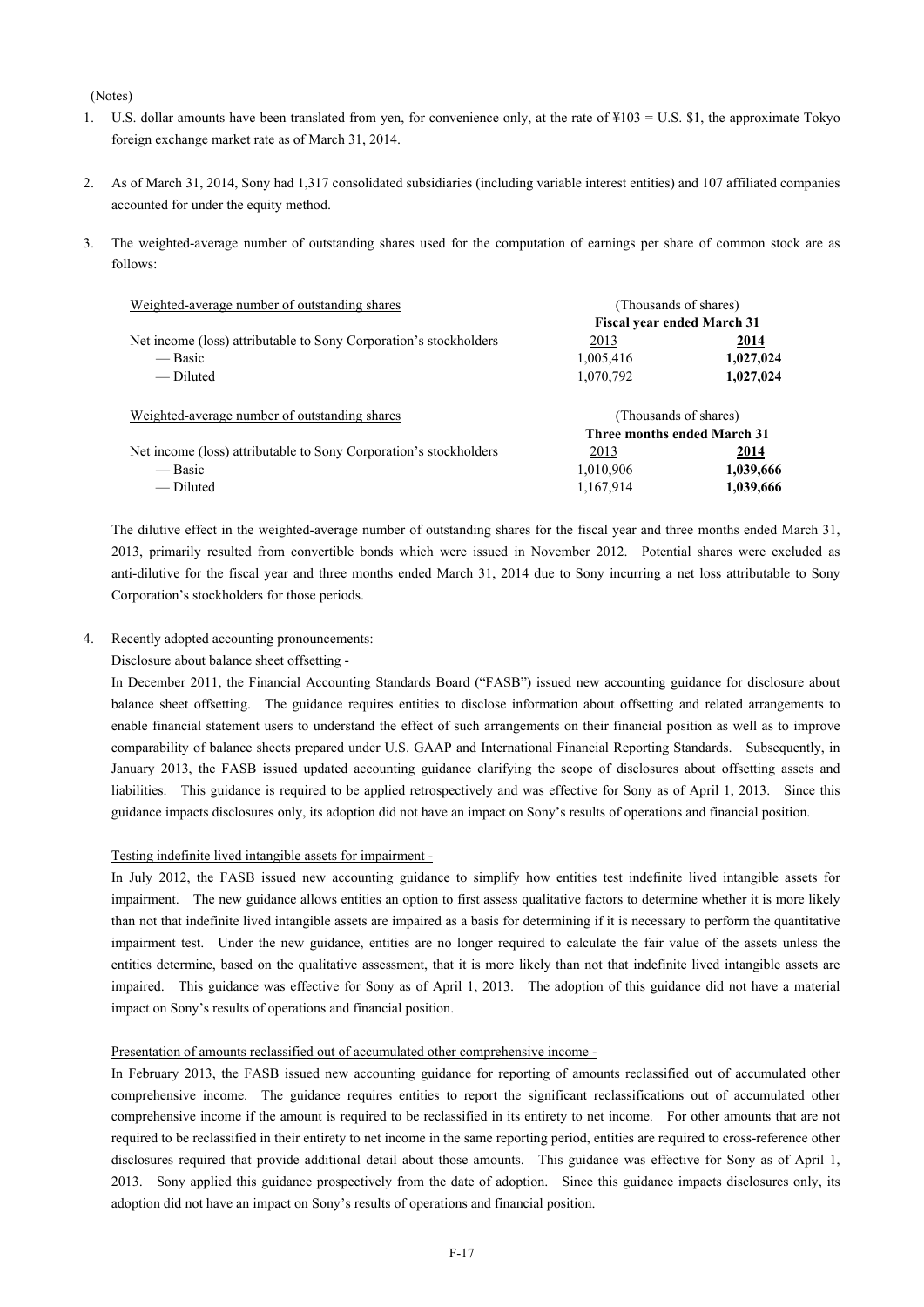5. During the fourth quarter of the fiscal year ended March 31, 2014, Sony revised its financial statements as summarized below. Sony had previously recognized substantially all of the revenue from universal life insurance contracts over the period of the contract as fees were earned for services. However, Sony had recognized a small portion of the overall contract revenue, representing the residual amount of revenue after taking into account the future insurance liabilities and future services to be provided to the policyholder, as fees were received. Under the revision, Sony will also recognize this small portion of revenue over the contract period. The application of the prior revenue recognition accounting, which occurred over a number of years, was immaterial to previously issued financial statements, but its cumulative impact would have been material to the consolidated financial statements had it been adjusted in the fiscal year ended March 31, 2014. Accordingly, Sony revised its financial statements for the prior period as indicated below. The modified application does not affect the presentation of the Japanese statutory financial statements of Sony's Financial Services segment subsidiaries under generally accepted accounting principles and practices in Japan.

### **Consolidated Balance Sheets**

| (Millions of yen)         |            |   |             |  |  |  |
|---------------------------|------------|---|-------------|--|--|--|
| March 31, 2013            |            |   |             |  |  |  |
| As previously<br>reported |            |   | As adjusted |  |  |  |
| ¥                         | 460,758    | ¥ | 465,499     |  |  |  |
|                           | 373,999    |   | 369,919     |  |  |  |
|                           | 3,540,031  |   | 3,535,532   |  |  |  |
|                           | 1,693,116  |   | 1,715,610   |  |  |  |
|                           | 1,102,297  |   | 1,094,775   |  |  |  |
|                           | (641, 513) |   | (639, 495)  |  |  |  |
|                           | 483,412    |   | 479,742     |  |  |  |
|                           |            |   |             |  |  |  |

(Millions of yen, except per share amounts)

### **Consolidated Statements of Income**

|                                                            |   | Fiscal year ended March 31, 2013 |   |             |  |  |  |
|------------------------------------------------------------|---|----------------------------------|---|-------------|--|--|--|
|                                                            |   | As previously<br>reported        |   | As adjusted |  |  |  |
| Financial services revenue                                 | ¥ | 1,004,623                        | ¥ | 999,276     |  |  |  |
| Financial services expenses                                |   | 855,971                          |   | 854,221     |  |  |  |
| Operating income                                           |   | 230,100                          |   | 226,503     |  |  |  |
| Income before income taxes                                 |   | 245,681                          |   | 242,084     |  |  |  |
| Income taxes                                               |   | 141,505                          |   | 140,398     |  |  |  |
| Net income                                                 |   | 104,176                          |   | 101,686     |  |  |  |
| Less - Net income attributable to noncontrolling interests |   | 61,142                           |   | 60,146      |  |  |  |
| Net income attributable to Sony Corporation's stockholders |   | 43,034                           |   | 41,540      |  |  |  |
| Per share data:                                            |   |                                  |   |             |  |  |  |
| <b>Basic EPS</b>                                           | ¥ | 42.80                            | ¥ | 41.32       |  |  |  |
| Diluted EPS                                                |   | 40.19                            |   | 38.79       |  |  |  |

#### **Consolidated Statements of Comprehensive Income**

|                                                                      | (Millions of yen)<br>Fiscal year ended March 31, 2013 |                           |             |         |  |
|----------------------------------------------------------------------|-------------------------------------------------------|---------------------------|-------------|---------|--|
|                                                                      |                                                       | As previously<br>reported | As adjusted |         |  |
| Net income                                                           | ¥                                                     | 104.176                   | ¥           | 101,686 |  |
| Unrealized gains on securities                                       |                                                       | 66.844                    |             | 68,609  |  |
| Less - Comprehensive income attributable to noncontrolling interests |                                                       | 82.909                    |             | 82,619  |  |
| Comprehensive income attributable to Sony Corporation's stockholders |                                                       | 243,614                   |             | 243,179 |  |